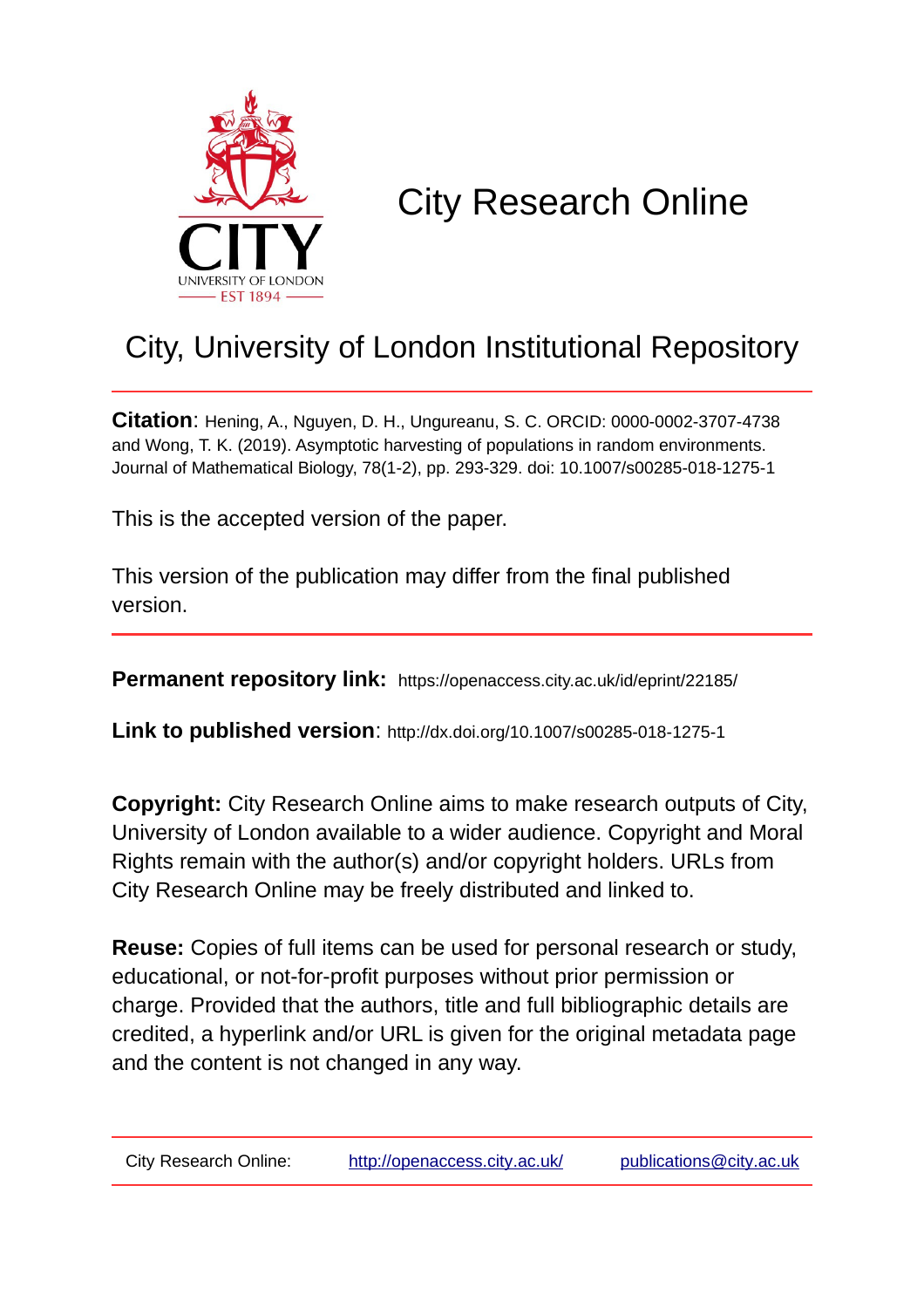### ASYMPTOTIC HARVESTING OF POPULATIONS IN RANDOM ENVIRONMENTS

#### ALEXANDRU HENING, DANG H. NGUYEN, SERGIU C. UNGUREANU, AND TAK KWONG WONG

ABSTRACT. We consider the harvesting of a population in a stochastic environment whose dynamics in the absence of harvesting is described by a one dimensional diffusion. Using ergodic optimal control, we find the optimal harvesting strategy which maximizes the asymptotic yield of harvested individuals. To our knowledge, ergodic optimal control has not been used before to study harvesting strategies. However, it is a natural framework because the optimal harvesting strategy will never be such that the population is harvested to extinction – instead the harvested population converges to a unique invariant probability measure.

When the yield function is the identity, we show that the optimal strategy has a bangbang property: there exists a threshold  $x^* > 0$  such that whenever the population is under the threshold the harvesting rate must be zero, whereas when the population is above the threshold the harvesting rate must be at the upper limit. We provide upper and lower bounds on the maximal asymptotic yield, and explore via numerical simulations how the harvesting threshold and the maximal asymptotic yield change with the growth rate, maximal harvesting rate, or the competition rate.

We also show that, if the yield function is  $C<sup>2</sup>$  and strictly concave, then the optimal harvesting strategy is continuous, whereas when the yield function is convex the optimal strategy is of bang-bang type. This shows that one cannot always expect bang-bang type optimal controls.

#### CONTENTS

| Introduction                                                          | $\overline{2}$ |
|-----------------------------------------------------------------------|----------------|
| Optimal ergodic harvesting<br>2.                                      | $\overline{4}$ |
| Continuous vs bang-bang optimal harvesting strategies<br>3.           | 7              |
| The logistic case: $\mu(x) = \overline{\mu} - \kappa x$<br>4.         | 8              |
| 5. Discussion and future research                                     | 10             |
| 5.1. Logistic Verhulst-Pearl                                          | 11             |
| 5.2. Concave and convex yield functions                               | 13             |
| 5.3. Unbounded harvesting                                             | 14             |
| References                                                            | 14             |
| Appendix A. Proofs                                                    | 16             |
| Appendix B. Optimal harvesting with concave and convex yields: proofs | 26             |
|                                                                       |                |

<sup>2010</sup> Mathematics Subject Classification. 92D25, 60J70, 60J60.

Key words and phrases. Ergodic control; stochastic harvesting; ergodicity; stochastic logistic model; stochastic environment.

D. Nguyen was in part supported by the National Science Foundation under grant DMS-1207667.

T. K. Wong was in part supported by the HKU Seed Fund for Basic Research under the project code 201702159009, and the Start-up Allowance for Croucher Award Recipients.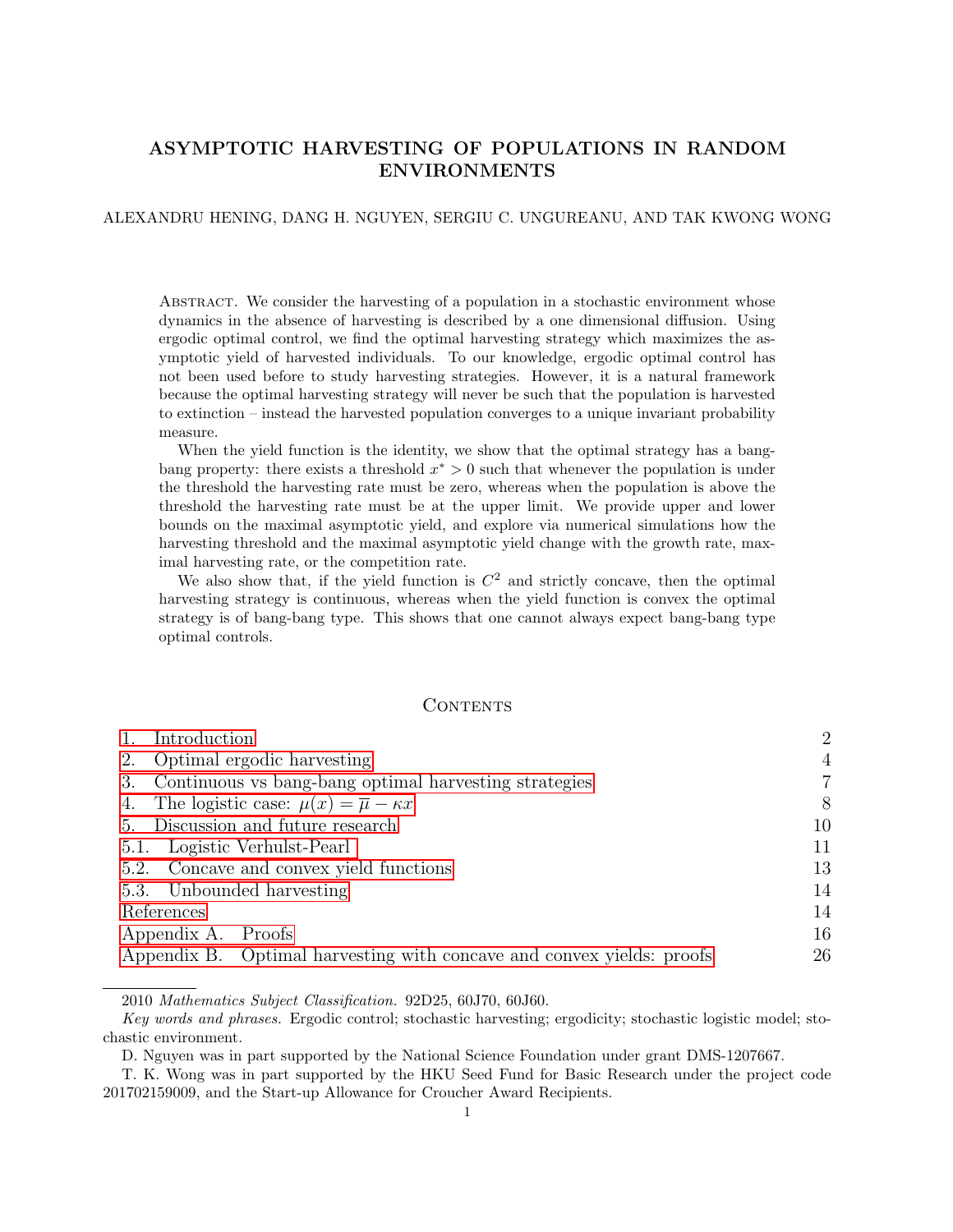#### 1. Introduction

<span id="page-2-0"></span>Many species of animals like whales, elephant seals, bisons and rhinoceroses, are at risk of being harvested to extinction ([\[Gul71,](#page-15-0) [RPLB81,](#page-16-1) [LHW93,](#page-16-2) [Pri06\]](#page-16-3)). Excessive harvesting has already led to both local and gobal extinctions of species ([\[LES95\]](#page-16-4)). In fact, a significant percentage of the endangered birds and mammals of the world are threatened by harvesting, hunting or other types of overexploitation ([\[LES95\]](#page-16-4)), and there are similar problems for many species of fish ([\[HR04\]](#page-15-1)). This is why harvesting strategies have to be carefully chosen. After significant harvests, it takes time for the harvested population to get back to the pre-existing level. Moreover, the harvested population fluctuates randomly in time due to environmental stochasticity. As a result, an overestimation of the ability of the population to rebound can lead the harvester to overharvest the population to extinction ([\[LES95\]](#page-16-4)). A less common but nevertheless important problem is an insufficient rate of harvesting. Because of instraspecific competition, the population is bounded in a specific environment, so an extraction rate that is too low would lead to a loss of precious resources. For the same reason, choosing an efficient extraction strategy for valuable species is important  $(|Kok01|)$ .

We present a stochastic model of population harvesting and find the *optimal harvesting* strategy that maximizes the asmptotic yield of harvested individuals. We consider a novel framework, the one of optimal ergodic harvesting. This is based on the theory of ergodic control ([\[ABG12\]](#page-14-2)). In most stochastic models that exist in the literature, for example [\[LES95,](#page-16-4) [AS98,](#page-15-3) [LØ97\]](#page-16-5), the population is either assumed to become extinct in finite time, or it can end up being harvested to extinction. In our framework, if the population goes extinct under some harvesting strategy, the asymptotic yield is 0 and therefore this strategy cannot be optimal. If one wants to ensure that harvested species are preserved, this framework is a natural candidate. Our aim is to present a theory of optimal harvesting that includes the risks of extinction from both environmental noise and harvesting. We assume that the population is homogeneous and can be described by a one dimensional diffusion. The harvesting rate is assumed to be bounded, as infinite harvesting rates would imply an unlimited harvesting capacity, something that is clearly not realistic.

In most cases, environmental noise can be introduced in the system by transforming differential equations into stochastic differential equations (SDE). Such techniques require dealing with significant mathematical difficulties, but their use is not just a case of honoring generality. First, there are direct effects of stochasticity on the predictions of the model, and the parameters quantifying it show up in the results. Second, any realistic biological system will depend on environmental variables that are not, or cannot be, accounted for. The role of stochasticity is to ensure that the solutions proposed are robust to such omissions. For example, if avoiding extinction is important, deterministic models can give misleading solutions even when their parameters are corrected for noise ([\[Smi78\]](#page-16-6)). The transformation to SDE works especially well when the environmental fluctuations are small and there is no chaos ([\[LES95\]](#page-16-4)). We focus on models with environmental stochasticity and neglect the *demographic stochasticity* which arises from the randomness of birth and death rates of each indiviual of a population. Throughout the paper we assume that environmental stochasticity mainly affects the growth rate of the population (see [\[Tur77,](#page-16-7) [BM77,](#page-15-4) [MBHS78,](#page-16-8) [Lei81,](#page-15-5) [Bra02,](#page-15-6) [Gar88,](#page-15-7) [EHS15,](#page-15-8) [ERSS13,](#page-15-9) [SBA11,](#page-16-9) [HN18a\]](#page-15-10) for more details). For computational tractability and for clarity of exposition, we look at a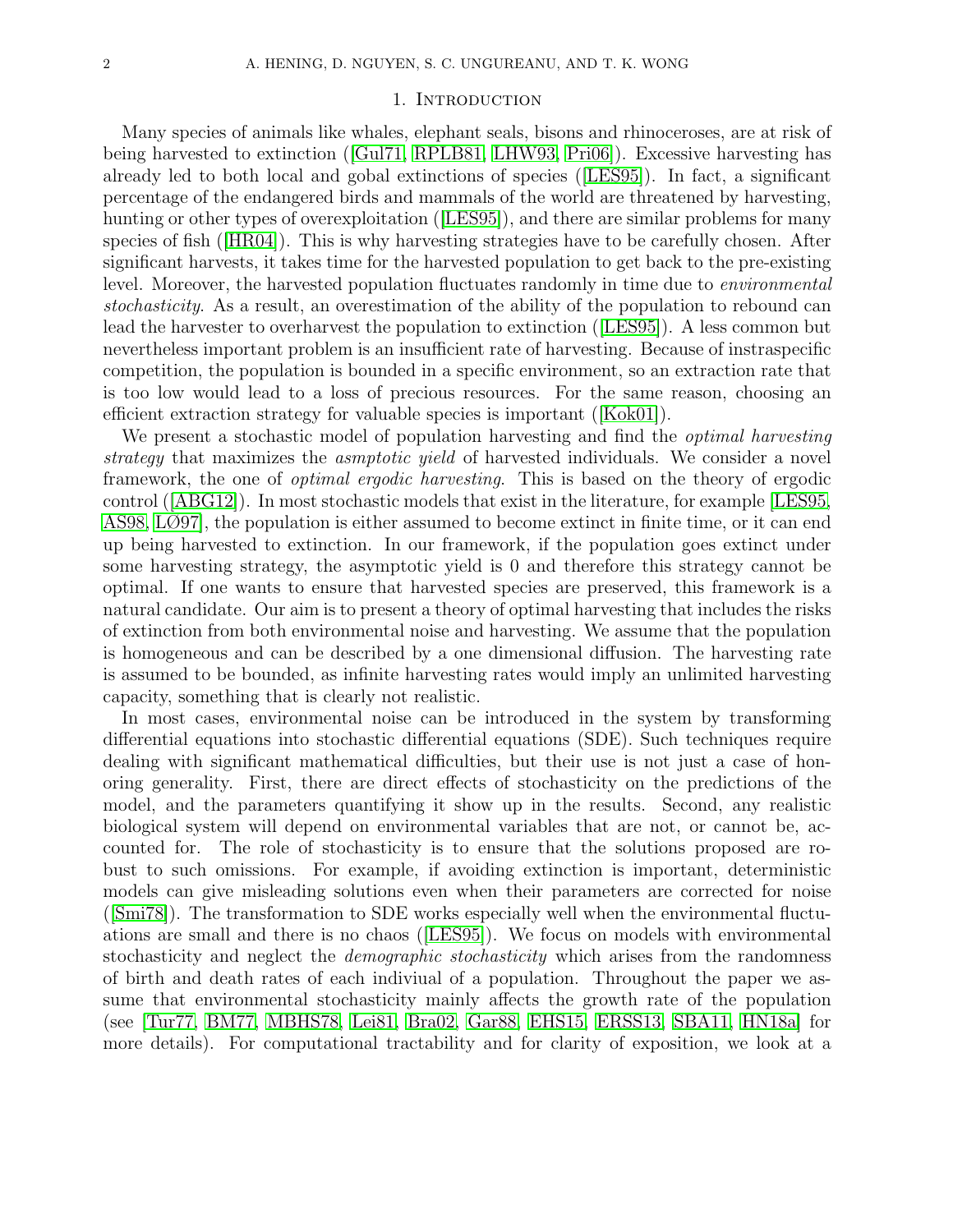one-dimensional model. Nevertheless, our framework works for any model that can be written as a system of stochastic differential equations (satisfying some mild assumptions - see [\[ABG12\]](#page-14-2)).

A major limitation of existing models in the literature is the dependence of the optimal solutions on parameters that are hard to quantify. For example, in [\[LES95\]](#page-16-4) the level at which the population becomes extinct – the minimal viable population – must be assumed; without it the yields become infinite. In [\[AS98\]](#page-15-3) the yield must be time discounted to avoid maximizing over yield infinities, and this requires providing a time value for resources. The minimal viable population is a difficult scientific question ([\[Sha81,](#page-16-10) [TBB07\]](#page-16-11)), and the time value of yields is a difficult economics and policy question, because it implies the comparison of the utility of present and future generations ([\[DS87\]](#page-15-11)). In contrast, our model sidesteps the issue by assuming no time preference – and therefore no bias towards extracting in the present, and resolves the problem of maximizing over infinite yields naturally by looking at asymptotic behavior.

A particular case of our model was studied in  $[AP81]$ <sup>[1](#page-3-0)</sup>. The authors limited themselves to the analysis of harvesting strategies that were of bang-bang type. In [\[Aba79\]](#page-14-3), one of the coauthors in [\[AP81\]](#page-15-12) proved that an optimal gathering strategy was necessarily of a bang-bang type in a continuous time Markov chain model, making use of the simplifying assumption of a finite state space. Here, instead, we look at very general possible harvesting strategies in a continuous state stochastic model, and show that the optimal one is of bang-bang type. Our contribution is therefore two-fold. We generalize the setting of [\[AP81\]](#page-15-12) significantly by looking at very general density-dependent growth rates, not just the logistic case. Moreover, we prove what the authors of [\[AP81\]](#page-15-12) intuited, namely that the optimal strategy is of bangbang type; and furthermore that this is true for the larger class of convex yield functions.

Stochastic optimal control applications are common in the finance literature. Following the seminal contributions of [\[Mer69,](#page-16-12) [Mer71\]](#page-16-13), objective functions that are integrals of time discounted instantaneous utility flows are now standard. The crucial simplifying assumption is that of time-additive total utility. The utility flow usually depends on consumption flows, and therefore indirectly on other variables and stochastic constraints. With the time-additive utility assumption, our general yield function can also be interpreted as an instantaneous utility function dependent on yield, and our objective function can be the asymptotic expected utility flow dependent on yield. Because a population stock cannot grow indefinitely in our biological model, we diverge from the general finance literature, where financial returns do not usually depend on the size of the holdings of an individual.

Finally, we generalise a result from one of the stochastic models in [\[Smi78\]](#page-16-6), where the equivalent to our yield function has a specific simple form. We show that, when the yield function is weakly convex, the optimal control is bang-bang. However, if the yield function is strictly concave, then the optimal harvesting strategy has to be continuous, in contrast to the bang-bang type optimal strategy we find for a linear yield function. This generalization is useful for economic welfare analysis (a more general form of cost-benefit analysis), which typically relies on a concave utility function, equivalent to the concave yield function herein. In economic models, concavity is assumed to model risk aversion (see [\[MCWG95,](#page-16-14) Proposition 6.C.1] for justification), and for the convenience of interior solutions to maximisation problems. Concave utility leads to a trade-off between risk and returns in asset choice [\[Mer71\]](#page-16-13), so the connection between yield concavity and strategy continuity mentioned

<span id="page-3-0"></span><sup>&</sup>lt;sup>1</sup>We thank the anonymous referee who has brought the paper to our attention.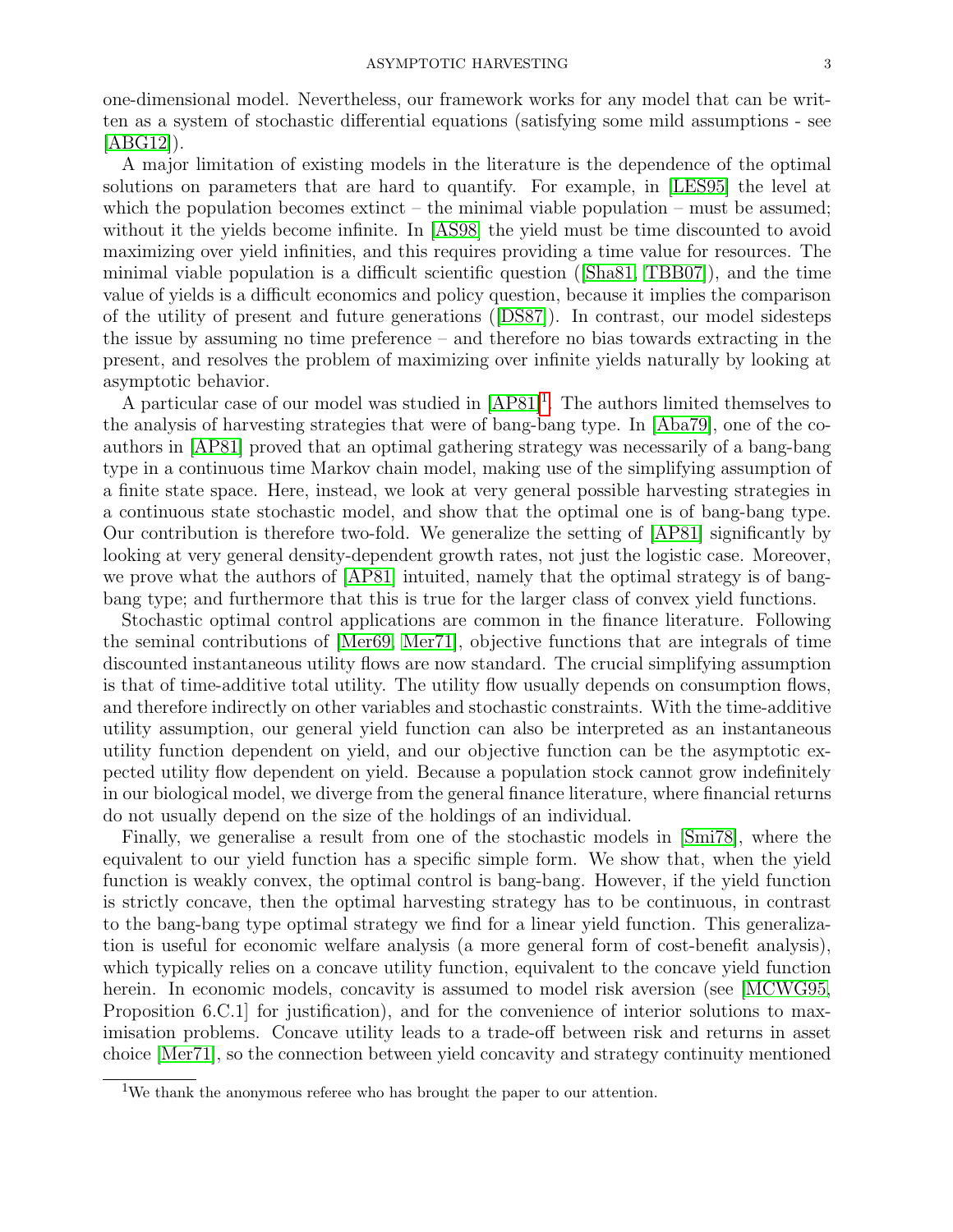above is suggestive of risk management. However, risk management interpretations from the finance literature are not directly applicable here. First, financial asset returns are assumed reasonably to not be decreasing in the asset value owned by investors.<sup>[2](#page-4-1)</sup> Moreover, the riskreturn trade-off is captured in models with choice between at least two assets with different risk profiles.<sup>[3](#page-4-2)</sup> If anything, finding a bang-bang optimal strategy when yield is linear is more related to finding corner solutions in maximisation problems with linear utility. A bang-bang strategy uses one of the two extremes of the harvesting rate, depending on the momentary population stock.

The rest of the paper is organized as follows. In Section [2](#page-4-0) we introduce our model and results. We prove that, if the population in the absence of harvesting survives, the yield function is the identity and the harvesting rate is bounded above by some number  $M > 0$ , then the optimal strategy is always a bang-bang type solution: there exists an  $x^* > 0$  such that one does not harvest if the current population size lies in the interval  $[0, x^*]$  and harvests at the maximal possible rate, M, if the current population size lies in the interval  $(x^*, \infty)$ . The proofs of the above results are collected in Appendix [A.](#page-16-0) In Section [4](#page-8-0) we apply our results to the special setting of the logistic Verhulst-Pearl model. In Section [3](#page-7-0) (proofs in Appendix [B\)](#page-26-0) we show that if the yield function is strictly concave, the optimal harvesting strategy is continuous, and when the yield function is more generally weakly convex, the optimal strategy is bang-bang.

Finally, in Section [5](#page-10-0) we offer some numerical simulations that show how the optimal harvesting strategies and optimal asymptotic change with respect to the parameters of the model. We also provide a discussion of our results.

#### <span id="page-4-3"></span>2. Optimal ergodic harvesting

<span id="page-4-0"></span>We consider a population whose density  $X(t)$  at time  $t \geq 0$ , in the absence of harvesting, follows the stochastic differential equation (SDE)

(2.1) 
$$
d\tilde{X}(t) = \tilde{X}(t)\mu(\tilde{X}(t)) dt + \sigma \tilde{X}(t) dB(t), \ \tilde{X}(0) = x > 0,
$$

where  $(B(t))_{t>0}$  is a standard one dimensional Brownian motion. This describes a population  $\tilde{X}$  with per-capita growth rate given by  $\mu(x) > 0$  when the density is  $\tilde{X} = x$ . The infinitesimal variance of fluctuations in the per-capita growth rate is given by  $\sigma^2$ .

The following is a standing assumption throughout the paper.

<span id="page-4-4"></span>**Assumption 2.1.** The function  $\mu : [0, \infty) \to \mathbb{R}$  satisfies:

- $\mu$  is locally Lipschitz.
- $\mu$  is decreasing.
- As  $x \to \infty$  we have  $\mu(x) \to -\infty$ .
- The function  $p(x) := x\mu(x)$  has a unique maximum.
- There is no interval  $(u, v) \subset \mathbb{R}_+$  such that  $p(\cdot)$  is constant on  $(u, v)$ .

The behavior of [\(2.1\)](#page-4-3) is not hard to study. In the particular case when  $\mu(x) = \overline{\mu} - \kappa x$ see [\[EHS15,](#page-15-8) [DP84\]](#page-15-13). The methods there can be easily adapted to our setting. Alternatively, one could use the general results from [\[HN18a\]](#page-15-10). The process  $\tilde{X}$  does not reach 0 or  $\infty$  in

<span id="page-4-2"></span><span id="page-4-1"></span> $\rm{^2The}$  assumption may not apply in models with large institutional investors.

<sup>3</sup>An ecological model extension that would link this literature to our model would consider optimal extraction policy to maximise a time discounted concave total-yield function when there are at least two populations, situated in different environments with no growth limitation.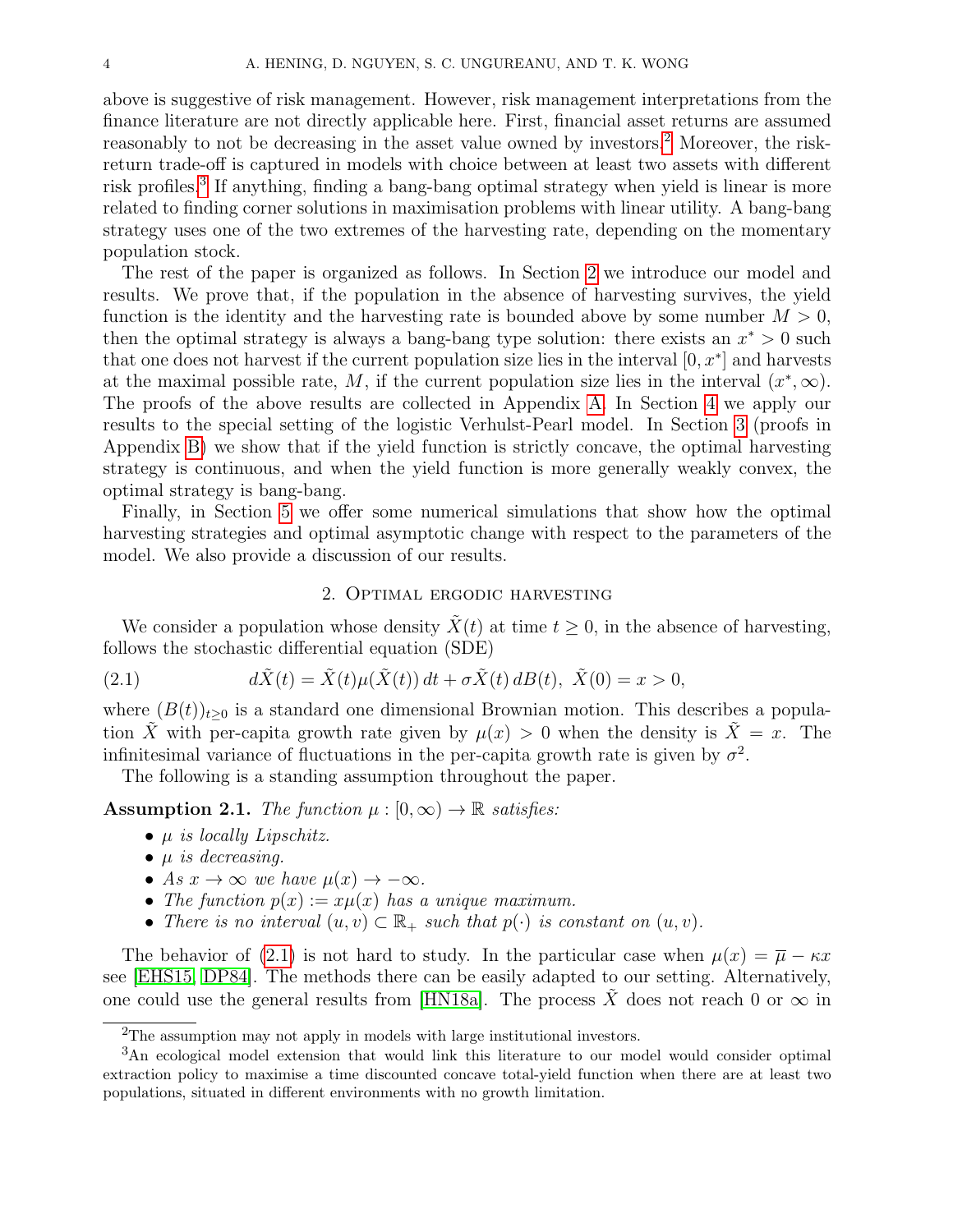finite time and the stochastic growth rate  $\mu(0) - \frac{\sigma^2}{2}$  $\frac{\sigma^2}{2}$  determines the long-term behavior in the following way:

- If  $\mu(0) \frac{\sigma^2}{2} > 0$  and  $\tilde{X}(0) = x > 0$ , then  $(\tilde{X}(t))_{t \geq 0}$  converges weakly to its unique invariant probability measure  $\nu$  on  $(0, \infty)$ .
- If  $\mu(0) \frac{\sigma^2}{2} < 0$  and  $\tilde{X}(0) = x > 0$ , then  $\lim_{t \to \infty} \tilde{X}(t) = 0$  almost surely.

We let  $\mathbb{R}_+ := [0, \infty)$  and  $\mathbb{R}_{++} := (0, \infty)$  throughout the paper.

Assume that the population is harvested at time  $t \geq 0$  at the *stochastic rate*  $h(t) \in U :=$  $[0, M]$  for some fixed  $M > 0$ . Adding the harvesting to  $(2.1)$  yields the SDE

<span id="page-5-0"></span>(2.2) 
$$
dX(t) = X(t)(\mu(X(t)) - h(t)) dt + \sigma X(t) dB(t), X(0) = x > 0.
$$

A stochastic process  $(h(t))_{t>0}$  taking values in U is said to be an *admissible strategy* if  $(h(t))_{t\geq0}$  is adapted to the filtration  $(\mathcal{F}_t)_{t\geq0}$  generated by the Brownian motion  $(B(t))_{t\geq0}$ . Let  $\mathfrak U$  be the class of admissible strategies. An important subset of  $\mathfrak U$  is the class  $\mathfrak U_{sm}$  of stationary Markov strategies, that is, admissible strategies of the form  $h(t) = v(X(t))$  where  $v : \mathbb{R}_{++} \to U$  is a measurable function. By abuse of terminology, we often refer to the map  $v(\cdot)$  as the stationary Markov strategy. Using a stationary Markov strategy  $v(\cdot)$ , [\(2.2\)](#page-5-0) becomes

<span id="page-5-1"></span>(2.3) 
$$
dX(t) = X(t)(\mu(X(t)) - v(X(t))) dt + \sigma X(t) dB(t), X(0) = x > 0.
$$

**Remark 2.1.** The sigma algebra  $\mathcal{F}_t$  gives one the information available from time 0 to time t. An admissible harvesting strategy is therefore a strategy which can take into account all the information from the start of the harvesting to the present. These strategies are much more general than constant strategies. Stationary Markov strategies are the harvesting strategies which only depend on the present state of the population density.

We associate with  $X(t)$  the family of generators  $(\mathcal{L}_u)_{u \in [0,M]}$  defined by their action on  $C^2$ functions with compact support in  $\mathbb{R}_{++}$  as

(2.4) 
$$
\mathcal{L}_u f(x) := x[\mu(x) - u]f_x + \frac{1}{2}\sigma^2 x^2 f_{xx}.
$$

We will call  $\Phi : \mathbb{R}_+ \to \mathbb{R}_+$  a *yield function* if the following assumption holds.

<span id="page-5-2"></span>**Assumption 2.2.** The function  $\Phi : \mathbb{R}_+ \to \mathbb{R}_+$  satisfies:

- $\bullet$   $\Phi$  is continuous.
- $\Phi(0) = 0$ .
- $\Phi$  has subpolynomial growth that is, there is  $n \in \mathbb{N}$  such that  $\frac{\Phi(x)}{x^n} \to 0$  for  $x \to \infty$ .

Our aim is to find the optimal strategy  $h(t)$  that almost surely maximizes the *asymptotic* yield

(2.5) 
$$
\liminf_{T \to \infty} \frac{1}{T} \int_0^T \Phi\Big(X(t)h(t)\Big) dt.
$$

In other words we want to find v such that, for any initial population size  $X(0) = x > 0$ , we have with probability 1 that

$$
\liminf_{T \to \infty} \frac{1}{T} \int_0^T \Phi\Big(X(t)v(X(t))\Big) dt = \sup_{h \in \mathfrak{U}} \liminf_{T \to \infty} \frac{1}{T} \int_0^T \Phi\Big(X(t)h(t)\Big) dt =: \rho^*.
$$

We note that many of the existing models that look at the optimal harvesting of a population in a stochastic environment ( $|L\omega$ 97, [AS98,](#page-15-3) LES95) assume that the yield function  $\Phi$  is the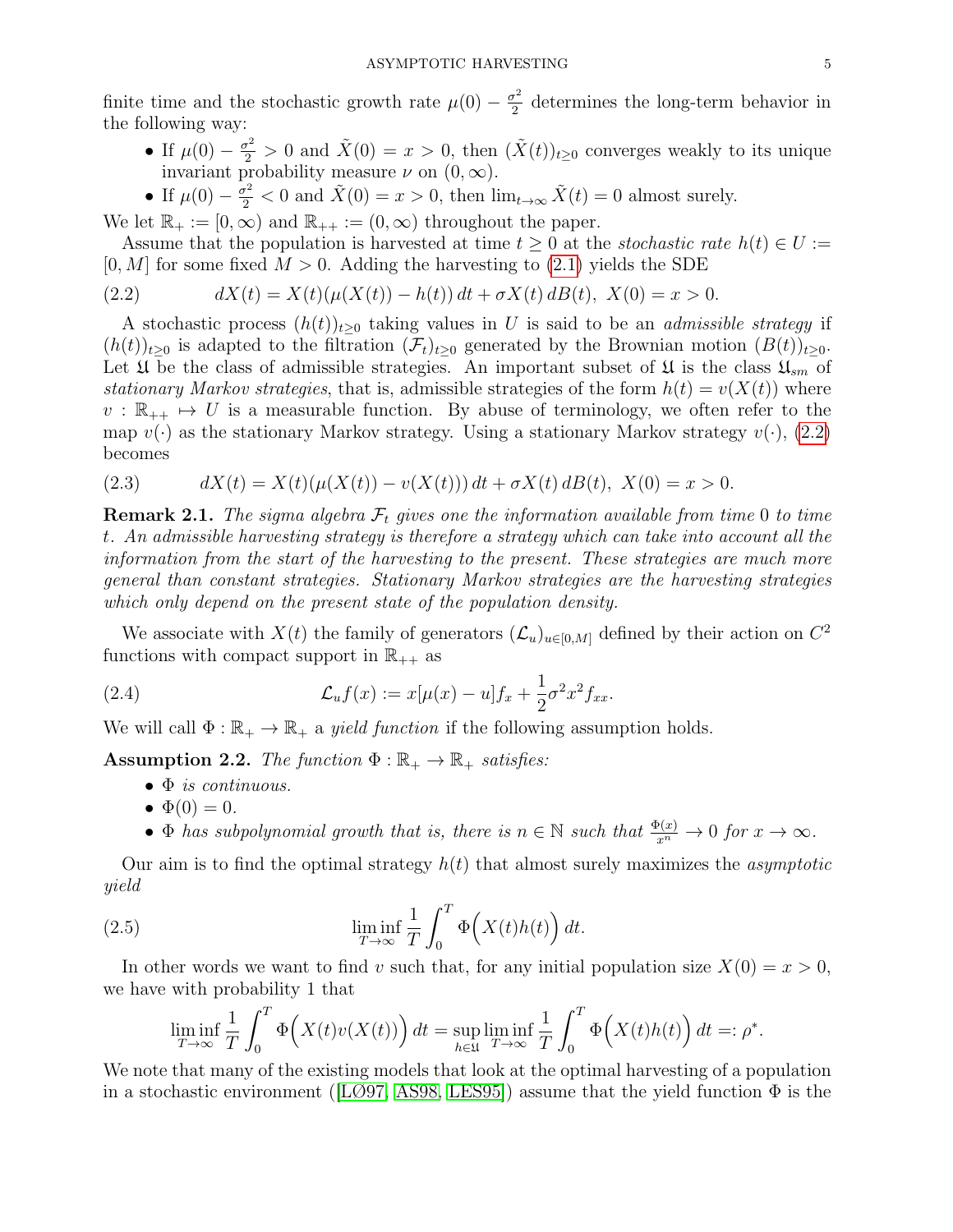identity i.e.  $\Phi(x) = x, x \ge 0$ . This assumption is not always justifiable (see [\[Alv00\]](#page-14-4)) and as such we present in Section [3](#page-7-0) results for more general functions Φ.

**Remark 2.2.** We note that if X has an invariant probability measure  $\pi$  on  $\mathbb{R}_{++}$ , then for any  $X(0) = x > 0$  almost surely

$$
\lim_{T \to \infty} \frac{1}{T} \int_0^T \Phi\Big(X(t)v(X(t))\Big) dt = \int_{\mathbb{R}_{++}} \Phi(xv(x))\pi(dx).
$$

In particular, if X goes extinct, that is, for any  $X(0) = x > 0$  we have with probability 1

$$
\lim_{t \to \infty} X(t) = 0,
$$

then the only invariant ergodic measure of X on  $\mathbb{R}_+$  is  $\delta_0$  the point mass at 0, and hence, we get that with probability 1

$$
\lim_{T \to \infty} \frac{1}{T} \int_0^T \Phi\Big(X(t)v(X(t))\Big) dt = 0.
$$

Our method for maximizing the asymptotic yield forces the optimal harvesting to be such that the population persists.

Remark 2.3. By [\[ABG12,](#page-14-2) Theorems 2.2.2 and 2.2.12], the controlled systems [\(2.2\)](#page-5-0) and [\(2.3\)](#page-5-1) have unique local solutions on  $\mathbb{R}_{++}$  for any admissible control  $h(t)$  and stationary Markov control v respectively. Note that one can find  $N > 0$  large enough such that

$$
\mathcal{L}_u\left(x+\frac{1}{x}\right) = x(\mu(x)-u)\left(\frac{x^2-1}{x^2}\right) + \sigma^2 x^2 \frac{1}{x^3}
$$
  
 
$$
\leq N(\sigma^2 + M)\left(x+\frac{1}{x}\right), x \in \mathbb{R}_{++}, u \in U.
$$

With this fact in hand, we can use the arguments from [\[Kha12,](#page-15-14) Theorem 3.5] to obtain the existence of global solutions on  $\mathbb{R}_{++}$  of [\(2.2\)](#page-5-0) and [\(2.3\)](#page-5-1). In particular we get that

$$
\mathbb{P}_x\left(X(t) \in \mathbb{R}_{++}, t \ge 0\right) = 1, x \in \mathbb{R}_{++}.
$$

The main result of the paper is the following.

<span id="page-6-0"></span>**Theorem 2.1.** Assume that  $\Phi(x) = x, x \in (0, \infty)$  and that the population survives in the absence of harvesting, that is  $\mu(0) - \frac{\sigma^2}{2} > 0$ . Furthermore assume that the drift function  $\mu(\cdot)$  satisfies Assumption [2.1.](#page-4-4) The optimal control (the optimal harvesting strategy) v has the bang-bang form

(2.6) 
$$
v(x) = \begin{cases} 0 & \text{if } 0 < x \leq x^* \\ M & \text{if } x > x^* \end{cases}
$$

for a unique  $x^* \in (0,\infty)$ . Furthermore, we have the following upper bound for the optimal asymptotic yield

<span id="page-6-1"></span>(2.7) 
$$
\rho^* \leq \sup_{x \in \mathbb{R}_+} x \mu(x).
$$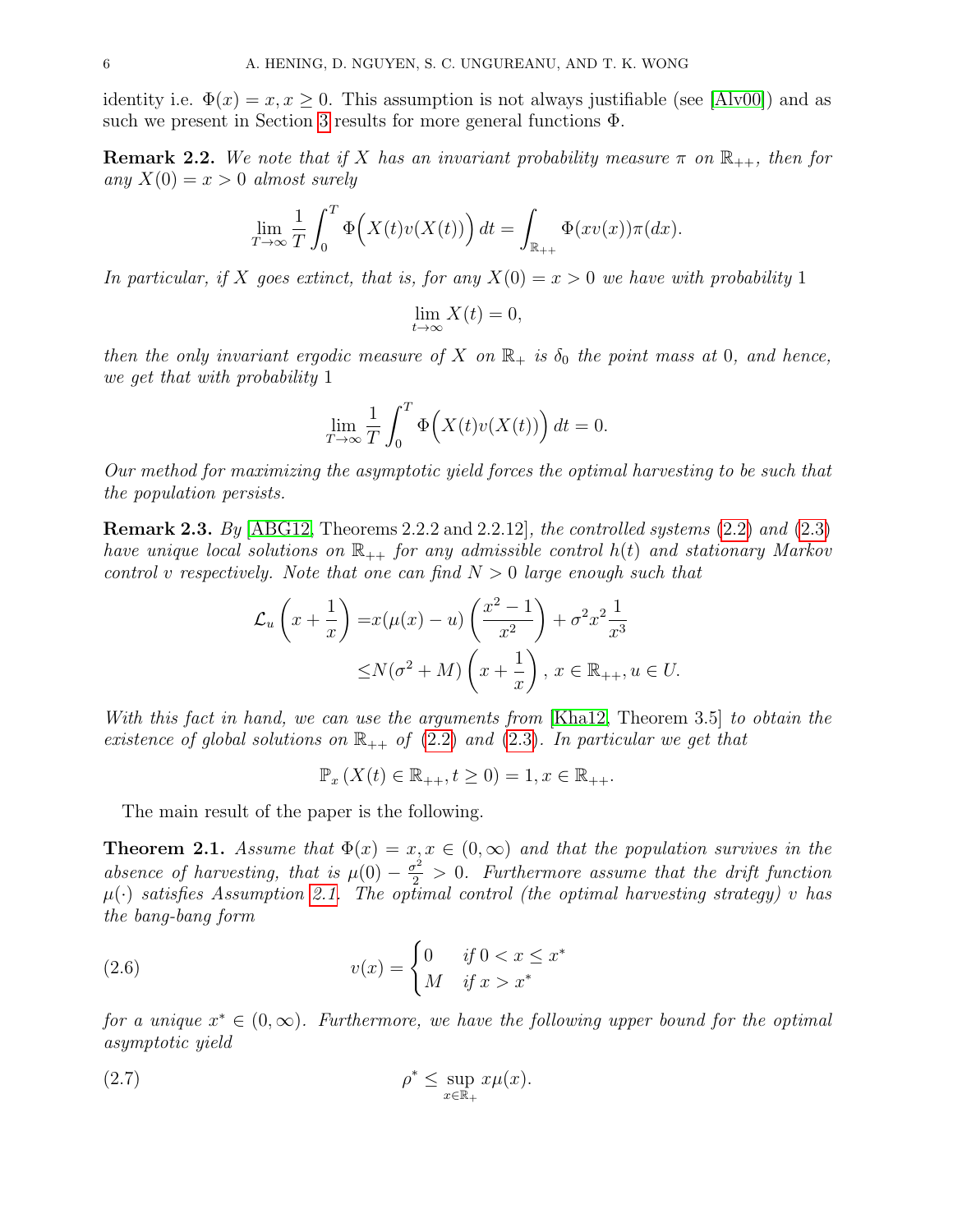#### 3. Continuous vs bang-bang optimal harvesting strategies

<span id="page-7-0"></span>As showcased in Theorem [2.1,](#page-6-0) when  $\Phi$  is the identity function the optimal harvesting strategy is of bang-bang type. In Appendix [B](#page-26-0) we prove the following result.

Theorem 3.1. Suppose Assumption [2.1](#page-4-4) holds and the yield function satisfies

 $(1) \Phi \in C^2(\mathbb{R}_+),$ 

 $(2)$   $\Phi$  is strictly concave.

Then the optimal harvesting strategy is **continuous** and given by

$$
v = \begin{cases} 0 & \text{if } [\Phi']^{-1}(V_x^*(x)) \le 0, \\ \frac{[\Phi']^{-1}(V_x^*(x))}{x} & \text{if } 0 < [\Phi']^{-1}(V_x^*(x)) < xM, \\ M & \text{if } [\Phi']^{-1}(V_x^*(x)) \ge xM. \end{cases}
$$

Furthermore, the HJB equation for the system becomes

(3.1)

$$
\rho = \begin{cases}\n x\mu(x)f_x + \frac{1}{2}\sigma^2 x^2 f_{xx} & \text{if } [\Phi']^{-1}(f_x(x)) \le 0, \\
 x\mu(x)f_x + \frac{1}{2}\sigma^2 x^2 f_{xx} - f_x[\Phi']^{-1}(f_x) + \Phi([\Phi']^{-1}(f_x)) & \text{if } 0 < [\Phi']^{-1}(f_x(x)) < xM, \\
 x(\mu(x) - M)f_x + \frac{1}{2}\sigma^2 x^2 f_{xx} + \Phi(xM) & \text{if } [\Phi']^{-1}(f_x(x)) \ge xM.\n\end{cases}
$$

Remark 3.1. We cannot find the exact form of the optimal harvesting strategies in this case. Note that in Theorem [2.1](#page-6-0) we have  $\Phi(x) = x$  which is not strictly concave nor strictly convex.

Intuitively, this is not unlike maximising a strictly concave objective function under a linear constraint. The optimal choice usually moves smoothly over the domain as the direction of the constraint changes. However, when the objective function is weakly convex, e.g. linear, the optimum will jump on the allowed interval.

Here, we show that if the yield function is weakly convex, the optimal control is bang-bang. The optimal strategy has a similar form to the one for linear yield, if a further assumption on the joint rates of change of the population growth rate and the yield function is made.

<span id="page-7-1"></span>**Theorem 3.2.** Assume that  $\Phi : \mathbb{R}_+ \to \mathbb{R}_+$  is weakly convex,  $\Phi$  grows at most polynomially,  $\Phi \in C^1(\mathbb{R}_+)$  and the population survives in the absence of harvesting, that is  $\mu(0) - \frac{\sigma^2}{2} >$ 0. Furthermore assume that the drift function  $\mu(\cdot)$  satisfies the following modification of Assumption [2.1:](#page-4-4)

- (i)  $\mu$  is locally Lipschitz.
- (ii)  $\mu$  is decreasing.
- (iii) As  $x \to \infty$  we have  $\mu(x) \to -\infty$ .
- (iv) The function

(3.2) 
$$
G(x) = \Phi(xM)\left(1 - \frac{2}{\sigma^2}\mu(x)\right) - xM\Phi'(xM)
$$

<span id="page-7-2"></span>has a unique extreme point in  $(0,\infty)$  which is a minimum, and is not constant on any interval  $(u, v) \subset \mathbb{R}_+$ .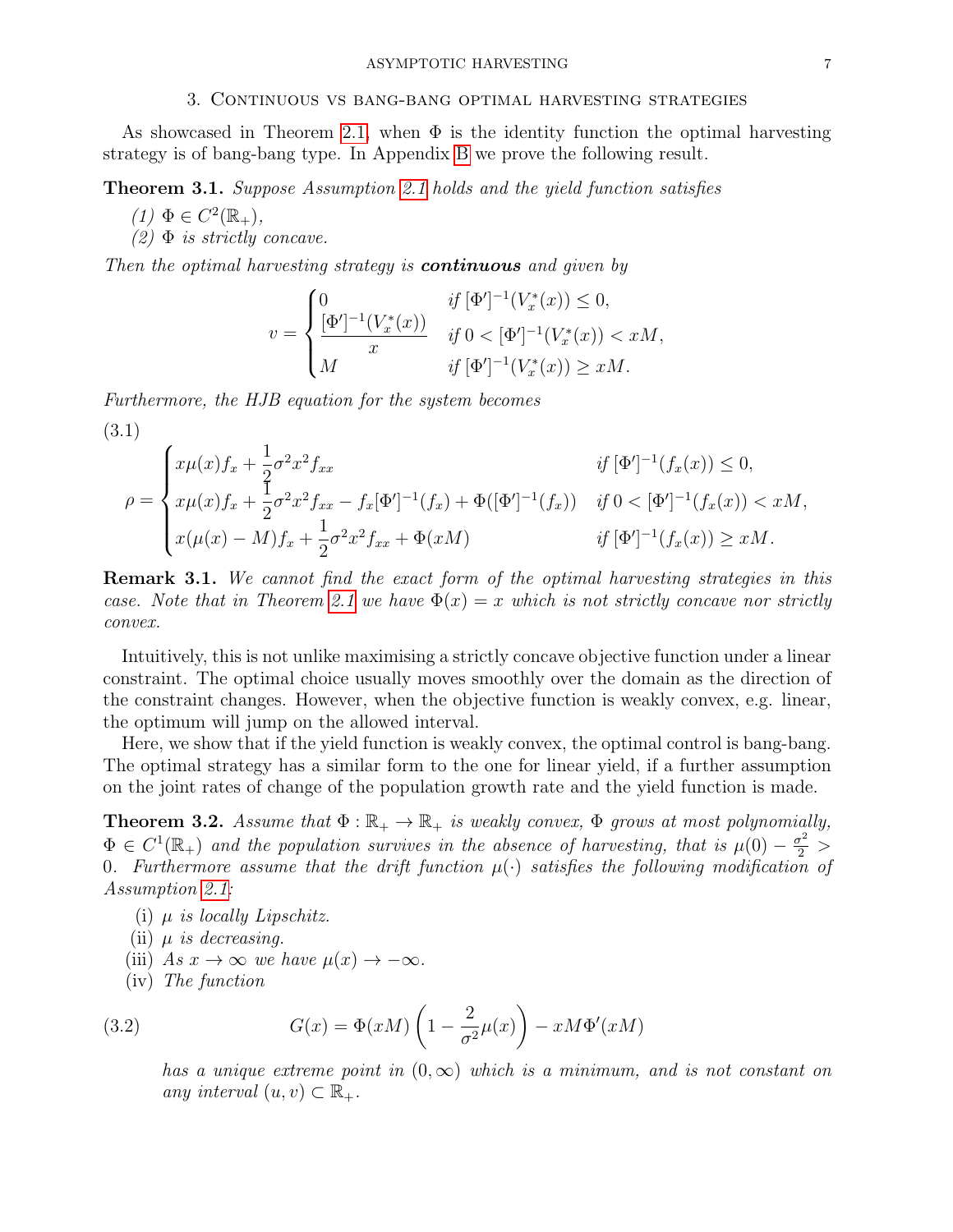If the assumptions (i)-(iii) hold, the optimal control has a bang-bang form (i.e., the harvesting rate is either 0 or the maximal M). If assumptions  $(i)$ - $(iv)$  hold, the optimal harvesting strategy v has a bang-bang form with one threshold

$$
v(x) = \begin{cases} 0 & \text{if } 0 < x \leq x^* \\ M & \text{if } x > x^* \end{cases}
$$

<span id="page-8-0"></span>for some  $x^* \in (0, \infty)$ .

4. THE LOGISTIC CASE: 
$$
\mu(x) = \overline{\mu} - \kappa x
$$

Throughout this section we provide a thorough analysis of the logistic Verhulst-Pearl model. As such, we will assume that the growth rate is  $\mu(x) = \overline{\mu} - \kappa x$  for positive constants  $\overline{\mu}, \kappa > 0$ . It is clear that this  $\mu(\cdot)$  satisfies Assumption [2.1.](#page-4-4) If we harvest according to a constant strategy  $\ell > 0$  then the SDE [\(2.3\)](#page-5-1) becomes

$$
dX(t) = X(t)(\overline{\mu} - \kappa X(t) - \ell) dt + \sigma X(t) dB(t).
$$

It is then easy to see that, as long as  $\overline{\mu} - \ell - \frac{\sigma^2}{2} > 0$ , the asymptotic yield is

$$
L(\ell) := \lim_{T \to \infty} \frac{1}{T} \int_0^T \ell X(t) dt = \ell \frac{\overline{\mu} - \ell - \frac{\sigma^2}{2}}{\kappa}.
$$

We can maximize this yield  $L(\ell)$ , which is quadratic in  $\ell$ . The maximum will be at

$$
\ell^* = \frac{1}{2} \left( \overline{\mu} - \frac{\sigma^2}{2} \right)
$$

and the maximal asymptotic yield (among constant harvesting strategies) is

$$
L(\ell^*) = \frac{\left(\overline{\mu} - \frac{\sigma^2}{2}\right)^2}{4\kappa}.
$$

Note that  $L(\ell^*)$  is also called *maximum sustainable yield (MSY)* in the literature. Since  $x\mu(x) = \overline{\mu}x - \kappa x^2$  we note that

$$
\sup_{x \in \mathbb{R}_+} x \mu(x) = \frac{\overline{\mu}^2}{4\kappa}
$$

.

Combining this with  $(2.7)$  one sees that the optimal asymptotic yield  $\rho^*$  satisfies

$$
\frac{\left(\overline{\mu} - \frac{\sigma^2}{2}\right)^2}{4\kappa} \leq \rho^* \leq \frac{\overline{\mu}^2}{4\kappa}.
$$

Note that Theorem [2.1](#page-6-0) does not give us information about  $x^*$ , the point at which one starts harvesting.

One possible strategy to find out more information about  $x^*$  is the following: Look at controls of bang-bang type that have a threshold at  $\eta$  and then maximize over all possible  $\eta$ . This will then give us a way of finding x<sup>\*</sup>. Let  $w(x;\eta)$  be the harvesting strategy

(4.1) 
$$
w(x; \eta) = \begin{cases} 0 & \text{if } 0 < x \leq \eta \\ M & \text{if } x > \eta. \end{cases}
$$

For this control w our diffusion [\(2.3\)](#page-5-1) (with  $h \equiv w$ ) is of the form

<span id="page-8-1"></span>(4.2) 
$$
dX(t) = a(X(t)) dt + b(X(t)) dB(t)
$$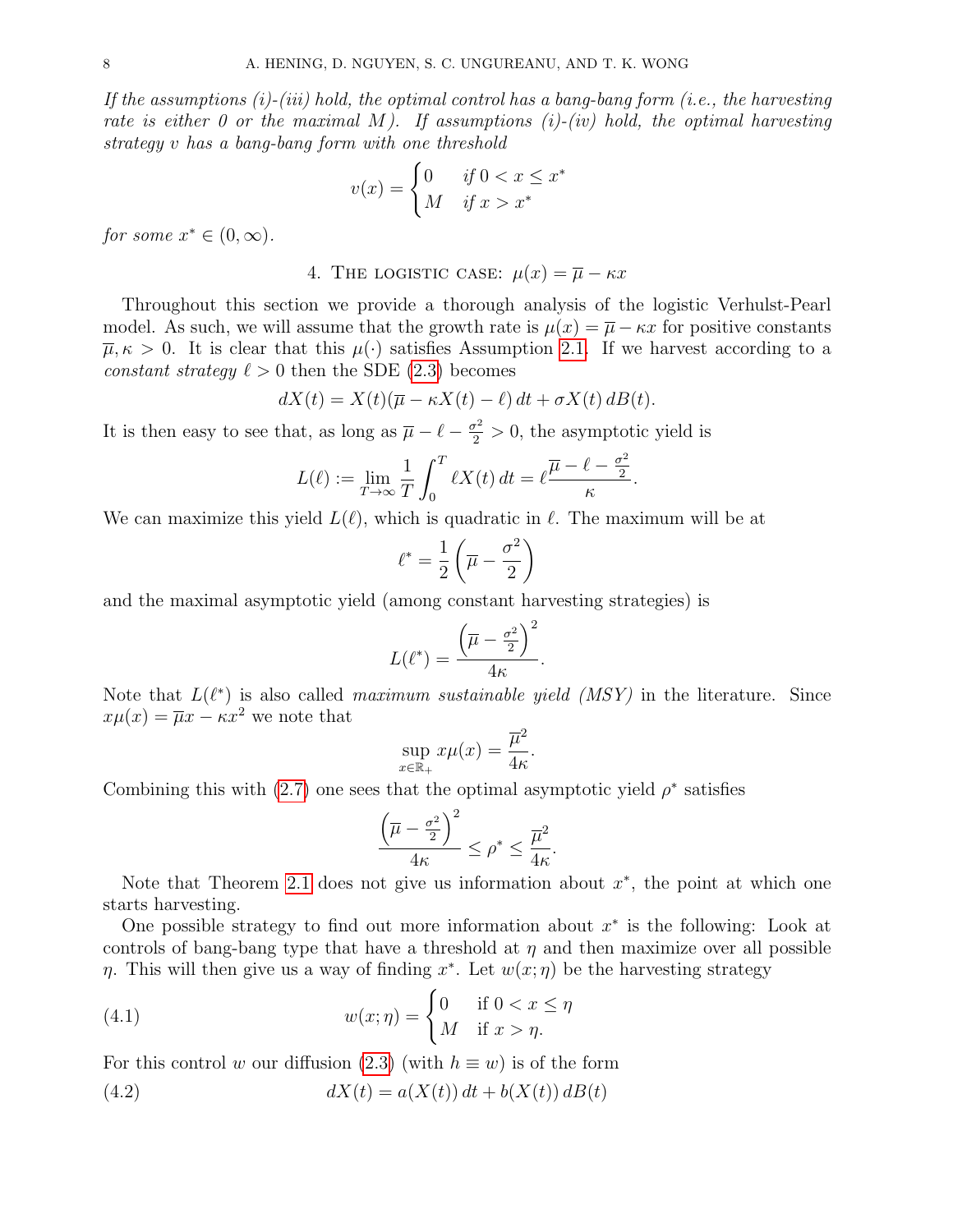for

$$
a(x) = x(\overline{\mu} - w(x, \eta) - \kappa x)
$$

and

 $b(x) = \sigma x.$ 

Standard diffusion theory shows (see [\[HK18,](#page-15-15) [BS12\]](#page-15-16)) that the boundary 0 is natural and the boundary  $\infty$  is entrance for the process X from [\(4.2\)](#page-8-1). As a result, when  $\mu - \frac{\sigma^2}{2} > 0$ , one can show using [\[BS12\]](#page-15-16) that the density  $\rho : (0, \infty) \to (0, \infty)$  of the invariant measure  $\pi$  is of the form

(4.3)  
\n
$$
\rho(y) = \frac{C_1}{b^2(y)} \exp\left(2\int_{\eta}^{y} \frac{a(z)}{b^2(z)} dz\right)
$$
\n
$$
= \frac{C_1}{\sigma^2 y^2} \exp\left(2\int_{\eta}^{y} \frac{z(\overline{\mu} - w(z, \eta) - \kappa z)}{\sigma^2 z^2} dz\right)
$$
\n
$$
= \begin{cases}\n\frac{C_1}{\sigma^2 y^2} \left(\frac{y}{\eta}\right)^{\frac{2\overline{\mu}}{\sigma^2}} e^{-\frac{2\kappa}{\sigma^2} (y-\eta)} & \text{if } 0 < y \le \eta \\
\frac{C_1}{\sigma^2 y^2} \left(\frac{y}{\eta}\right)^{\frac{2(\overline{\mu}-M)}{\sigma^2}} e^{-\frac{2\kappa}{\sigma^2} (y-\eta)} & \text{if } y > \eta,\n\end{cases}
$$

where  $C_1$  is a normalizing constant given by

<span id="page-9-1"></span>
$$
\frac{1}{C_1} = \int_0^{\eta} \frac{1}{\sigma^2 y^2} \left(\frac{y}{\eta}\right)^{\frac{2\overline{\mu}}{\sigma^2}} e^{-\frac{2\kappa}{\sigma^2}(y-\eta)} dy + \int_{\eta}^{\infty} \frac{1}{\sigma^2 y^2} \left(\frac{y}{\eta}\right)^{\frac{2(\overline{\mu}-M)}{\sigma^2}} e^{-\frac{2\kappa}{\sigma^2}(y-\eta)} dy.
$$

In this case the harvesting yield is

$$
H(\eta) := \lim_{T \to \infty} \frac{1}{T} \int_0^T \Phi\Big(X(t)w(X(t), \eta)\Big) dt
$$
  
\n
$$
= \int_{\mathbb{R}_{++}} yw(y, \eta)\pi(dy)
$$
  
\n
$$
= \int_0^{\infty} yw(y, \eta)\rho(y) dy
$$
  
\n
$$
= \int_{\eta}^{\infty} yM \frac{C_1}{\sigma^2 y^2} \left(\frac{y}{\eta}\right)^{\frac{2(T-M)}{\sigma^2}} e^{-\frac{2\kappa}{\sigma^2}(y-\eta)} dy
$$
  
\n
$$
= \frac{\int_{\eta}^{\infty} yM \frac{1}{\sigma^2 y^2} \left(\frac{y}{\eta}\right)^{\frac{2(T-M)}{\sigma^2}} e^{-\frac{2\kappa}{\sigma^2}(y-\eta)} dy}{\int_0^{\eta} \frac{1}{\sigma^2 y^2} \left(\frac{y}{\eta}\right)^{\frac{2\overline{\mu}}{\sigma^2}} e^{-\frac{2\kappa}{\sigma^2}(y-\eta)} dy + \int_{\eta}^{\infty} \frac{1}{\sigma^2 y^2} \left(\frac{y}{\eta}\right)^{\frac{2(T-M)}{\sigma^2}} e^{-\frac{2\kappa}{\sigma^2}(y-\eta)} dy
$$

By Theorem [2.1](#page-6-0) the point  $x^*$  has to satisfy:

<span id="page-9-0"></span>
$$
H(x^*) = \max_{\eta \in (0,\infty)} H(\eta).
$$

It is clear that H is differentiable, that  $x^*$  exists and satisfies  $x^* \in (0, \infty)$ . Therefore,  $x^*$  is a solution of

$$
(4.5) \t\t\t H'(\eta) = 0.
$$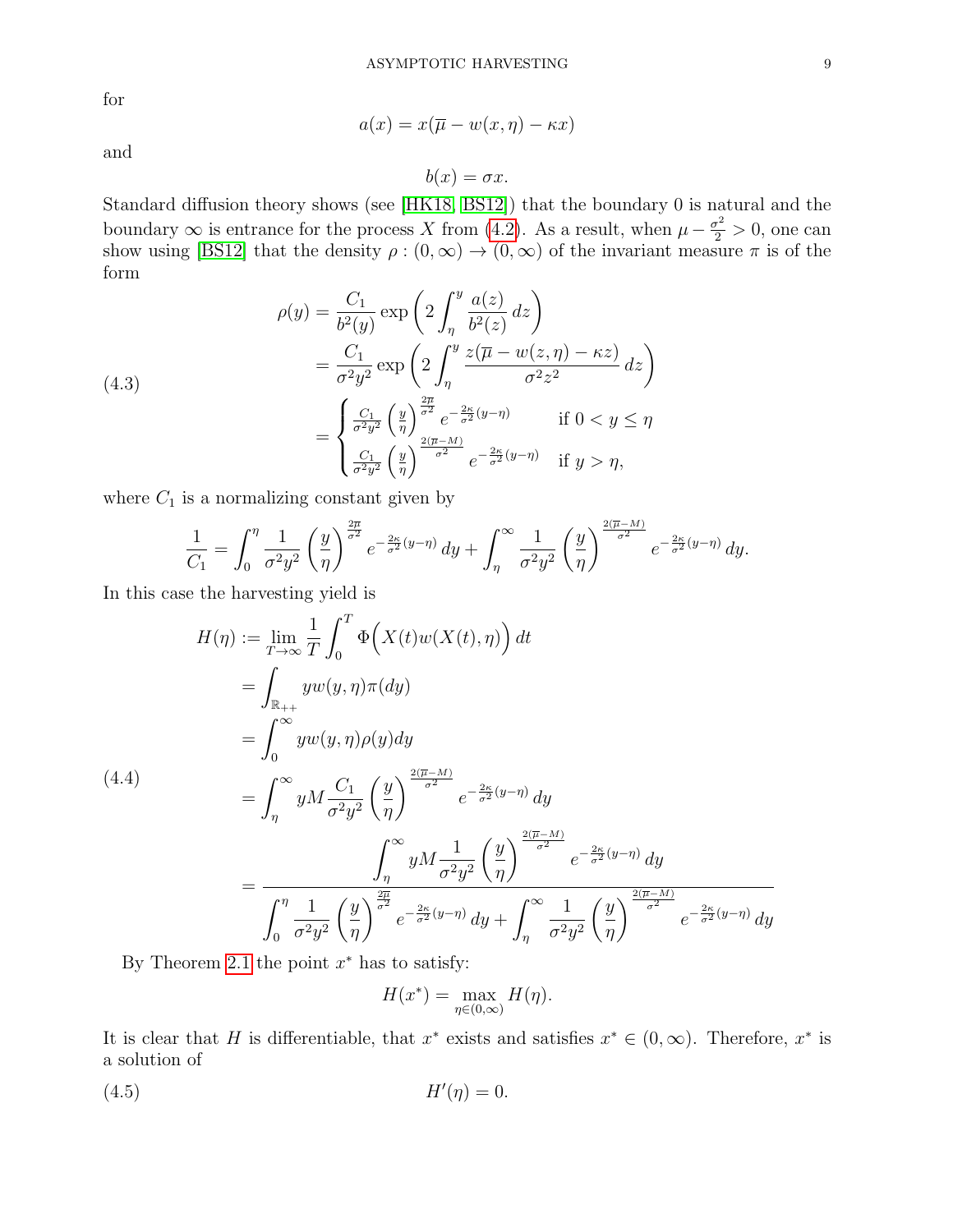<span id="page-10-1"></span>

FIGURE 1. Typical shape of the asymptotic yield function  $H(x)$  as a function of the harvesting threshold x, where one begins to harvest. Here for  $\sigma^2 = 1$ and  $M = \overline{\mu} = \kappa = 1$ .

The condition above can be restated as an equation involving incomplete gamma functions. We were not able to prove analytically that  $(4.5)$  has a unique solution. [\[BP06,](#page-15-17) [BP08\]](#page-15-18) show possible analytical methods that can be applied to such equations in a simple case. However, numerical experiments that we have done support this conjecture (see Figure [1\)](#page-10-1).

**Conjecture 4.1.** There exists a unique  $x^* \in (0, \infty)$  such that  $H'(x^*) = 0$ . Furthermore, the optimal harvesting strategy is given by

$$
v(x) = \begin{cases} 0 & \text{if } 0 < x \le x^* \\ M & \text{if } x > x^*. \end{cases}
$$

#### 5. Discussion and future research

<span id="page-10-0"></span>We have analysed a population whose dynamics evolves according to generalization of the logistic Verhulst-Pearl model in a stochastic environment, but subjected to strategic harvesting. The rate at which the population gets harvested is bounded above by a constant  $M > 0$ , and the harvested infinitesimal amount is proportional to the current size of the population. We show that the harvesting strategy v, which describes the harvesting rate and is chosen to maximize the asymptotic harvesting yield

$$
\liminf_{T \to \infty} \frac{1}{T} \int_0^T X(t)h(t) dt,
$$

is of bang-bang type, i.e. there exists  $x^* > 0$  such that

$$
v(x) = \begin{cases} 0 & \text{if } 0 < x \le x^* \\ M & \text{if } x > x^*. \end{cases}
$$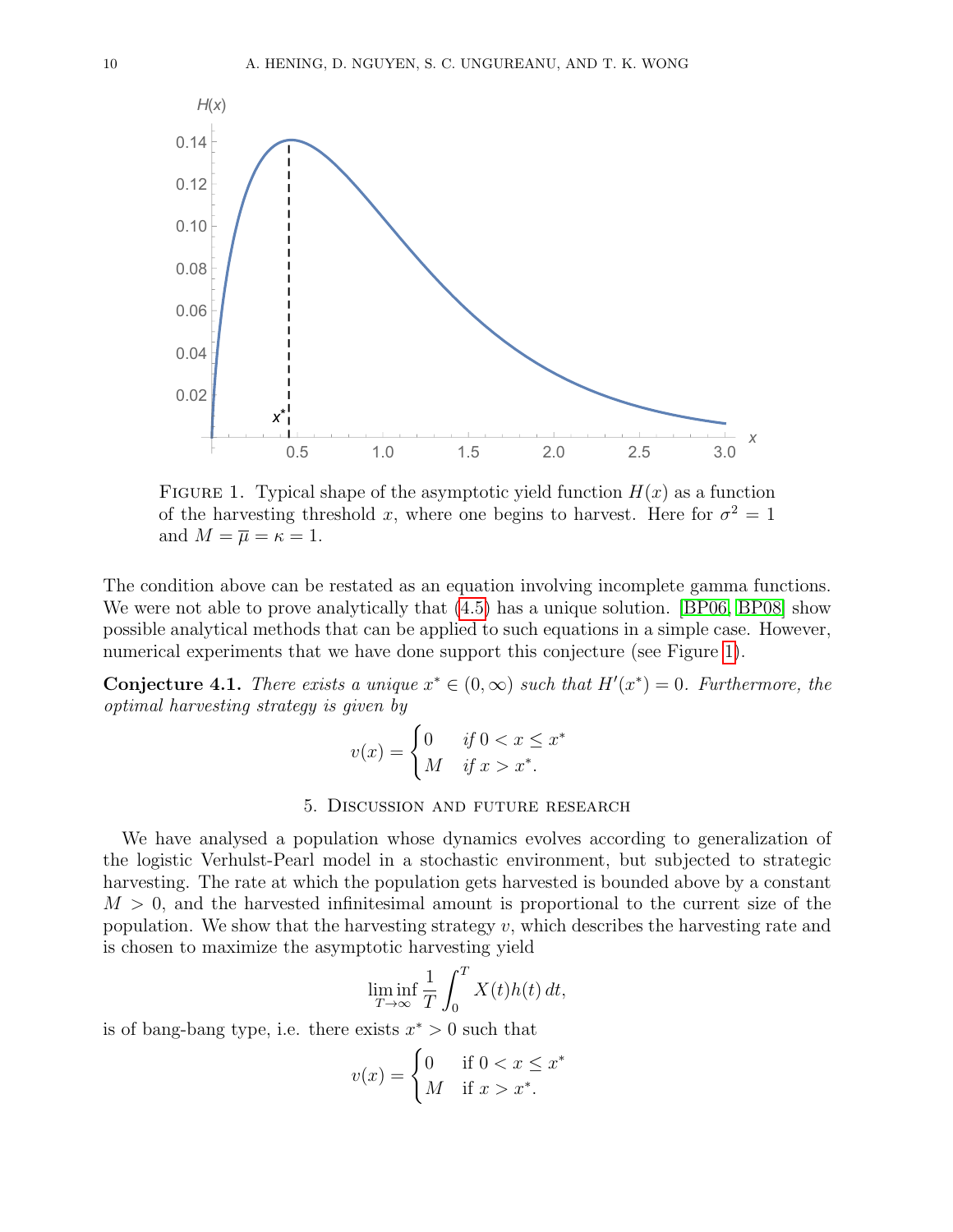<span id="page-11-1"></span>

FIGURE 2. Graph of the maximal asymptotic yield  $H(x)$  as a function of the harvesting threshold x for different values of the growth rate  $\bar{\mu}$ . We take  $\sigma^2 = 1, M = \kappa = 1, \text{ and } \overline{\mu} = 1 \text{ (blue)}, \overline{\mu} = 1.5 \text{ (orange)}, \overline{\mu} = 2 \text{ (green)},$  $\overline{\mu} = 2.5$  (red), and  $\overline{\mu} = 3$  (purple).

<span id="page-11-0"></span>5.1. Logistic Verhulst-Pearl. In the particular case when  $\mu(x) = \overline{\mu} - \kappa x$ , we can give more information about  $x^*$  as follows: The harvesting yield function  $H(\eta)$  is determined, by letting the jump in the bang-bang control be at  $\eta$ . That is, we look at the yield when the control is

$$
v(x) = \begin{cases} 0 & \text{if } 0 < x \le \eta \\ M & \text{if } x > \eta. \end{cases}
$$

The typical behavior of the point  $x^*$  where H is maximized and of  $H(x^*)$  as the parameters  $\overline{\mu}$ ,  $\kappa$  and M change was analyzed numerically and is presented in Figures [2,](#page-11-1) [3](#page-12-0) and [4,](#page-13-1) with the normalization  $\sigma^2 = 1$ .

We note from numerical experiments that increasing the growth rate  $\overline{\mu}$  increases the threshold  $x^*$  at which one should start optimally harvesting (Figure [2\)](#page-11-1). This is an intuitive result, since an increased growth rate increases the maximal equilibrium value of the population in the equivalent deterministic growth model with competition ([\[Smi78\]](#page-16-6)). Therefore, it should also increase asymptotic harvesting yield, as well as the point at which harvesting should start. Moreover, higher growth rates make the population get faster to the point  $x^*$  where one starts harvesting, reducing the cost of a delay.

If one increases the maximal harvesting rate  $M$  then the harvesting threshold  $x^*$  is also increased (Figure [3\)](#page-12-0). This also makes sense because if  $\overline{\mu} - \frac{\sigma^2}{2} - M < 0$ , then a population with constant harvesting rate M will go extinct almost surely. An increase in the harvesting threshold  $x^*$  is necessary to make sure that there is no extinction. Moreover, as M gets larger one can wait longer to start harvesting. With a larger maximal rate available, there is less chance that there will be losses because the population overshoots the optimal extraction point. Similarly, increasing the harvesting rate  $M$  also increases the maximal asymptotic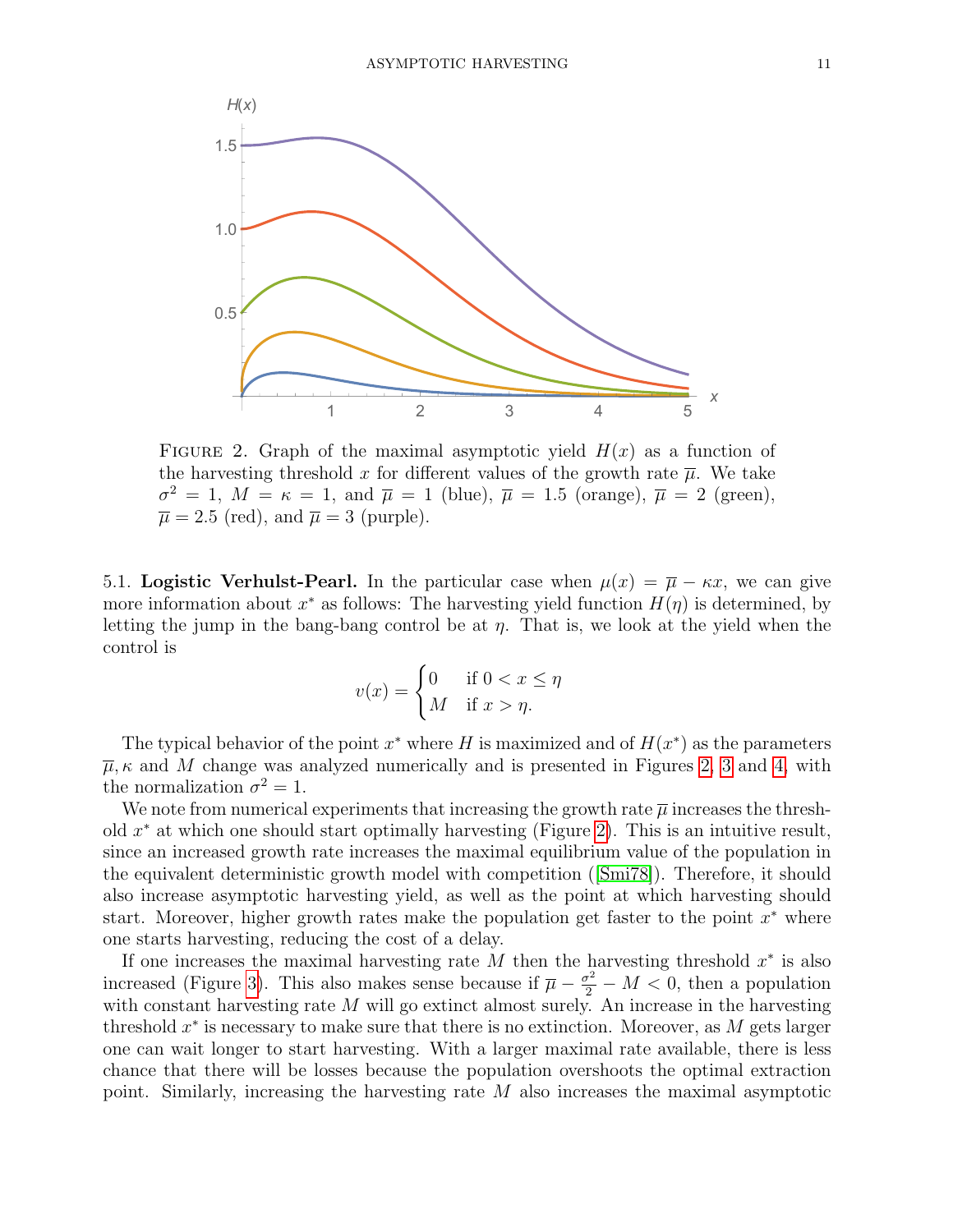<span id="page-12-0"></span>

FIGURE 3. Graph of the maximal asymptotic yield  $H(x)$  as a function of the harvesting threshold  $x$  for different values of the maximal harvesting rate  $M$ . We take  $\sigma^2 = 1$ ,  $\bar{\mu} = \kappa = 1$ , and  $M = 0.1$  (blue),  $M = 0.2$  (orange),  $M = 0.5$ (green),  $M = 1$  (red),  $M = 2$  (purple), and  $M = 5$  (brown).

harvesting yield, for the obvious reason that there is better control on the population level and therefore extraction can happen closer to the optimal level.

In contrast, if one increases the intraspecific competition rate  $\kappa$ , then the harvesting threshold decreases (Figure [4\)](#page-13-1). The equilibrium value of the population in the equivalent deterministic model ([\[Smi78\]](#page-16-6)) decreases with  $\kappa$ , and as a result so does the extraction rate. Evidently, even in the stochastic model, if competition is very strong the population cannot spend much time at high densities, and therefore one has to start harvesting early. An increase in  $\kappa$  will also decrease the maximal asymptotic harvesting yield.

We are able to prove that the maximal asymptotic yield  $\rho^*$  satisfies the inequality

$$
\frac{\left(\overline{\mu} - \frac{\sigma^2}{2}\right)^2}{4\kappa} \le \rho^* \le \frac{\overline{\mu}^2}{4\kappa}.
$$

In particular, the bang-bang optimal strategy has a higher asymptotic yield than the optimal constant harvesting strategy. Moreover, the bang-bang optimal strategy gives a lower asymptotic yield than the optimal constant harvesting strategy in the absence of noise. This means that the analysis of the more complex stochastic model was fruitful, recommending a qualitatively different strategy. Moreover, environmental fluctuations decrease the maximal asymptotic yield and, because the correction is negative, protecting a population from extinction requires a careful measurement of natural fluctuations when designing optimal harvesting. When environmental stochasticity was not taken into account, harvesting often lead populations to extinction ([\[LES95\]](#page-16-4)).

Real populations do not evolve in isolation. As a result, ecology is concerned with understanding the characteristics that allow species to coexist. Harvesting can disturb the coexistence of species. In future research we intend to tackle multi-dimensional analogues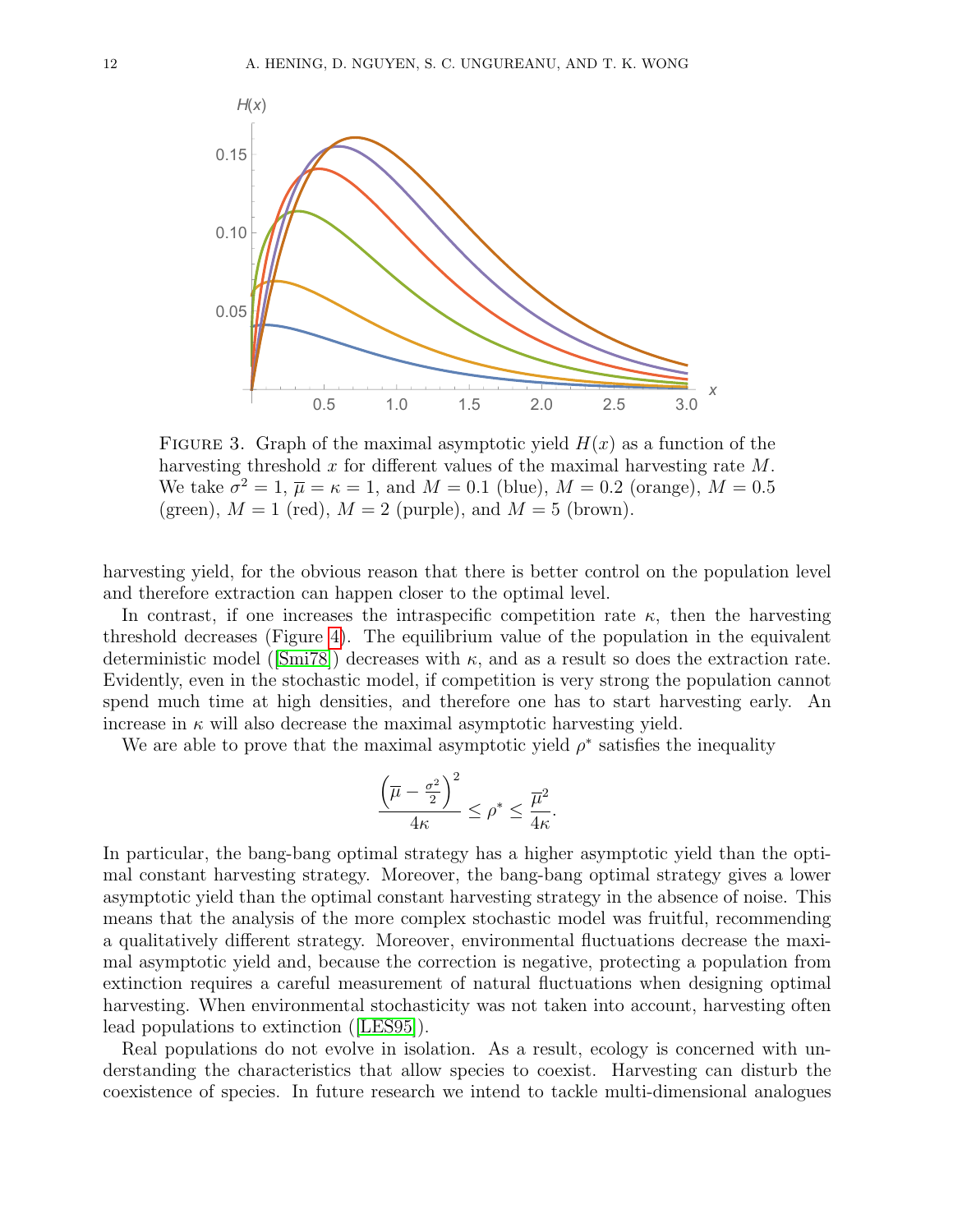<span id="page-13-1"></span>

FIGURE 4. Graph of the maximal asymptotic yield  $H(x)$  as a function of the harvesting threshold x for different values of the intra-competition rate. We take  $\sigma^2 = 1$ ,  $M = \overline{\mu} = 1$ , and  $\kappa = 1$  (blue),  $\kappa = 2$  (orange),  $\kappa = 3$  (green),  $\kappa = 4$  (red), and  $\kappa = 5$  (purple).

of the setting treated in the current article. Natural models for which one can add harvesting would be predator-prey food chains ([\[GH79,](#page-15-19) [Gar84,](#page-15-20) [HN18b,](#page-15-21) [HN18c,](#page-15-22) [TL16\]](#page-16-15)), more general Kolmogorov systems ([\[SBA11,](#page-16-9) [HN18a\]](#page-15-10)) and structured populations where there can be asymmetric harvesting ([\[ERSS13,](#page-15-9) [EHS15,](#page-15-8) [HNY18,](#page-15-23) [RS14,](#page-16-16) [BS09,](#page-15-24) [SR11\]](#page-16-17)). In the multidimensional setting the Hamilton-Jacobi-Bellman (HJB) equation becomes a PDE and the analysis becomes significantly more complex. New tools will have to be developed to tackle these problems.

Above we have imposed a bound on the extraction rate, M. This was because it is a realistic feature, but it was also practical for the analysis. Nevertheless, it is interesting to consider the case when the extraction rate is unbounded. A practical model with no extraction limit corresponds to having unlimited control over a target population, which is sometimes the case. Such a model would have the benefit of not requiring a nuisance parameter that may be hard to determine.

<span id="page-13-0"></span>5.2. Concave and convex yield functions. We have also studied the more general case involving concave and convex yield functions. When the yield function is strictly concave, it was shown that the optimal control is not bang-bang, but continuous in the population parameter. Vice-versa, when the yield function is weakly convex, we have shown that the optimal control is necessarily bang-bang. Moreover, if a certain further assumption on the relative rate of growth of  $\mu$  and  $\Phi$  holds, we can also show that the bang-bang optimal control has a single threshold  $x^*$  where the extraction rate goes from 0 to  $M$  – as in the linear special case.

This generalization allows us to think of applications of population harvesting where the yield function is in fact a utility function, or some other more general social welfare measure.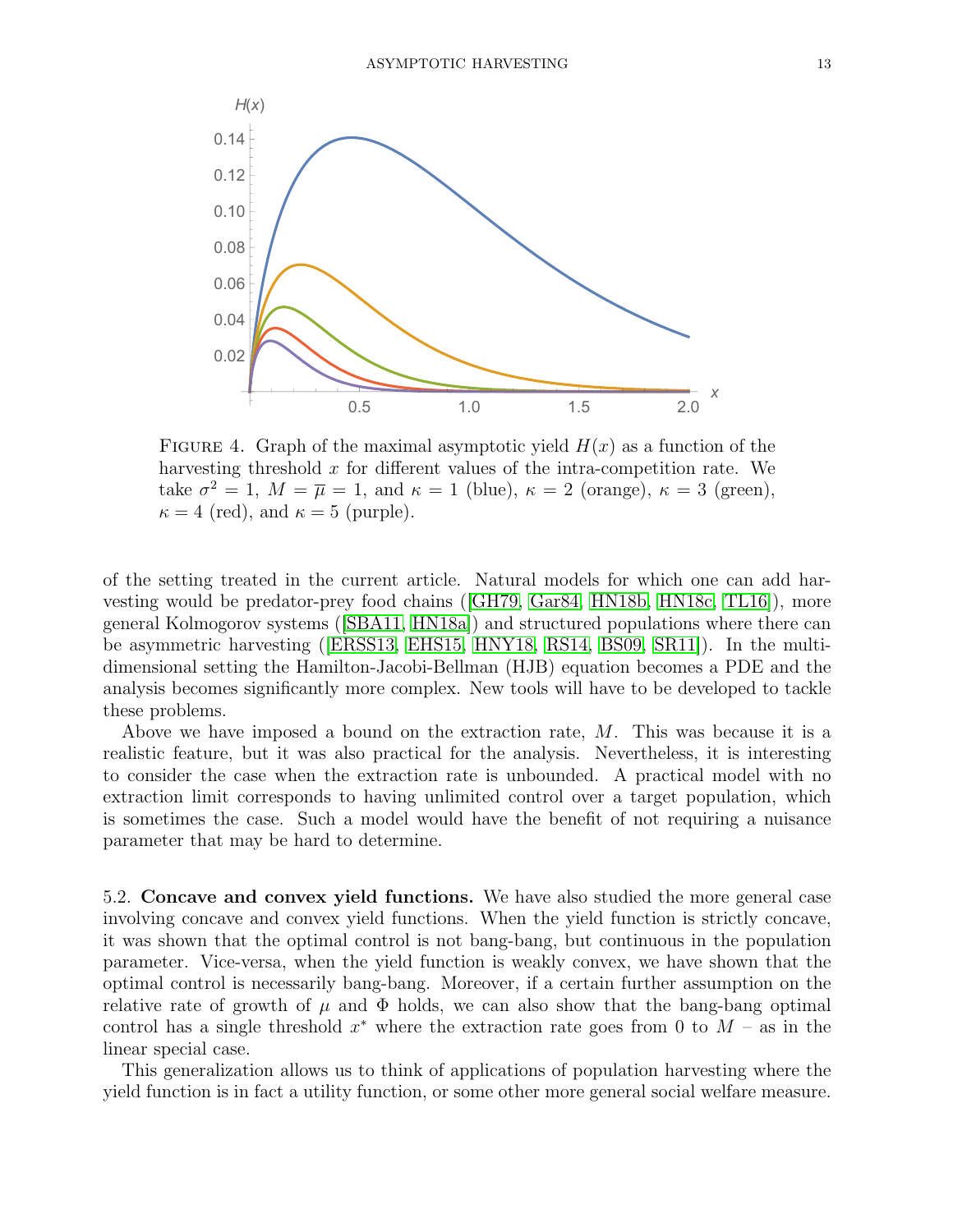<span id="page-14-0"></span>5.3. Unbounded harvesting. If we allow for general, possibly unbounded, harvesting we would have to study the Skorokhod SDE

<span id="page-14-5"></span>(5.1) 
$$
d\tilde{X}(t) = \tilde{X}(t)(\mu - \kappa \tilde{X}(t)) dt + \sigma \tilde{X}(t) dB(t) - dZ_t, \ \tilde{X}(0) = x > 0.
$$

where  $(Z_t)_{t\geq 0}$  is supposed to be non-negative, increasing, right-continuous and adapted to  $(\mathcal{F}_t)_{t>0}$  - we denote the set of all such strategies by A. Then the problem is to maximize the asymptotic yield, i.e. find

$$
V(x) = \sup_{(Z_t)_{t\geq 0}\in A} \liminf_{T\to\infty} \mathbb{E}_x \frac{1}{T} \int_0^T dZ_t = \sup_{(Z_t)_{t\geq 0}\in A} \liminf_{T\to\infty} \frac{\mathbb{E}_x Z_T}{T}
$$

We want to find the harvesting strategy  $(Z_t^*)_{t\geq 0} \in A$ , which we call the optimal harvesting strategy, such that

$$
V(x) = \liminf_{T \to \infty} \frac{\mathbb{E}_x Z_T^*}{T}.
$$

The analysis above, for the bounded harvesting rate, determined that the optimal strategy has a bang-bang property, where extraction is maximal after some cut-off. This suggests that raising the maximum would not change the bang-bang property, but determining that result required a bounded extraction rate. Thinking of the limiting behavior of the yield function above shows the difficulty: as  $M \to \infty$ , the density of the distribution above the cut-off  $x^*$ goes to  $(4.3)$ . The conjectured optimal solution is akin to having a reflective boundary at  $x^*$ , and the yield is determined by the time spent close to the boundary.

<span id="page-14-7"></span>Conjecture 5.1. Assume that the population survives in the absence of harvesting i.e.  $\mu$  −  $\frac{\sigma^2}{2} > 0$ . The optimal extraction strategy  $(Z_t^*)_{t \geq 0}$  has the form

(5.2) 
$$
Z_t^*(x) = \begin{cases} (x - x^*)^+ & \text{if } t = 0\\ L(t, x^*) & \text{if } t > 0. \end{cases}
$$

for some  $x^* \in (0, \infty)$ , where  $L(t, x^*)$  is the local time at  $x^*$  of the process  $\tilde{X}$  from [\(5.1\)](#page-14-5).

This conjecture is supported by the results from [\[AS98\]](#page-15-3) where the authors study the maximization of the discounted yield

<span id="page-14-6"></span>
$$
V(x) := \sup_{(Z_t)_{t\geq 0} \in A} \mathbb{E}_x \int_0^{\tau} e^{-rt} dZ_t
$$

and  $\tau := \inf\{t \geq 0 : \tilde{X}_t = 0\}$  is the extinction time. It is shown in [\[AS98\]](#page-15-3) that the optimal harvesting strategy is of the form  $(5.2)$ . One possible approach to prove Conjecture [5.1](#page-14-7) would be to use the results from [\[AS98\]](#page-15-3) and then let the discount factor r go to 0.

Acknowledgements. We thank two anonymous referees for very insightful comments and suggestions that led to major improvements.

#### <span id="page-14-1"></span>**REFERENCES**

- <span id="page-14-3"></span>[Aba79] A. Abakuks, An optimal hunting policy for a stochastic logistic model, Journal of Applied Probability 16 (1979), no. 2, 319–331.
- <span id="page-14-2"></span>[ABG12] A. Arapostathis, V. S. Borkar, and M. K. Ghosh, *Ergodic control of diffusion processes*, vol. 143, Cambridge University Press, 2012.
- <span id="page-14-4"></span>[Alv00] L. H. R. Alvarez, Singular stochastic control in the presence of a state-dependent yield structure, Stochastic Process. Appl. 86 (2000), no. 2, 323–343. MR 1741811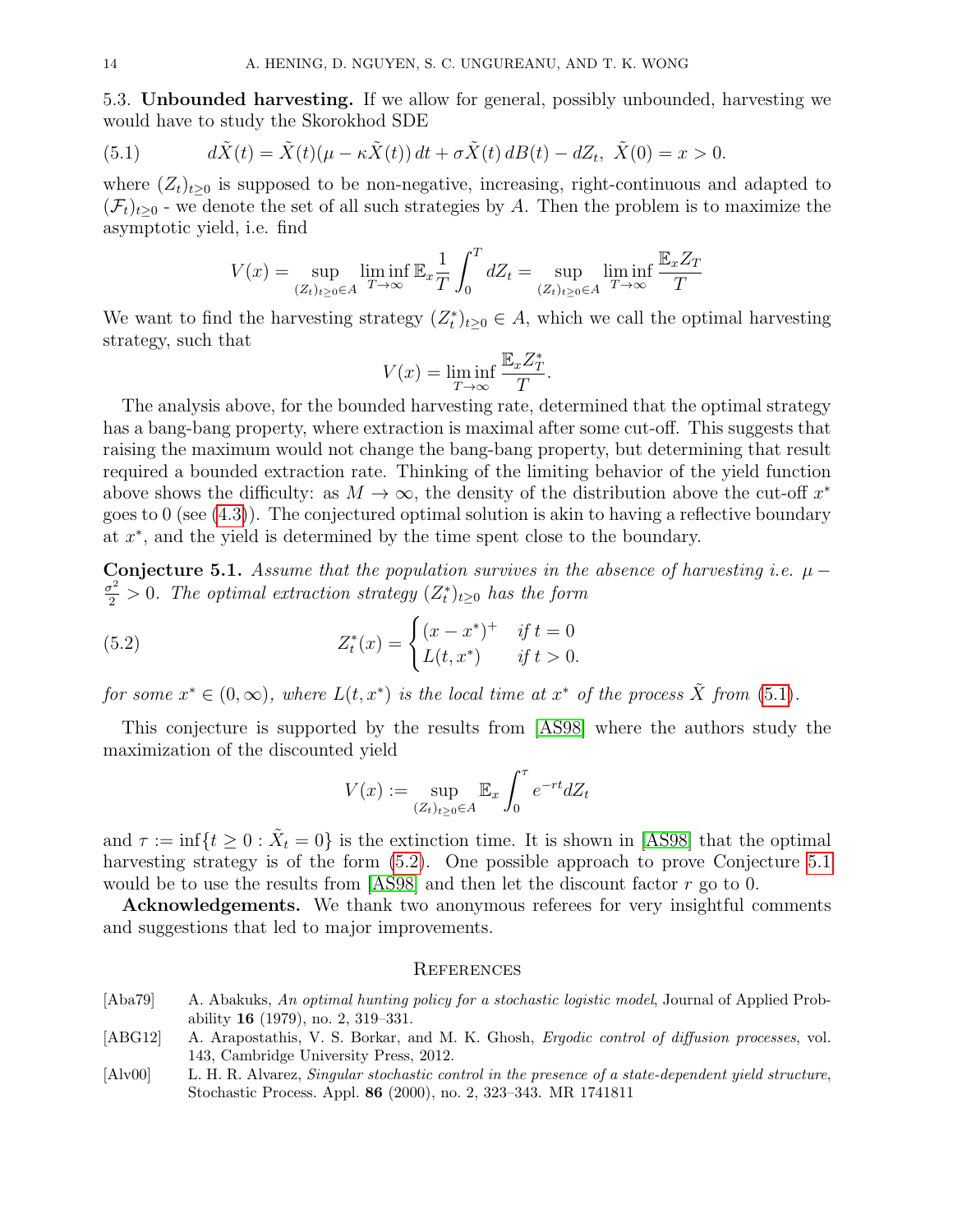- <span id="page-15-12"></span>[AP81] A. Abakuks and Prajneshu, An optimal harvesting policy for a logistic model in a randomly varying environment, Math. Biosci. 55 (1981), no. 3-4, 169–177.
- <span id="page-15-3"></span>[AS98] L. H. R. Alvarez and L. A. Shepp, Optimal harvesting of stochastically fluctuating populations, J. Math. Biol. 37 (1998), no. 2, 155–177. MR 1649508
- <span id="page-15-4"></span>[BM77] J. R. Beddington and R. M. May, Harvesting natural populations in a randomly fluctuating environment, Science 197 (1977), no. 4302, 463–465.
- <span id="page-15-17"></span>[BP06] C. Berg and H. L. Pedersen, The chen-rubin conjecture in a continuous setting, Methods Appl. Anal. 13 (2006), no. 1, 63–88.
- <span id="page-15-18"></span>[BP08] , Convexity of the median in the gamma distribution, Ark. Mat. 46 (2008), no. 1, 1–6. MR 2379680
- <span id="page-15-6"></span>[Bra02] C. A. Braumann, Variable effort harvesting models in random environments: generalization to density-dependent noise intensities, Math. Biosci. 177/178 (2002), 229–245, Deterministic and stochastic modeling of biointeraction (West Lafayette, IN, 2000). MR 1923811
- <span id="page-15-24"></span>[BS09] M. Benaïm and S. J. Schreiber, *Persistence of structured populations in random environments*, Theoretical Population Biology 76 (2009), no. 1, 19–34.
- <span id="page-15-16"></span>[BS12] A. N. Borodin and P. Salminen, *Handbook of brownian motion-facts and formulae*, Birkhäuser, 2012.
- <span id="page-15-13"></span>[DP84] B. Dennis and G. P. Patil, The gamma distribution and weighted multimodal gamma distributions as models of population abundance, Math. Biosci. 68 (1984), no. 2, 187–212. MR 738902
- <span id="page-15-11"></span>[DS87] J. Drèze and N. Stern, The theory of cost-benefit analysis, Handbook of public economics 2 (1987), 909–989.
- <span id="page-15-8"></span>[EHS15] S. N. Evans, A. Hening, and S. J. Schreiber, Protected polymorphisms and evolutionary stability of patch-selection strategies in stochastic environments, J. Math. Biol. 71 (2015), no. 2, 325–359. MR 3367678
- <span id="page-15-25"></span>[EK09] S. N. Ethier and T. G. Kurtz, Markov processes: characterization and convergence, vol. 282, John Wiley & Sons, 2009.
- <span id="page-15-9"></span>[ERSS13] S. N. Evans, P. L. Ralph, S. J. Schreiber, and A. Sen, Stochastic population growth in spatially heterogeneous environments, J. Math. Biol. 66 (2013), no. 3, 423–476. MR 3010201
- <span id="page-15-20"></span>[Gar84] T. C. Gard, Persistence in stochastic food web models, Bull. Math. Biol. 46 (1984), no. 3, 357–370. MR 748544

<span id="page-15-7"></span>[Gar88] , Introduction to stochastic differential equations, M. Dekker, 1988.

- <span id="page-15-19"></span>[GH79] T. C. Gard and T. G. Hallam, Persistence in food webs. I. Lotka-Volterra food chains, Bull. Math. Biol. 41 (1979), no. 6, 877–891. MR 640001
- <span id="page-15-0"></span>[Gul71] J. A. Gulland, The effect of exploitation on the numbers of marine animals, Proc. Adv. Study, Inst. Dynamics Numbers Popu (1971), 450–468.
- <span id="page-15-15"></span>[HK18] A. Hening and M. Kolb, Quasistationary distributions for one-dimensional diffusions with singular boundary points, submitted (2018), <https://arxiv.org/abs/1409.2387>.
- <span id="page-15-10"></span>[HN18a] A. Hening and D. Nguyen, *Coexistence and extinction for stochastic Kolmogorov systems*, Ann. Appl. Probab. (2018), [https://arxiv.org/abs/1704.06984]( https://arxiv.org/abs/1704.06984).
- <span id="page-15-21"></span>[HN18b] , Persistence in stochastic Lotka-Volterra food chains with intraspecific competition, preprint (2018), [https://arxiv.org/abs/1704.07501]( https://arxiv.org/abs/1704.07501).
- <span id="page-15-22"></span>[HN18c] , Stochastic Lotka-Volterra food chains, J. Math. Biol. (2018), [https://arxiv.org/abs/]( https://arxiv.org/abs/1703.04809) [1703.04809]( https://arxiv.org/abs/1703.04809).
- <span id="page-15-23"></span>[HNY18] A. Hening, D. Nguyen, and G. Yin, Stochastic population growth in spatially heterogeneous environments: The density-dependent case, J. Math. Biol. **76** (2018), no. 3, 697–754.
- <span id="page-15-1"></span>[HR04] J. A. Hutchings and J. D. Reynolds, Marine fish population collapses: consequences for recovery and extinction risk, AIBS Bulletin 54 (2004), no. 4, 297–309.
- <span id="page-15-14"></span>[Kha12] R. Khasminskii, Stochastic stability of differential equations, second ed., Stochastic Modelling and Applied Probability, vol. 66, Springer, Heidelberg, 2012, With contributions by G. N. Milstein and M. B. Nevelson. MR 2894052
- <span id="page-15-2"></span>[Kok01] H. Kokko, Optimal and suboptimal use of compensatory responses to harvesting: timing of hunting as an example, Wildlife Biology 7 (2001), no. 3, 141–150.
- <span id="page-15-5"></span>[Lei81] E. G. Leigh, The average lifetime of a population in a varying environment, Journal of Theoretical Biology 90 (1981), no. 2, 213–239.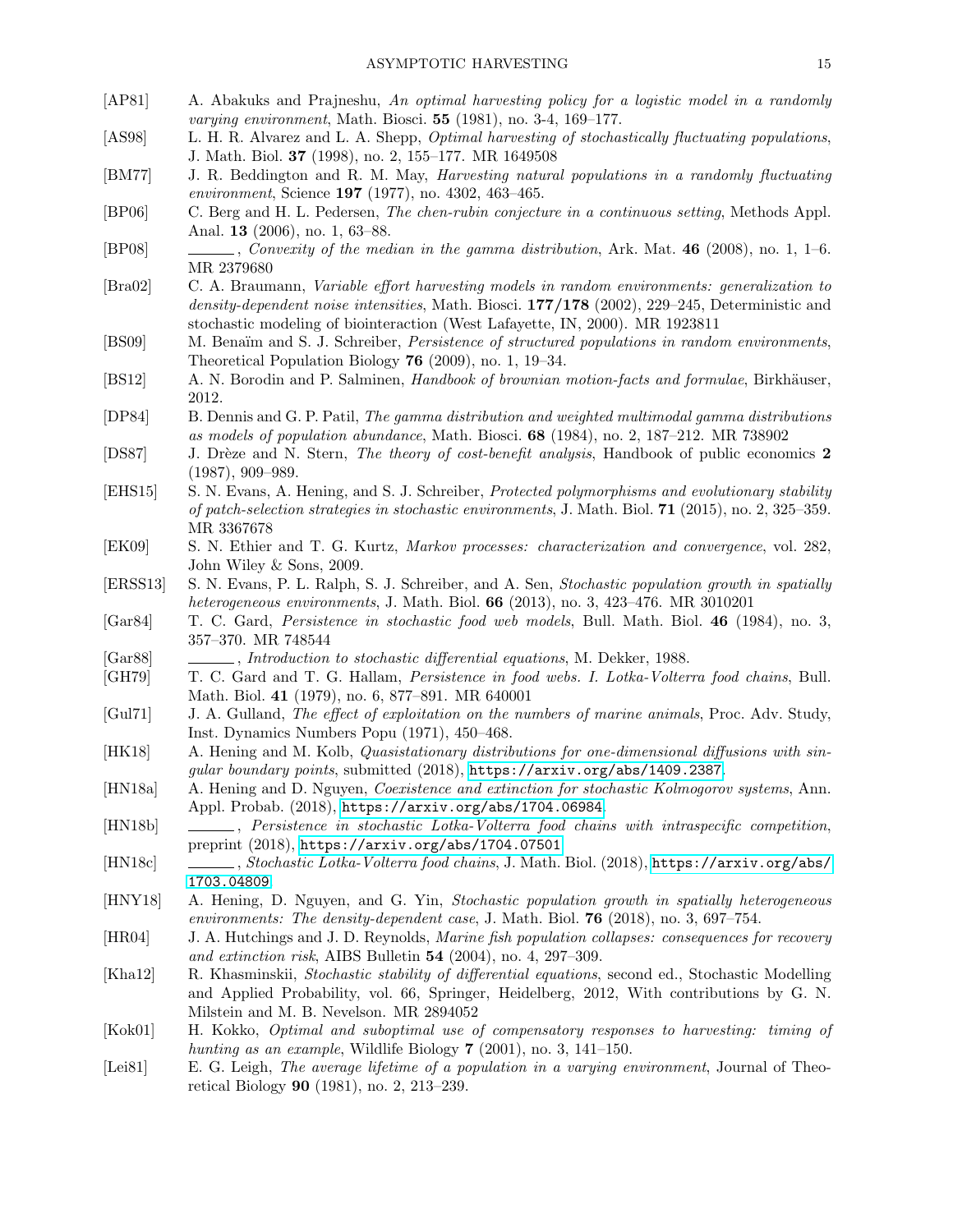- <span id="page-16-4"></span>[LES95] R. Lande, S. Engen, and B.-E. Saether, Optimal harvesting of fluctuating populations with a risk of extinction, The American Naturalist 145 (1995), no. 5, 728–745.
- <span id="page-16-2"></span>[LHW93] D. Ludwig, R. Hilborn, and C. Walters, Uncertainty, resource exploitation, and conservation: lessons from history, Ecological Applications (1993), 548–549.
- <span id="page-16-5"></span>[LØ97] E. M. Lungu and B. Øksendal, Optimal harvesting from a population in a stochastic crowded environment, Math. Biosci. 145 (1997), no. 1, 47–75. MR 1478875
- <span id="page-16-8"></span>[MBHS78] R. M. May, J.R. Beddington, J.W. Horwood, and J.G. Shepherd, Exploiting natural populations in an uncertain world, Math. Biosci. 42 (1978), no. 3-4, 219–252. MR 523118
- <span id="page-16-14"></span>[MCWG95] A. Mas-Colell, M. D. Whinston, and J. R. Green, *Microeconomic theory*, vol. 1, Oxford university press New York, 1995.
- <span id="page-16-12"></span>[Mer69] R. C. Merton, Lifetime portfolio selection under uncertainty: The continuous-time case, The review of Economics and Statistics (1969), 247–257.
- <span id="page-16-13"></span>[Mer71] , *Optimum consumption and portfolio rules in a continuous-time model*, Journal of Economic Theory 3 (1971), no. 4, 373–413.
- <span id="page-16-3"></span>[Pri06] R. B. Primack, Essentials of conservation biology, Sunderland, Mass: Sinauer Associates, 2006.
- <span id="page-16-1"></span>[RPLB81] J. Reiter, K. J. Panken, and B. J. Le Boeuf, Female competition and reproductive success in northern elephant seals, Animal Behaviour 29 (1981), no. 3, 670–687.
- <span id="page-16-16"></span>[RS14] G. Roth and S. J. Schreiber, Persistence in fluctuating environments for interacting structured populations, J. Math. Biol. 69 (2014), no. 5, 1267–1317. MR 3268345
- <span id="page-16-9"></span>[SBA11] S. J. Schreiber, M. Benaïm, and K. A. S. Atchadé, *Persistence in fluctuating environments*, J. Math. Biol. 62 (2011), no. 5, 655–683. MR 2786721
- <span id="page-16-10"></span>[Sha81] M. L. Shaffer, Minimum population sizes for species conservation, BioScience 31 (1981), no. 2, 131–134.
- <span id="page-16-6"></span>[Smi78] J. B. Smith, An analysis of optimal replenishable resource management under uncertainty, Digitized Theses, Paper 1074 (1978).
- <span id="page-16-17"></span>[SR11] S. J. Schreiber and M. E. Ryan, Invasion speeds for structured populations in fluctuating environments, Theoretical Ecology 4 (2011), no. 4, 423–434.
- <span id="page-16-11"></span>[TBB07] L. W. Traill, C. J. A. Bradshaw, and B. W. Brook, Minimum viable population size: a metaanalysis of 30 years of published estimates, Biological conservation 139 (2007), no. 1, 159–166.
- <span id="page-16-15"></span>[TL16] R. Tyson and F. Lutscher, Seasonally varying predation behavior and climate shifts are predicted to affect predator-prey cycles, The American Naturalist 188 (2016), no. 5, 539–553.
- <span id="page-16-7"></span>[Tur77] M. Turelli, Random environments and stochastic calculus, Theoretical Population Biology 12 (1977), no. 2, 140–178.

#### Appendix A. Proofs

<span id="page-16-0"></span>In this appendix we present the framework of ergodic optimal control and prove the main results of our paper.

For any  $v \in \mathfrak{U}_{sm}$ , denote the unique invariant probability measure of  $X(t)$  on  $\mathbb{R}_{++}$  by  $\pi_v$ if it exists. Define

$$
\rho_v = \begin{cases} \int_0^\infty \Phi(xv(x)) \pi_v(dx) & \text{if } \pi_v \text{ exists,} \\ 0 & \text{otherwise.} \end{cases}
$$

Let  $p > 0$ . Since  $\lim_{x \to \infty} \mu(x) = -\infty$ , there exist constants  $k_{1p}, k_{2p} > 0$  such that

<span id="page-16-18"></span>(A.1) 
$$
\mathcal{L}_u x^p \le px^p \mu(x) + \frac{1}{2} p(p-1) \sigma x^p \le k_{1p} - k_{2p} x^p, \ x \in \mathbb{R}_{++}, u \in [0, M]
$$

By Dynkin's formula

$$
\mathbb{E}_x^v[X(t)]^p \le x^p + k_{1p}t - k_{2p}\mathbb{E}_x^v \int_0^t [X(s)]^p ds.
$$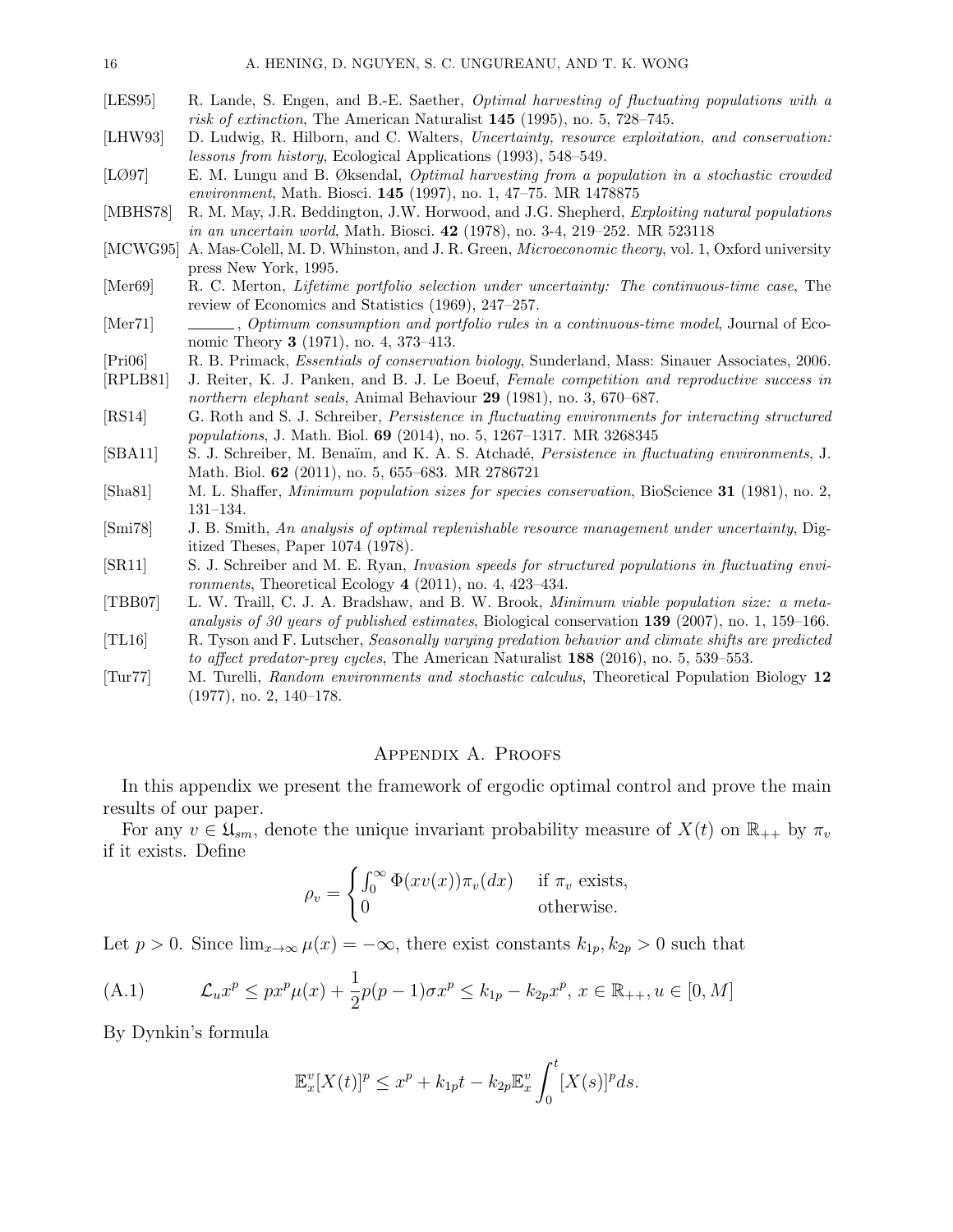Thus,

(A.2) 
$$
\frac{1}{t} \mathbb{E}_x^v \int_0^t [X(s)]^p ds \le \frac{1}{k_{2p}} \left( \frac{x^p}{t} + k_{1p} \right).
$$

As a result, the family of occupation measures

<span id="page-17-0"></span>
$$
\Pi_{x,t}^v(\cdot) := \frac{1}{t} \int_0^t \mathbb{P}_x^v \{ X(s) \in \cdot \} \, ds, \ t \ge 1
$$

is tight. If  $X(t)$  has an invariant probability measure on  $\mathbb{R}_{++}$ , then  $(\Pi_{x,t}^v)_{t\geq0}$  converges weakly to  $\pi_v$  because the diffusion is nondegenerate. This convergence and the uniform integrability [\(A.2\)](#page-17-0) imply that

$$
\lim_{t \to \infty} \frac{1}{t} \int_0^t \Phi(X(s)v(X(s)))ds = \rho_v.
$$

If  $X(t)$  has no invariant probability measures on  $\mathbb{R}_{++}$ , then the Dirac measure with mass at 0 is the only invariant probability measure of  $X(t)$  on  $\mathbb{R}_+$ . Moreover, any weak-limit of  $(\Pi_{x,t}^v)_{t\geq0}$  as  $t\to\infty$  is an invariant probability measure of  $X(t)$  ([\[EK09,](#page-15-25) Theorem 9.9] or [\[EHS15,](#page-15-8) Proposition 8.4]). Thus,  $(\Pi_{x,t}^v)_{t\geq 0}$  converges weakly to the Dirac measure  $\delta_0$  as  $t \to \infty$ . Because of  $(A.2)$  and  $\Phi(0) = 0$ , we have

<span id="page-17-2"></span>
$$
\lim_{t \to \infty} \frac{1}{t} \int_0^t \Phi(X(s)v(X(s))ds = \int_0^\infty \Phi(xv(x))\pi_v(dx).
$$

Thus, we always have

(A.3) 
$$
\lim_{t \to \infty} \frac{1}{t} \int_0^t \Phi(X(s)v(X(s))ds = \rho_v.
$$

Define

$$
\rho^* := \sup_{v \in \mathfrak{U}_{sm}} \{ \rho_v \}.
$$

It will be shown later that  $\rho^* > 0$  whenever the population without harvesting persists, i.e. when  $\mu(0) - \sigma^2/2 > 0$ .

**Theorem A.1.** Suppose  $\mu(0) - \sigma^2/2 > 0$ ,  $\mu(\cdot)$  satisfies Assumption [2.1](#page-4-4) and  $\Phi(\cdot)$  satisfies Assumption [2.2.](#page-5-2) There exists a stationary Markov strategy  $v^* \in \mathfrak{U}_{sm}$  such that  $\pi_{v^*}$  exists and  $\rho_{v^*} = \rho^*$ . Moreover, for any admissible control  $h(t)$ , we have

<span id="page-17-1"></span>
$$
\liminf_{T \to \infty} \frac{1}{T} \int_0^T \Phi\Big(X(t)h(t)\Big) dt \le \rho_{v^*} = \rho^* a.s.
$$

*Proof.* By  $(A.2)$  and since  $\Phi$  has a subpolynomial growth rate we can conclude that

(A.5) 
$$
\sup_{v \in \mathfrak{U}_{sm}} \int_0^\infty \Phi(xv(x)) \pi_v(dx) < \infty.
$$

Moreover, since  $\mu(0) - \sigma^2/2 > 0$  we note that, since our population does not go extinct,  $\rho^* > 0$ . On the other hand, since  $\Phi$  is continuous and  $\Phi(0) = 0$  we get that  $\Phi(x) < \rho^*$  for x is sufficiently small. This fact combined with  $(A.5)$  implies the existence of an optimal Markov strategy  $v^*$  according to [\[ABG12,](#page-14-2) Theorem 3.4.5, Theorem 3.4.7].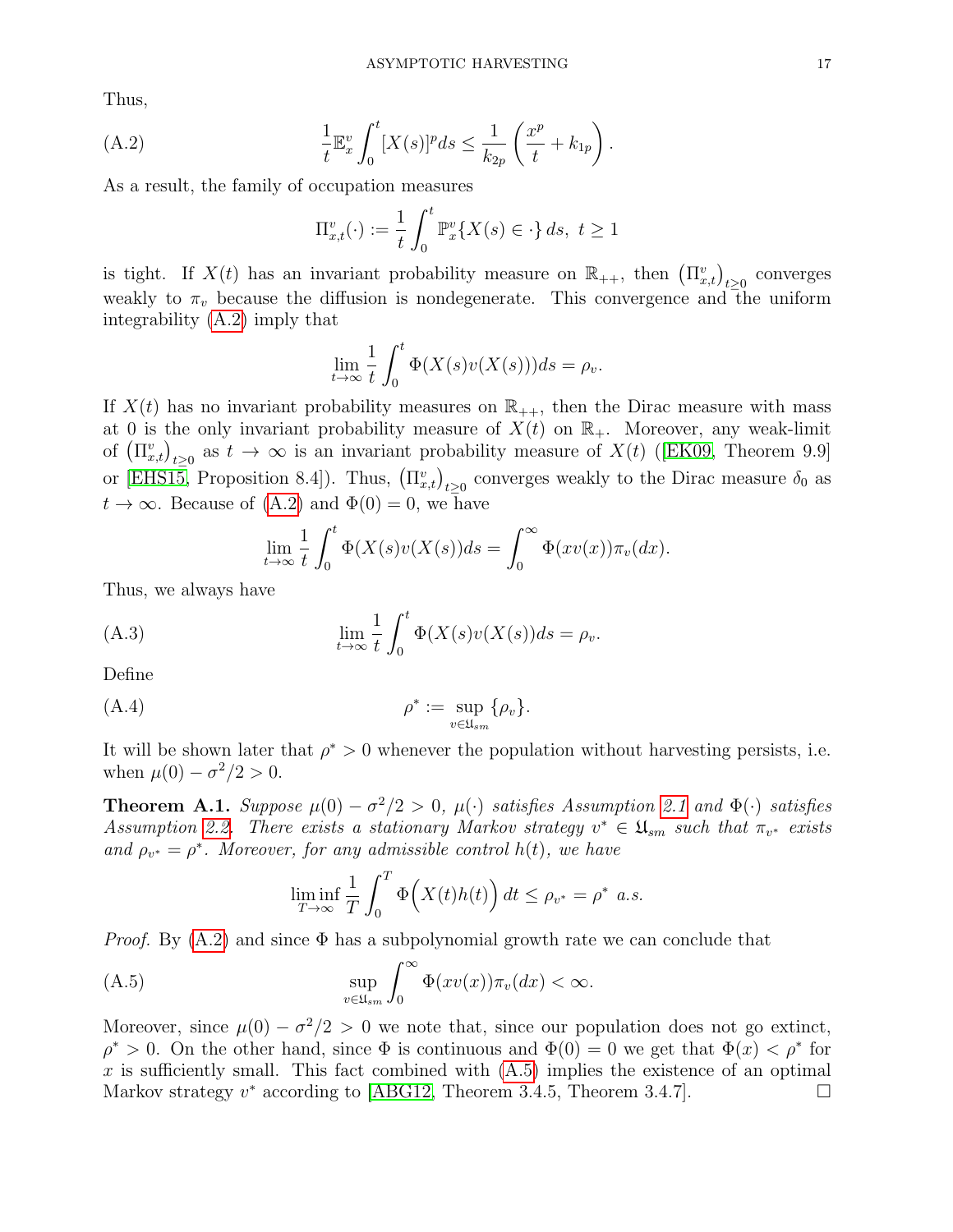<span id="page-18-3"></span>**Theorem A.2.** Suppose  $\mu(0) - \sigma^2/2 > 0$ ,  $\mu(\cdot)$  satisfies Assumption [2.1](#page-4-4) and  $\Phi(\cdot)$  satisfies Assumption [2.2.](#page-5-2) The HJB equation

$$
\max_{u \in U} \left[ \mathcal{L}_u V(x) + \Phi(xu) \right] = \rho
$$

admits a classical solution  $V^* \in C^2(\mathbb{R}_+)$  satisfying  $V^*(1) = 0$  and  $\rho = \rho^* > 0$ . The solution  $V^*$  of  $(A.6)$  has the following properties:

<span id="page-18-1"></span><span id="page-18-0"></span>a) For any  $p \in (0,1)$ 

$$
\lim_{x \to \infty} \frac{V^*(x)}{x^p} = 0.
$$

b) The function  $V^*$  is increasing, that is

$$
(A.8) \t\t\t V_x^* \ge 0, x \in \mathbb{R}_{++}.
$$

A Markov control v is optimal if and only if it satisfies

<span id="page-18-2"></span>(A.9) 
$$
\frac{dV^*}{dx}(x)\left[x(\mu(x) - v(x))\right] + \Phi(xv(x)) = \max_{u \in U} \left(\frac{dV^*}{dx}(x)\left[x(\mu(x) - u)\right] + \Phi(xu)\right)
$$

almost everywhere in  $\mathbb{R}_+$ .

Proof. Consider the optimal problem with the yield function

$$
J_h(x) = \mathbb{E}_x \int_0^\infty e^{-\alpha t} h(t) X(t) dt
$$

for some fixed  $x \in \mathbb{R}_{++}$  and  $h \in \mathfrak{U}$ . Note that this is the  $\alpha$ -discounted optimal problem. Pick any  $0 < x_1 < x_2 < \infty$  and let  $X^{x_1}$ ,  $X^{x_2}$  be the solutions to the controlled diffusion

$$
dX(t) = X(t)(\mu(X(t)) - h(t)) dt + \sigma X(t) dB(t)
$$

with initial values  $x_1$ ,  $x_2$  respectively. Note that we are using a fixed admissible control  $h(t)$  which is the same for any initial value. The control  $h(t)$  here is not a Markov control which in general depends on the initial value. Since  $\mu(\cdot)$  is continuous and decreasing, for  $y_1, y_2 > 0$ , there exists  $\xi(y_1, y_2) > 0$  depending continuously on  $y_1, y_2$  such that  $\mu(y_1)$  –  $\mu(y_2) = -\xi(y_1, y_2)(\ln y_1 - \ln y_2)$ . Using Itô's Lemma we have

$$
d(\ln X^{x_2}(t) - \ln X^{x_1}(t)) = (\mu((X^{x_2}(t)) - \mu(X^{x_1}(t))) dt
$$
  
=  $-\xi(X^{x_1}(t), X^{x_2}(t))(\ln X^{x_2}(t) - \ln X^{x_1}(t))dt,$ 

which in turn yields

$$
\ln X^{x_2}(t) - \ln X^{x_1}(t) = (\ln x_2 - \ln x_1) \exp \left(-\int_0^t \xi(X^{x_1}(s), X^{x_2}(s))ds\right) > 0.
$$

Therefore, if  $x_2 > x_1$ , we get that

$$
\mathbb{P}(X^{x_2}(t) > X^{x_1}(t), t \ge 0) = 1.
$$

This implies that  $J_h(\cdot)$  is an increasing function. Therefore, the optimal yield

$$
V_{\alpha}(x) := \sup_{h \in \mathfrak{U}} J_h(x)
$$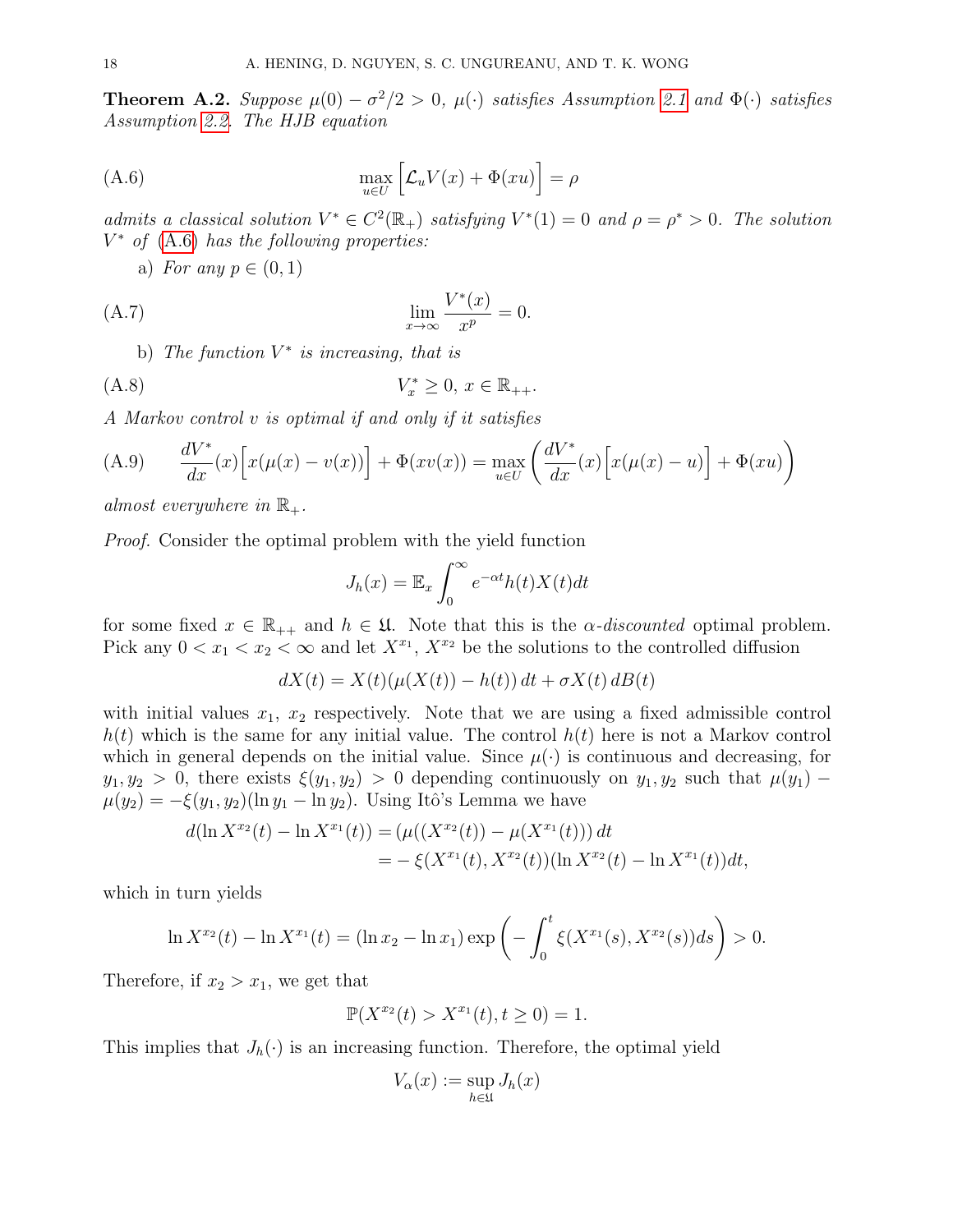is also increasing. By [\[ABG12,](#page-14-2) Lemma 3.7.8], there is a function  $V^* \in C^2(\mathbb{R}_{++})$  satisfying  $(A.6)$  for a number  $\rho$  such that

(A.10)  $\rho \ge \rho^*$ .

Moreover,

<span id="page-19-3"></span><span id="page-19-1"></span>
$$
V^*(x) = \lim_{n \to \infty} \left( V_{\alpha_n}(x) - V_{\alpha_n}(1) \right)
$$

for some sequence  $(\alpha_n)_{n\in\mathbb{N}}$  that satisfies  $\alpha_n \to 0$  as  $n \to \infty$ . This implies that  $V^*$  is an increasing function, i.e.

$$
(A.11) \t\t\t V_x^* \ge 0, x \in \mathbb{R}_{++}.
$$

For any continuous function  $\psi : \mathbb{R}_{++} \mapsto \mathbb{R}$  satisfying

(A.12) 
$$
|\psi(x)| \le c(1+x^p), x \in \mathbb{R}_{++}, c > 0
$$

we have from [\(A.1\)](#page-16-18) and [\[ABG12,](#page-14-2) Lemma 3.7.2] that  $\mathbb{E}_x^v[\psi(X(t))]$  exists and satisfies

(A.13) 
$$
\lim_{t \to \infty} \left( \frac{1}{t} \sup_{v \in \mathfrak{U}_{sm}} \mathbb{E}_x^v |\psi(X(t))| \right) = 0,
$$

and

(A.14) 
$$
\lim_{R \to \infty} \mathbb{E}_x^v \psi(X(t \wedge \xi_R)) = \mathbb{E}_x^v \psi(X(t)) < \infty, t \ge 0,
$$

where  $\xi_R = \inf\{t \geq 0 : X(t) > R$  or  $X(t) < R^{-1}\}\.$  Moreover, by using [\[ABG12,](#page-14-2) Lemma 3.7.2] again we get that

$$
\lim_{x \to \infty} \frac{f_R(x)}{x^p} = 0, R \ge 0
$$

where

<span id="page-19-2"></span>
$$
f_R(x) := \sup_{v \in \mathfrak{U}_{sm}} \mathbb{E}_x^v \int_0^{\tau_R} \Phi(X(t)) dt,
$$

and  $\tau_R := \inf\{t \geq 0 : X(t) \leq R\}.$ 

By [\[ABG12,](#page-14-2) Formula 3.7.48], we have the estimate

$$
V^*(x) \le \sup_{v \in \mathfrak{U}_{sm}} \mathbb{E}_x^v \int_0^{\tau_R} (\Phi(X(t)) + \rho^*) dt + \sup_{y \in [0,R]} \{ V^*(y) \}
$$

which implies

(A.16) 
$$
V^*(x) \le c_p(1+x^p), x \ge R
$$
 for some  $c_p > 0$ .

Now, pick any  $\varepsilon > 0$  and divide [\(A.16\)](#page-19-0) on both sides by  $x^{p+\varepsilon}$ . We get

<span id="page-19-0"></span>
$$
\frac{V^*(x)}{x^{p+\varepsilon}} \le c_p \left( \frac{1}{x^{p+\varepsilon}} + x^{-\varepsilon} \right), \ x \ge R
$$

and by letting  $x \to \infty$ 

$$
\lim_{x \to \infty} \frac{V^*(x)}{x^{p+\varepsilon}} = 0.
$$

This implies, since p and  $\varepsilon > 0$  are arbitrary, equation [\(A.7\)](#page-18-1). Let  $\chi : \mathbb{R}_{++} \mapsto [0,1]$  be a continuous function satisfying  $\chi(x) = 0$  if  $x < \frac{1}{2}$  and  $\chi(x) = 1$  if  $x \ge 1$ . Then  $\psi(x) :=$  $V^*(x)\chi(x)$  satisfies [\(A.12\)](#page-19-1) because of [\(A.16\)](#page-19-0). On the other hand, since  $V^*(x)$  is increasing and  $V^*(1) = 0$ , then  $V^*(x) \leq 0$  when  $x \leq 1$ . Thus, we have

$$
V^*(x) \le \chi(x)V^*(x), x \in \mathbb{R}_{++}.
$$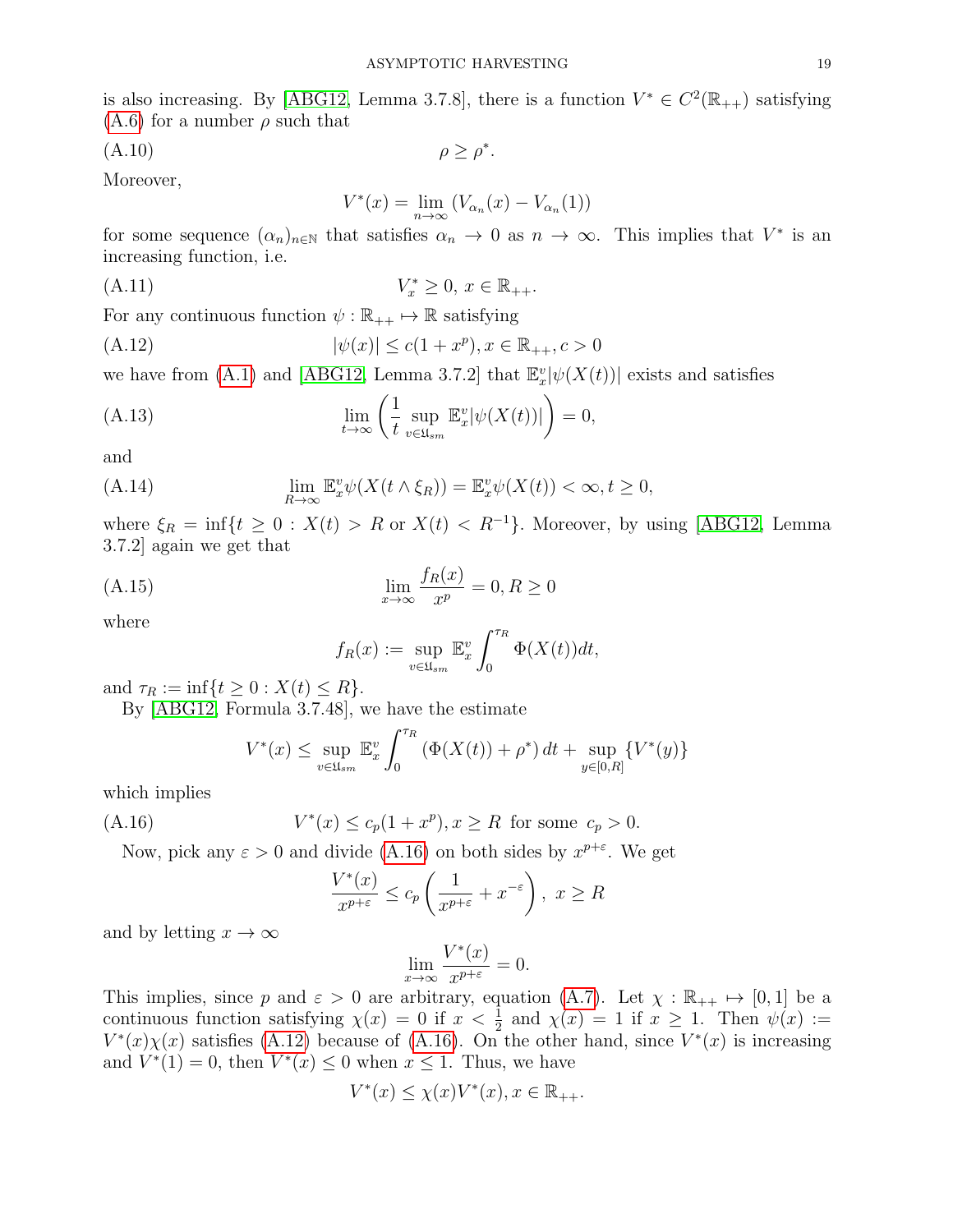Let  $v^*$  be the measurable function satisfying  $(A.9)$ .

$$
\rho \ge \rho^* \ge \rho_{v^*}.
$$

By Dynkin's formula

<span id="page-20-0"></span>
$$
\mathbb{E}_x^{v^*} \chi(X(t \wedge \xi_R)) V^*(X(t \wedge \xi_R)) - V^*(x) \ge \mathbb{E}_x^{v^*} V^*(X(t \wedge \xi_R)) - V^*(x)
$$
  
=  $\mathbb{E}_x^{v^*} \int_0^{t \wedge \xi_R} (\rho - \Phi(X(s)v(X(s)))) ds$ 

Letting  $R \to \infty$ , we obtain from the monotone convergence theorem and [\(A.14\)](#page-19-2) that

$$
\frac{1}{t}\left(\mathbb{E}_x^{v^*}\chi(X(t))V^*(X(t)) - V^*(x)\right) \ge \rho - \frac{1}{t}\mathbb{E}_x^{v^*} \int_0^t \Phi(X(s)v(X(s)))ds, t > 0
$$

Letting  $t \to \infty$  and using [\(A.13\)](#page-19-3) and [\(A.3\)](#page-17-2), we have

$$
0 \geq \rho - \rho_{v^*}.
$$

This and [\(A.17\)](#page-20-0) implies that  $\rho = \rho^* = \rho_{v^*}$ .

By the arguments from  $[ABG12, Theorem 3.7.12]$  $[ABG12, Theorem 3.7.12]$ , we can show that v is an optimal control if and only if  $(A.9)$  is satisfied.

When  $\Phi$  is the identity mapping the equation  $(A.9)$  becomes

<span id="page-20-1"></span>
$$
-\frac{dV^*}{dx}v(x) + v(x) = \max_{u \in U} \left(-\frac{dV^*}{dx}u + u\right),\,
$$

which implies

(A.18) 
$$
v(x) = \begin{cases} 0 & \text{if } V_x^* > 1 \\ M & \text{if } V_x^* < 1. \end{cases}
$$

Our main result is the following theorem.

**Theorem 2.1.** Assume that  $\Phi(x) = x, x \in (0, \infty)$  and that the population survives in the absence of harvesting, that is  $\mu(0) - \frac{\sigma^2}{2} > 0$ . Furthermore assume that the drift function  $\mu(\cdot)$  satisfies Assumption [2.1.](#page-4-4) The optimal control (the optimal harvesting strategy) v has the bang-bang form

(2.6) 
$$
v(x) = \begin{cases} 0 & \text{if } 0 < x \leq x^* \\ M & \text{if } x > x^* \end{cases}
$$

for a unique  $x^* \in (0,\infty)$ . Furthermore, we have the following upper bound for the optimal asymptotic yield

(2.7) 
$$
\rho^* \leq \sup_{x \in \mathbb{R}_+} x \mu(x).
$$

**Remark A.1.** If  $V_x^*(x) = 1$  then we note that [\(A.18\)](#page-20-1) does not provide any information about  $v(x)$ . However, in this case we can set the harvesting rate equal to anything since the yield function will not change. This is because our diffusion is non-degenerate and changing the values of the drift on a set of zero Lebesgue measure does not change the distribution of  $X$ .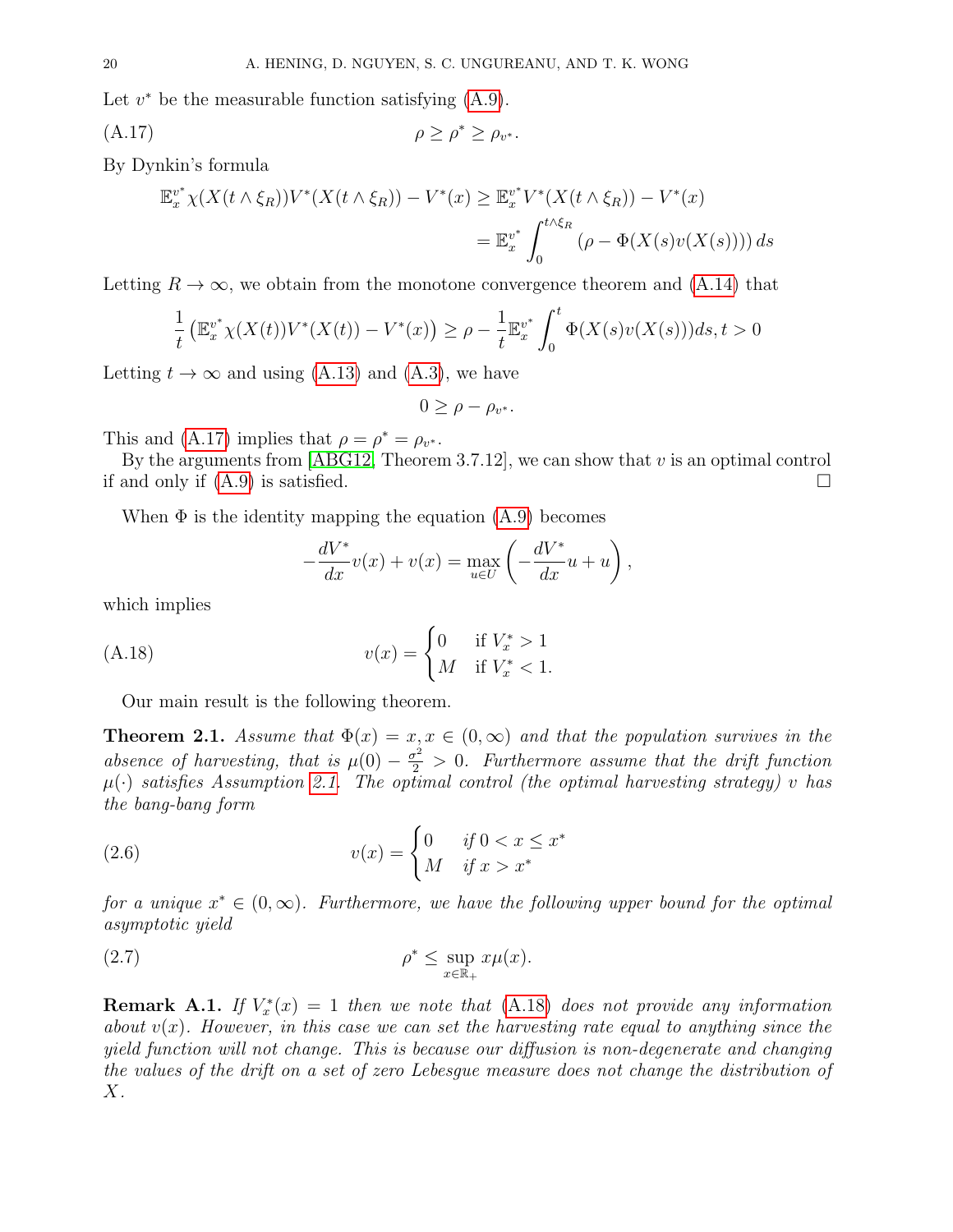<span id="page-21-0"></span>
$$
\rho = \max_{u \in U} \left[ x(\mu(x) - u) f_x + \frac{1}{2} \sigma^2 x^2 f_{xx} + xu \right]
$$
  
=  $x\mu(x) f_x + \frac{1}{2} \sigma^2 x^2 f_{xx} + \max_{u \in U} [(1 - f_x) xu]$   
=  $\begin{cases} x\mu(x) f_x + \frac{1}{2} \sigma^2 x^2 f_{xx} & \text{if } f_x > 1 \\ x(\mu(x) - M) f_x + \frac{1}{2} \sigma^2 x^2 f_{xx} + Mx & \text{if } f_x \le 1. \end{cases}$ 

Sketch of proof of Theorem [2.1.](#page-6-0) Since the optimal control is given by  $(A.18)$  we need to analyze the properties of the function  $V_x^*$  which by [\(A.19\)](#page-21-0) satisfies a first order ODE. The analysis of this is split up into several propositions. Note that the ODE governing  $V_x^*$  is different, depending on whether  $V_x^* > 1$  or  $V_x^* \leq 1$ .

In Proposition [A.1](#page-21-1) we analyze the ODE for when  $V_x^* \leq 1$  and find its asymptotic behavior close to 0. Using this we can show in Proposition [A.2](#page-22-0) that one cannot have a  $\eta > 0$  such that  $V_x^*(x) \leq 0$  for all  $x \in (0, \eta]$ .

Similarly, in Proposition [A.3](#page-23-0) we show that there can exist no  $\zeta > 0$  such that  $V_x^*(x) \geq 1$ for all  $x \geq \zeta$ .

In Proposition [A.4](#page-25-0) we explore the possible ways  $V_x^*$  can cross the line  $y = 1$  and find using soft arguments that there can be at most 3 crossings. Finally, we show that actually there must be exactly one crossing of  $y = 1$  by  $V_x^*$  and that this crossing has to be from above (Figure [7\)](#page-27-0). This combined with  $(A.18)$  completes the proof.  $\Box$ 

<span id="page-21-1"></span>**Proposition A.1.** Assume  $\mu(\cdot)$  is locally Lipschitz on  $[0,\infty)$ . Then any solution  $\varphi_2$  of the ODE

<span id="page-21-2"></span>(A.20) 
$$
\frac{d\varphi_2}{dx}(x) + \frac{2(\mu(x) - M)}{\sigma^2 x} \varphi_2(x) = \frac{2(\rho - Mx)}{\sigma^2 x^2}
$$

satisfies

$$
\lim_{x \to 0^+} \varphi_2(x) = \pm \infty.
$$

Proof. It follows from the method of integrating factors that the solution to the ODE [\(A.20\)](#page-21-2) is

<span id="page-21-3"></span>(A.22) 
$$
\varphi_2(x) = \frac{\zeta(x_0)\varphi_2(x_0) + \int_{x_0}^x \zeta(y)\beta(y) dy}{\zeta(x)},
$$

where the non-homogeneous term is  $\beta(y) := \frac{2(\rho - My)}{\sigma^2 y^2}$ , and the integrating factor is  $\zeta(x) := e^{\int_{x_1}^x \gamma(y) dy},$ 

for  $\gamma(y) := \frac{2(\mu(y)-M)}{\sigma^2 y}$ , and arbitrary  $x_0, x_1 \in (0,\infty)$ . Since  $\mu$  is locally Lipschitz at  $x = 0$ , there are constants  $L, K > 0$  such that for any  $x \in [0, L], |\mu(x) - \mu_0| \leq Kx$ , where  $\mu_0 := \mu(0)$ . From now on, we choose  $x_1 := L$  (or any number between 0 and L). We have, for any  $x \in [0, x_1],$ 

$$
\left| \int_{x_1}^x \frac{\mu(y) - \mu_0}{y} \, dy \right| \le \int_x^{x_1} \frac{|\mu(y) - \mu_0|}{y} \, dy \le \int_x^{x_1} \frac{Ky}{y} \, dy \le K(x_1 - x).
$$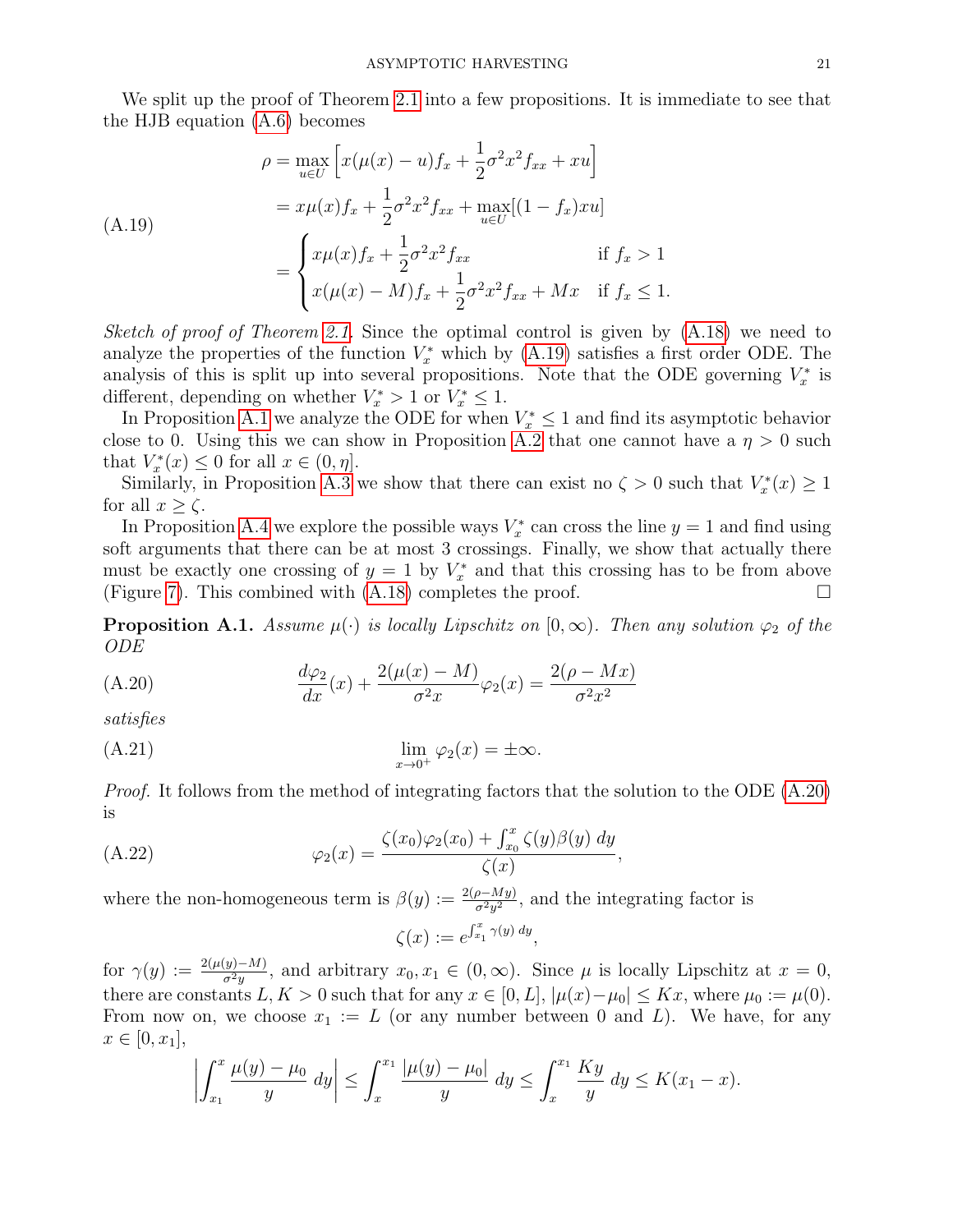This implies that as  $x \to 0^+,$ 

<span id="page-22-1"></span>(A.23) 
$$
\zeta(x) = e^{\frac{2}{\sigma^2} \int_{x_1}^x \frac{\mu(y) - \mu_0}{y} dy} e^{\frac{2}{\sigma^2} \int_{x_1}^x \frac{\mu_0 - M}{y} dy} \sim x^{\frac{2}{\sigma^2} (\mu_0 - M)}.
$$

On the other hand, from now on, if we choose  $x_0 > 0$  sufficiently close to 0 such that  $\rho - Mx > 0$  and [\(A.23\)](#page-22-1) holds for all  $x \in (0, x_0)$ , then we have, for any  $0 < x < x_0$ ,

<span id="page-22-2"></span>
$$
(A.24) \int_x^{x_0} \zeta(y)\beta(y) dy \sim \frac{2}{\sigma^2} \int_x^{x_0} y^{\frac{2}{\sigma^2}(\mu_0 - M) - 2} (\rho - My) dy
$$
  

$$
= \begin{cases} C_0 + C_1 x^{\frac{2}{\sigma^2}(\mu_0 - M)} + C_2 x^{\frac{2}{\sigma^2}(\mu_0 - M) - 1} & \text{if } \mu_0 - M \neq 0, \frac{\sigma^2}{2} \\ \frac{2}{\sigma^2}(\rho \ln x_0 - Mx_0) + \frac{2M}{\sigma^2} x - \frac{2\rho}{\sigma^2} \ln x & \text{if } \mu_0 - M = \frac{\sigma^2}{2} \\ \frac{2}{\sigma^2}(-\rho x_0^{-1} - M \ln x_0) + \frac{2M}{\sigma^2} \ln x + \frac{2\rho}{\sigma^2} x^{-1} & \text{if } \mu_0 - M = 0, \end{cases}
$$

where the constants  $C_i$  are given by

$$
C_0 := -\frac{M x_0^{\frac{2}{\sigma^2}(\mu_0 - M)}}{\mu_0 - M} + \frac{\rho x_0^{\frac{2}{\sigma^2}(\mu_0 - M) - 1}}{\mu_0 - \frac{\sigma^2}{2} - M}, \quad C_1 := \frac{M}{\mu_0 - M}, \quad C_2 := -\frac{\rho}{\mu_0 - \frac{\sigma^2}{2} - M}.
$$

Now, using the asymptotic properties [\(A.23\)](#page-22-1) and [\(A.24\)](#page-22-2), we can analyze the limit of  $\varphi_2$ as follows.

Case 1:  $\mu_0 < M$ .

In this case, we get from  $(A.23)$  and  $(A.24)$  that

$$
\lim_{x \to 0^+} \zeta(x) = \pm \infty, \quad \lim_{x \to 0^+} \zeta(x_0)\varphi_2(x_0) + \int_{x_0}^x \zeta(y)\beta(y) \, dy = \pm \infty.
$$

Thus, we can apply l'Hôpital's rule and obtain

<span id="page-22-3"></span>
$$
(A.25) \qquad \lim_{x \to 0^+} \varphi_2(x) = \lim_{x \to 0^+} \frac{\zeta(x_0)\varphi_2(x_0) + \int_{x_0}^x \zeta(y)\beta(y) \, dy}{\zeta(x)} = \lim_{x \to 0^+} \frac{\rho - Mx}{x(\mu(x) - M)} = \pm \infty
$$

since  $\rho > 0$ . This shows the limit [\(B.4\)](#page-30-0).

Case 2:  $M \leq \mu_0 \leq M + \frac{\sigma^2}{2}$  $rac{r^2}{2}$ .

For this range of  $\mu_0$ , it follows from [\(A.23\)](#page-22-1) and [\(A.24\)](#page-22-2) again that

$$
\lim_{x \to 0^+} \zeta(x_0)\varphi_2(x_0) + \int_{x_0}^x \zeta(y)\beta(y) \, dy = \pm \infty,
$$

but  $\lim_{x\to 0^+} \zeta(x)$  exists and is finite. Hence, we can obtain the limit [\(B.4\)](#page-30-0) by passing to the limit  $x \to 0^+$  in the solution formula [\(A.22\)](#page-21-3).

**Case 3:**  $\mu_0 > M + \frac{\sigma^2}{2}$  $rac{\sigma^2}{2}$ .

In this final case, it follows from [\(A.23\)](#page-22-1) and [\(A.24\)](#page-22-2) that  $\lim_{x\to 0^+} \zeta(x) = 0$  and

$$
J := \lim_{x \to 0^+} \zeta(x_0)\varphi_2(x_0) + \int_{x_0}^x \zeta(y)\beta(y) \, dy
$$

exists and is finite. If  $J \neq 0$ , then passing to the limit  $x \to \infty$  in the solution formula [\(A.22\)](#page-21-3) will imply the limit  $(B.4)$ . Otherwise, we can apply l'Hôpital's rule and do the same computations we did in [\(A.25\)](#page-22-3). This proves the limit [\(B.4\)](#page-30-0).

Putting together Cases 1,2 and 3 completes the proof.

<span id="page-22-0"></span>**Proposition A.2.** There does not exist any  $\eta > 0$  such that  $V_x^*(x) \leq 1, x \in (0, \eta]$ .

$$
\Box
$$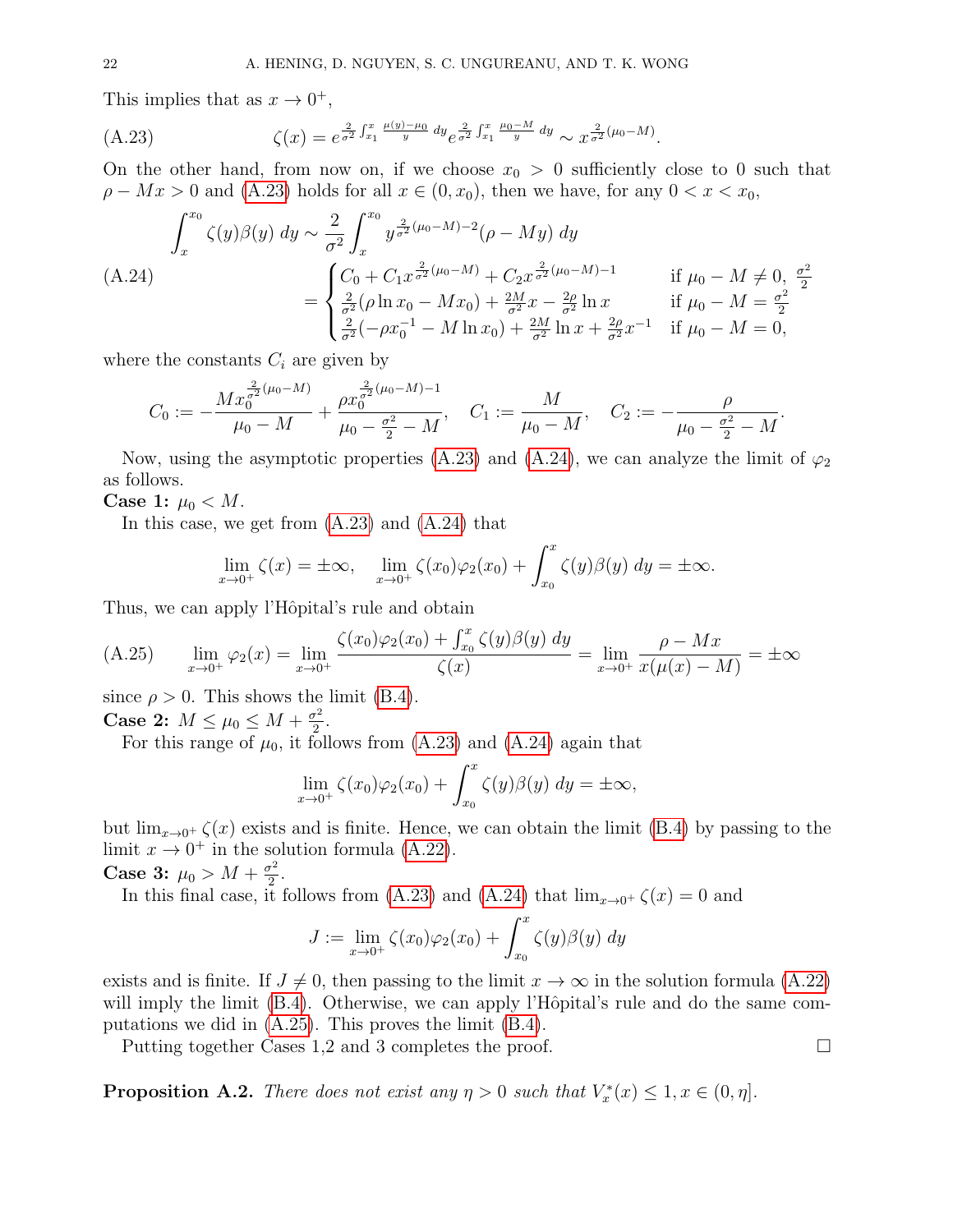<span id="page-23-1"></span>

FIGURE 5. If  $V_x^*$  crosses  $y = 1$  from below at  $x_0$ , and it has not crossed from above before then we get a contradiction by Proposition [A.2.](#page-22-0)

*Proof.* We will argue by contradiction. Assume there exists  $\eta > 0$  such that  $V_x^*(x) \leq 1, x \in$  $(0, \eta]$ . Then by [\(A.19\)](#page-21-0) we get that  $V_x^*$  follows the ODE [\(A.20\)](#page-21-2) for all  $x \in (0, \eta)$ . Making use of Proposition [A.1](#page-21-1) we get that

$$
\lim_{x \to 0+} V_x^*(x) = \lim_{x \to 0+} \varphi_2(x) = \pm \infty
$$

which contradicts that  $V_x^* \ge 0$  or that  $V_x^*(x) \le 1, x \in (0, \eta]$ . The proof is complete.

The above Proposition shows that the scenario from Figure [5](#page-23-1) cannot happen.

<span id="page-23-0"></span>**Proposition A.3.** There does not exist any  $\chi > 0$  such that  $V_x^*(x) \ge 1$  for all  $x \ge \chi$ .

*Proof.* Once again we will argue by contradiction. Assume there exists  $\chi > 0$  such that  $V_x^*(x) \ge 1$  for all  $x \ge \chi$ . By [\(A.19\)](#page-21-0)  $V_x^*$  will follow the ODE

$$
\frac{d\varphi_1}{dx}(x) + \frac{2\mu(x)}{\sigma^2 x}\varphi_1(x) = \frac{2\rho}{\sigma^2 x^2}
$$

for all  $x \geq \chi$ . As a result we get just as in Proposition [A.1](#page-21-1)

(A.26) 
$$
\varphi_1(x) = \frac{\zeta(x_0)\varphi_1(x_0) + \int_{x_0}^x \zeta(y)\beta(y) dy}{\zeta(x)},
$$

where the non-homogeneous term is  $\beta(y) := \frac{2\rho}{\sigma^2 y^2}$ , and the integrating factor is

<span id="page-23-2"></span>
$$
\zeta(x) := e^{\int_{x_1}^x \gamma(y) \, dy},
$$

for  $\gamma(y) := \frac{2\mu(y)}{\sigma^2 y}$ , and arbitrary  $x_0, x_1 \in (\chi, \infty)$ . Under Assumption [2.1](#page-4-4) we can see that there exist constants  $L > 0$  and  $c > 0$  such that  $\mu(y) < -c$  for all  $y > L$ , and hence,  $\int_L^x$  $\mu(y)$  $\frac{(y)}{y} dy \leq -c \int_{x_1}^x$ 1  $\frac{1}{y} dy = -c(\ln x - \ln x_1) \to -\infty$  as  $x \to \infty$ . If we choose  $c > \frac{\sigma^2}{2}$  $\frac{\sigma^2}{2}, x_1 := L$ we get

$$
(A.27) \t\t x\zeta(x) \le x^{1 - \frac{2c}{\sigma^2}} \to 0
$$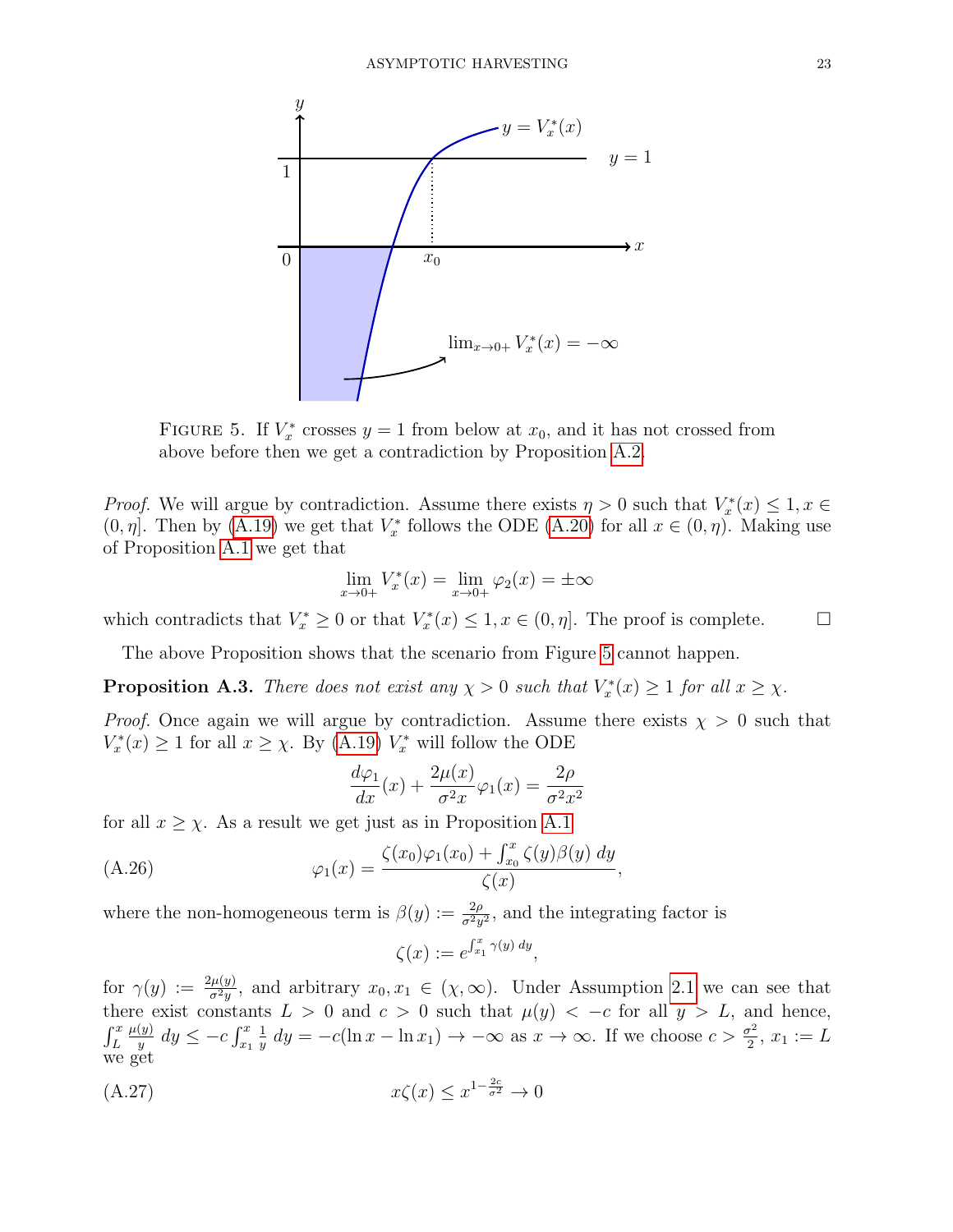<span id="page-24-0"></span>

FIGURE 6. An impossible scenario, by Proposition [A.3.](#page-23-0)

as  $x \to \infty$ . If

$$
\zeta(x_0)\varphi_1(x_0) + \int_{x_0}^{\infty} \zeta(y)\beta(y) \, dy > 0
$$

then by  $(A.27)$  and the positivity of  $\zeta$  one has

$$
\lim_{x \to \infty} \frac{V_x^*}{x} = \lim_{x \to \infty} \frac{\varphi_1(x)}{x} = \frac{\zeta(x_0)\varphi_1(x_0) + \int_{x_0}^x \zeta(y)\beta(y) \, dy}{x\zeta(x)} = +\infty
$$

which contradicts the growth condition  $(A.7)$ . Therefore we need

$$
\zeta(x_0)\varphi_1(x_0) + \int_{x_0}^{\infty} \zeta(y)\beta(y) \ dy \le 0.
$$

Note that in this case

$$
\zeta(x_0)\varphi_1(x_0) + \int_{x_0}^x \zeta(y)\beta(y) \, dy \le - \int_x^\infty \zeta(y)\beta(y) \, dy < 0.
$$

This implies, since  $\zeta(x) > 0$ , that for  $x > x_0$ 

$$
V_x^*(x) = \varphi_1(x) = \frac{\zeta(x_0)\varphi_1(x_0) + \int_{x_0}^x \zeta(y)\beta(y) \, dy}{\zeta(x)} < 0,
$$

which contradicts the assumption that  $V_x^*(x) \ge 1$  for all  $x \ge \chi$ .

The above Proposition shows that the scenario from Figure [6](#page-24-0) is not possible.

Set  $g(x) := \rho - x\mu(x)$ . By assumption  $p(x) := x\mu(x)$  has a unique maximum and  $\mu$  is locally Lipschitz and decreasing with  $\lim_{x\to\infty} \mu(x) = -\infty$ . This implies that  $g(x)$  has a unique minimum for some  $x_i \in (0,\infty)$ <sup>[4](#page-24-1)</sup>. If  $g(x_i) < 0$  then g intersects the x axis in exactly two points  $0 < \alpha_1 < \alpha_2 < \infty$ . If  $g(x_i) > 0$  there is no intersection of g with the x axis. Finally, if  $g(x_i) = 0$  there is exactly one intersection and this happens at  $x = x_i$ .

$$
\qquad \qquad \Box
$$

<span id="page-24-1"></span> $\frac{4|\mu(x)-\mu(0)|}{\mu(x)-\mu(0)}$  < M|x| for some real  $M > 0$  as  $\mu$  locally Lipschitz by assumption. Therefore  $|g(x)-g(0)|$  <  $Mx^2$ , so g differentiable at 0. Moreover,  $g'(0) = -\mu(0)$ , and  $\mu(0) > 0$  by assumption, so  $x_i \neq 0$ .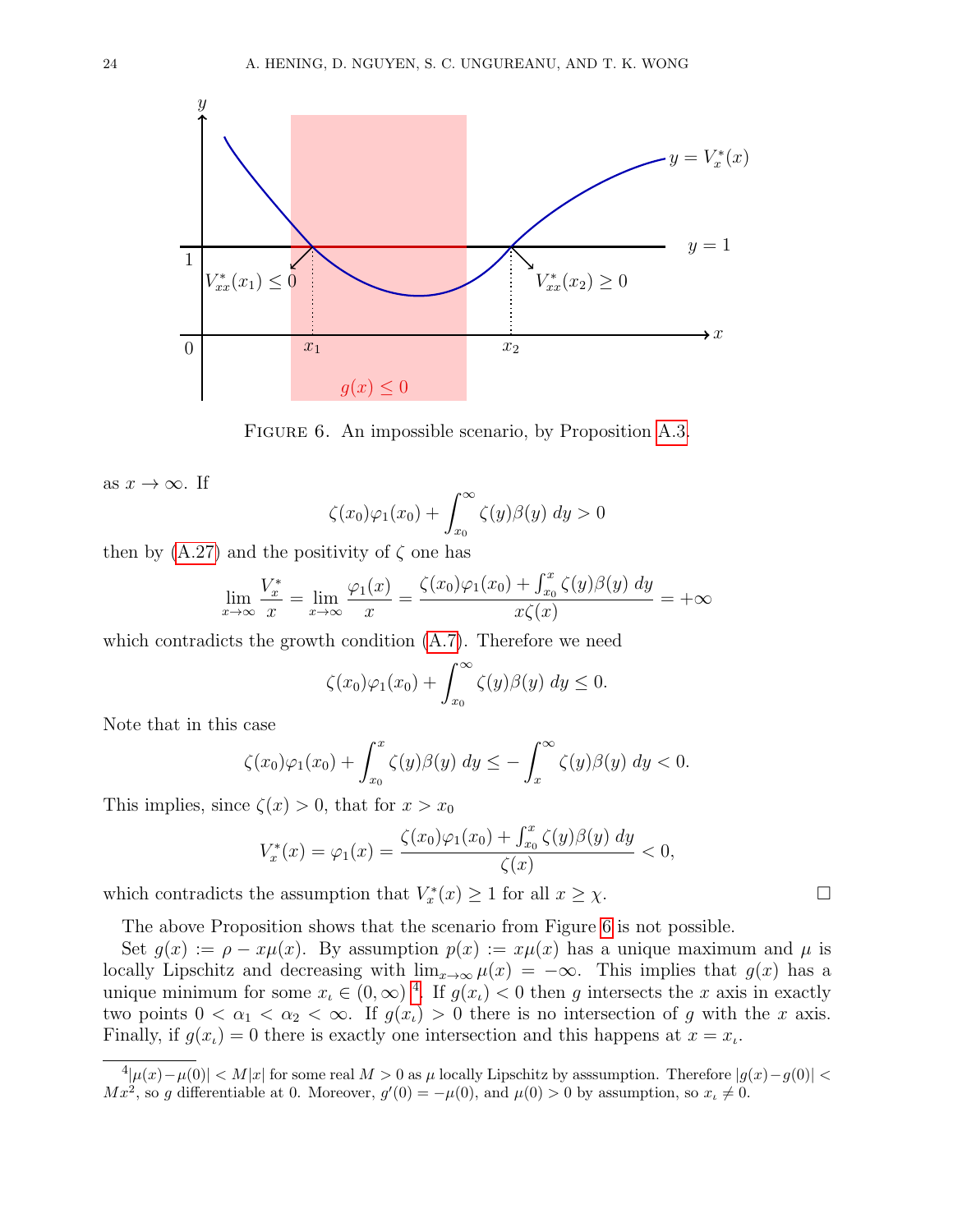<span id="page-25-0"></span>**Proposition A.4.** The function  $V_x^*$  crosses the line  $y = 1$  at most three times. More specifically, we have the following possibilities:

- (I) If  $g(x_i) < 0$  then
	- (i) For  $0 \leq x < \alpha_1$  the function  $V_x^*$  can only pass the line  $y = 1$  at most once and the crossing has to be from below.
	- (ii) For  $x > \alpha_2$  the function  $V_x^*$  can pass the line  $y = 1$  at most once and the crossing has to be from below.
	- (iii) For  $\alpha_1 < x < \alpha_2$  the function  $V_x^*$  can pass the line  $y = 1$  at most once and the crossing has to be from above.
- (II) If  $g(x_t) > 0$  then the function  $V_x^*$  can pass the line  $y = 1$  at most once and the crossing has to be from below.
- (III) If  $g(x_i) = 0$  then  $V_x^*$  can cross the line  $y = 1$  at most three times. In particular, the possible crossing(s) in  $(0, x_i) \cup (x_i, \infty)$  must be from below.
- (IV) If  $V_x^*$  crosses the line  $y = 1$  at  $x_0$  then we cannot have  $\varepsilon > 0$  such that  $V_x^* = 1$  on  $(x_0, x_0 + \varepsilon)$ . In other words, the intersections have to be at separate points and we cannot 'stick' to  $y = 1$ .

*Proof.* It follows from the HJB equation [\(A.6\)](#page-18-0) with  $\varphi := V_x$  that if  $\varphi(x_0) = 1$ , then we have

$$
g(x_0) = \rho - x_0 \mu(x_0) = \frac{1}{2} \sigma^2 x_0^2 \varphi'(x_0) \begin{cases} < 0 & \text{if } \varphi'(x_0) < 0 \\ = 0 & \text{if } \varphi'(x_0) = 0 \\ > 0 & \text{if } \varphi'(x_0) > 0. \end{cases}
$$

Therefore, when  $\varphi$  crosses the line  $y = 1$ , we obtain some information from g. More precisely, we can infer the following:

- (I) When  $g(x_i) < 0$  the function  $g(x) = \rho x\mu(x)$  has exactly two zeros at  $\alpha_1, \alpha_2$  with  $0 < \alpha_1 < \alpha_2 < \infty$ .
	- (i) for  $0 \le x < \alpha_1$  we have  $g(x) > 0$ , hence  $\varphi$  is only allowed to cross the line  $y = 1$ from below in this region;
	- (ii) for  $x > \alpha_2$  we have  $g(x) > 0$ , hence  $\varphi$  is only allowed to cross the line  $y = 1$  from below in this region;
	- (iii) for  $\alpha_1 < x < \alpha_2$ ,  $g(x) < 0$  and  $\varphi$  is only allowed to cross the line  $y = 1$  from above in this region.
- (II) If  $g(x_i) > 0$  then  $g(x) > 0$  for all  $x \in \mathbb{R}_+$ . The function  $V_x^*$  can pass the line  $y = 1$  at most once and the crossing has to be from below.
- (III) If  $g(x_i) = 0$  then  $g(x)$  has a unique intersection of the x axis at  $x_i$ . As a consequence  $g(x) \geq 0$  and the function  $V_x^*$  can pass the line  $y = 1$  at most thrice: at most once from below in the region  $x < x_i$ , at most once from below in the region  $x > x_i$  and at most once from above or from below at the point  $x = x_i$ .
- (IV) Since  $x\mu(x)$  is never constant on an interval, it is clear that for any  $(u, v) \subset \mathbb{R}_+$  we cannot have  $V_x^* = 1$  for all  $x \in (u, v)$ .

**Remark A.2.** By the analysis above one can note that at the intersection points (or roots)  $\alpha_{1,2}$  of the function  $g(x)$  with the x axis the derivative of  $\varphi$  is 0. This makes it more complicated to say, in case there is a crossing at a root, if the crossing is from above or from below. However, this does not require us to change our arguments. For example, if there is a crossing from below on  $0 \leq x < \alpha_1$  and there is a crossing at  $x = \alpha_1$  then the crossing at

 $\Box$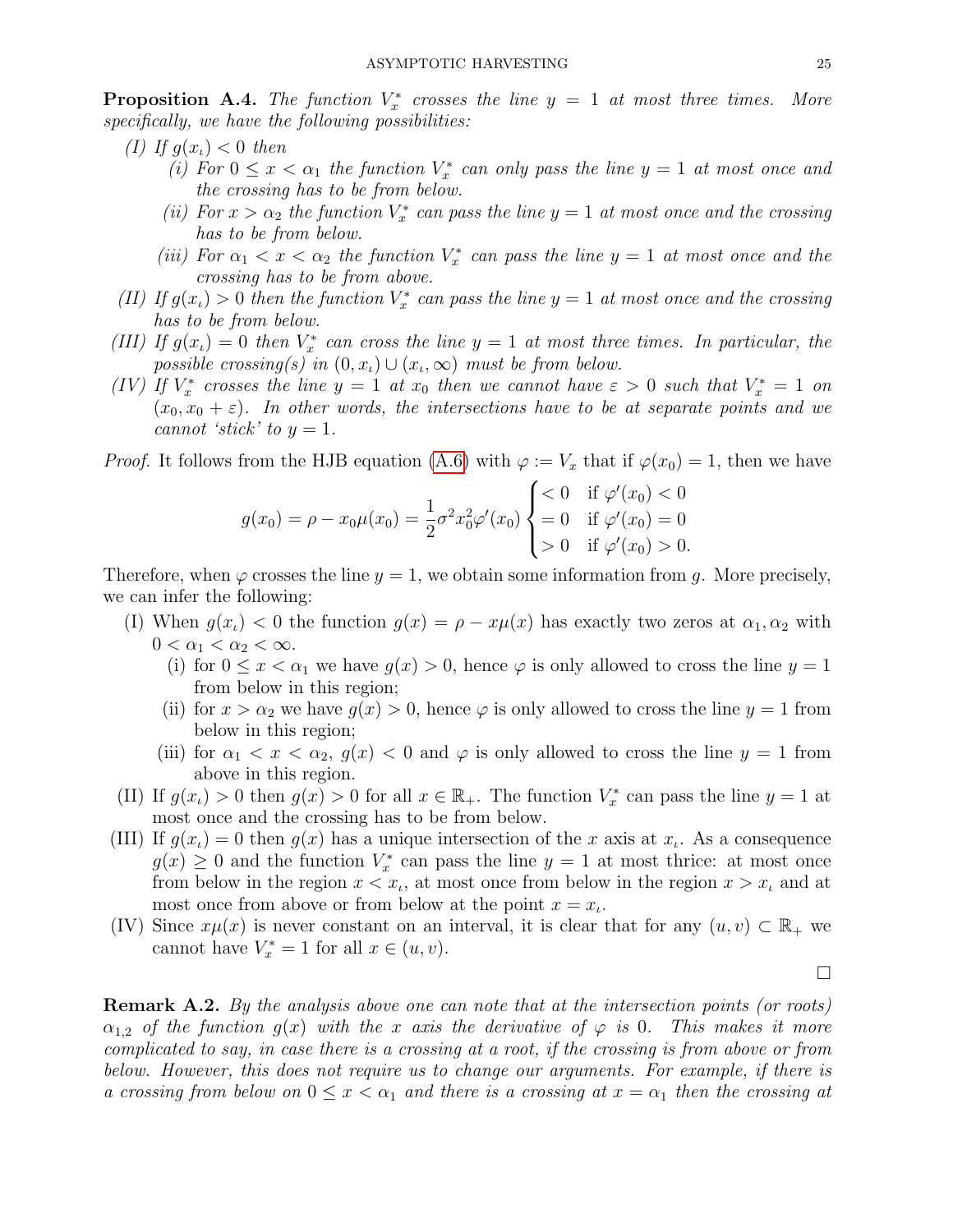$\alpha_1$  is necessarily from above. This then implies that there can be no crossing for  $x \in (\alpha_1, \alpha_2)$ because in this region the crossing has to be from above and there cannot be two crossings from above in a row.

*Proof of Theorem [2.1.](#page-6-0)* A direct consequence of Proposition [A.4](#page-25-0) is that  $V_x^*$  can cross the line  $y = 1$  at most three times. We also know, given the at most two possible solutions  $\alpha_{1,2}$  of the equation  $q(x) = 0$  how these crossings have to happen. Next, we eliminate all but one possibility.

- i) If we get a crossing from below in  $(0, \alpha_1)$  this means that there exists  $\eta > 0$  such that for all  $x \in (0, \eta)$  we have  $V_x^*(x) = \varphi_2(x) \leq 1$ . This is not possible by Proposition [A.2.](#page-22-0) As such there can be no crossings in  $(0, \alpha_1)$ .
- ii) If we have a crossing from below in  $(\alpha_2, \infty)$  then there is  $\zeta > 0$  such that for all  $x \ge \zeta$

$$
V_x^*(x) = \varphi_1(x) \ge 1.
$$

This is not possible by Proposition [A.3.](#page-23-0) Therefore, there are no crossings in  $(\alpha_2,\infty)$ .

- iii) We cannot have that  $V_x^*(x) \geq 1$  for all  $x \in (0, \infty)$  because then we get a contradiction by Proposition [A.3.](#page-23-0) Similarly, we cannot have  $V_x^*(x) \leq 1$  for all  $x \in (0, \infty)$  since we get a contradiction by Proposition [A.2.](#page-22-0)
- iv) If  $g(x_i) > 0$  then, in principle, there could be at most one crossing and this would have to be from below. But this creates a contradiction by either using Proposition [A.2](#page-22-0) or Proposition [A.3.](#page-23-0) If there is no crossing then we get a contradiction by (iii) above.

v) If 
$$
g(x_i) = 0
$$
 then

- (a) If there is no crossing, then we get a contradiction by part iii) above.
- (b) If there are two crossings then we get contradictions from either Proposition [A.2](#page-22-0) or Proposition [A.3.](#page-23-0)
- (c) If there are three crossings then we must have a crossing from below in  $(0, x_i)$ , one from above at  $x = x_i$  and one from below in  $(x_i, \infty)$ . This yields a contradiction because of Proposition [A.2.](#page-22-0)
- (d) If there is just one crossing and the crossing is from below then we get a contradiction by Proposition [A.3.](#page-23-0)

∗

vi) By parts i)-iv) we get that there is exactly one crossing of the line  $y = 1$ , that this crossing is from above and that the crossing happens at a point in the interval  $[\alpha_1, \alpha_2]$ when  $g(x_i) < 0$  or at  $x_i$  if  $g(x_i) = 0$ .

This, together with [\(A.18\)](#page-20-1), implies that the optimal strategy is of bang-bang type

$$
v(x) = \begin{cases} 0 & \text{if } 0 < x \le x \\ M & \text{if } x > x^* \end{cases}
$$

Moreover, one can see that  $g(x_i) \leq 0$  which in turn forces

$$
\rho \leq \sup_{x \in \mathbb{R}_+} x \mu(x) = x \mu(x_\iota).
$$

 $\Box$ 

<span id="page-26-0"></span>Appendix B. Optimal harvesting with concave and convex yields: proofs

This appendix shows that for a class of yield functions  $\Phi$  one can get *continuous* optimal harvesting strategies. Therefore, the optimal harvesting strategy will be discontinuous.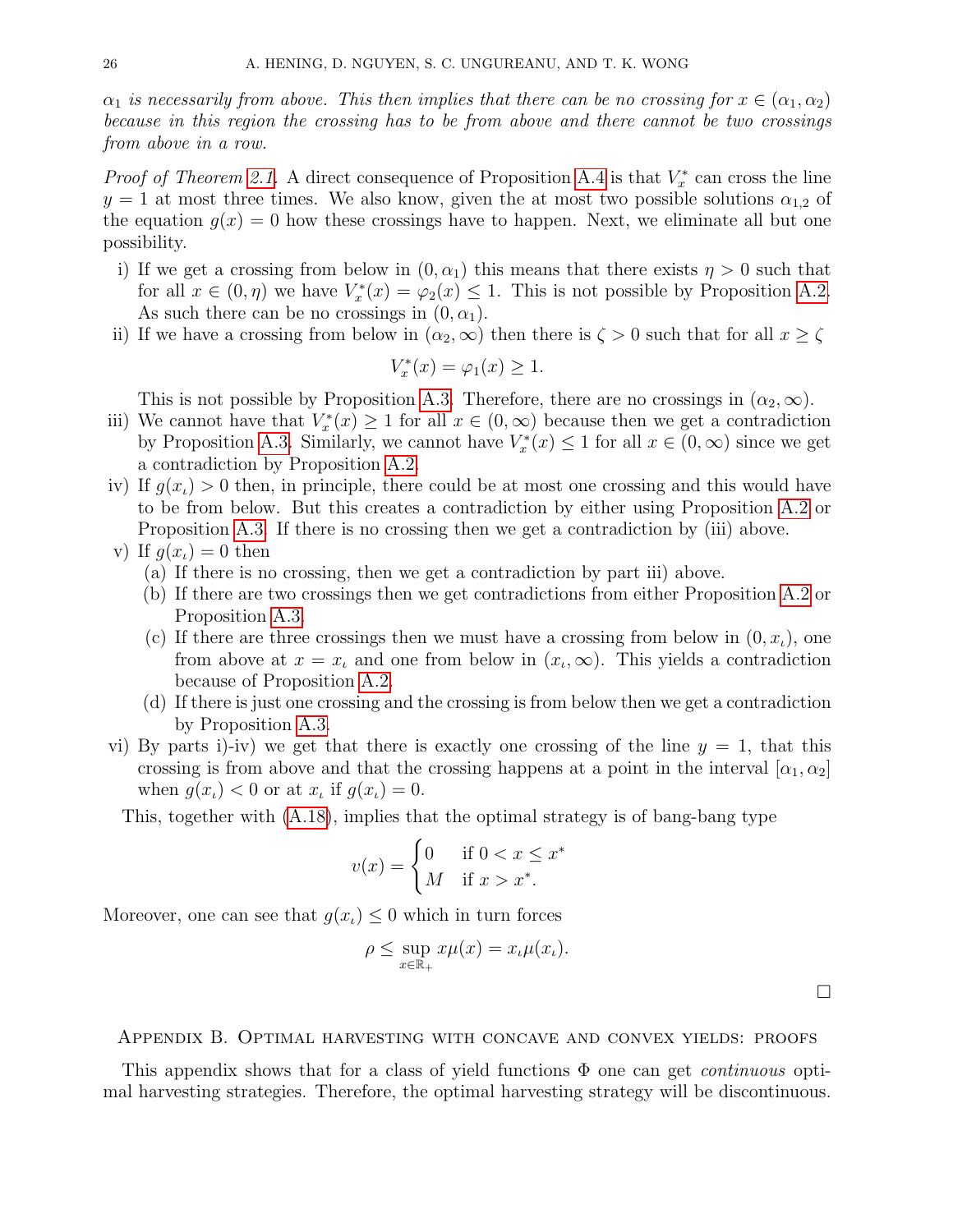<span id="page-27-0"></span>

FIGURE 7. The only case which doesn't lead to a contradiction is when  $V_x^*$ crosses  $y = 1$  only once and the crossing is from above.

One might wonder under which conditions on  $\Phi$  the optimal harvesting strategies will be continuous.

We proved in Theorem [A.2](#page-18-3) that the HJB equation

$$
\max_{u \in U} \left[ \mathcal{L}_u V(x) + \Phi(xu) \right] = \rho
$$

admits a classical solution  $V^* \in C^2(\mathbb{R}_+)$  satisfying  $V^*(1) = 0$  and  $\rho = \rho^* > 0$ .

For any given  $\Phi$ , we define

$$
F(\omega) := -A\omega + \Phi(\omega),
$$

where  $A$  is a shorthand of  $V_x^*$ , that is,

$$
A := V_x^*(x).
$$

For any fixed  $x$ , we can see  $A$  as a constant. Using these shorthands, we can rewrite the HJB equation as

$$
(B.1) \t\t\t F(xv) = \max_{\omega \in [0,L]} F(\omega),
$$

where  $L := xM$ . A direct computation yields

<span id="page-27-1"></span>
$$
\begin{cases}\nF(0) = -A \cdot 0 + \Phi(0) = 0 \\
F(L) = -AL + \Phi(L) \\
F'(\omega) = -A + \Phi'(\omega)\n\end{cases}
$$

because  $\Phi(0) = 0$ . Therefore, the critical point(s) will be given by  $\omega_c = [\Phi']^{-1}(A)$ , and

$$
F(\omega_c) = -A\omega_c + \Phi(\omega_c) = -A[\Phi']^{-1}(A) + \Phi([\Phi']^{-1}(A)).
$$

If  $\Phi$  is assumed to be strictly concave, the maximum on the right hand side of  $(B.1)$  can be found easily because  $F'' = \Phi''$ .

Theorem 3.1. Suppose Assumption [2.1](#page-4-4) holds and the yield function satisfies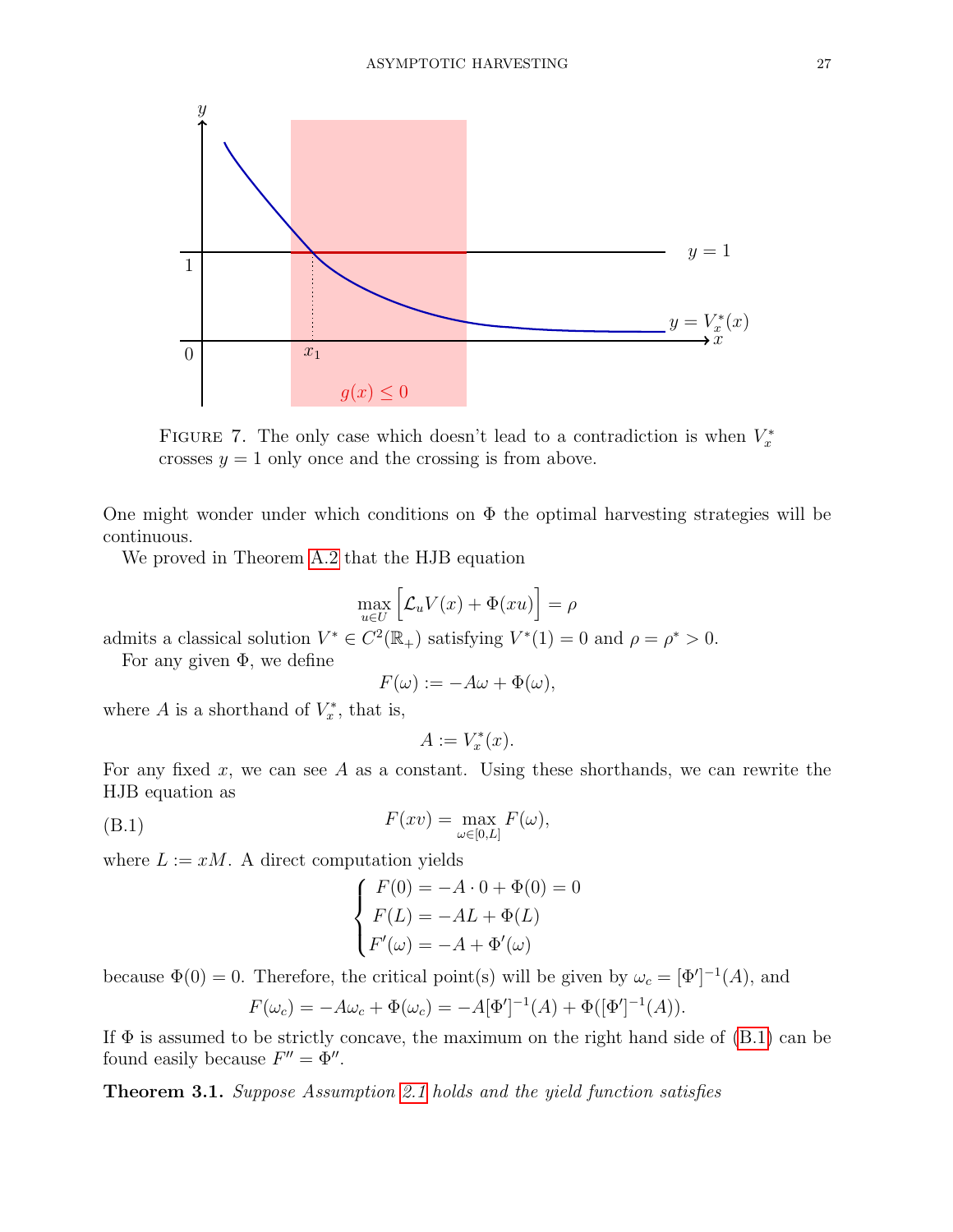(1)  $\Phi \in C^2(\mathbb{R}_+),$ 

 $(2)$   $\Phi$  is strictly concave.

Then the optimal harvesting strategy is **continuous** and given by

$$
v = \begin{cases} 0 & \text{if } [\Phi']^{-1}(V_x^*(x)) \le 0, \\ \frac{[\Phi']^{-1}(V_x^*(x))}{x} & \text{if } 0 < [\Phi']^{-1}(V_x^*(x)) < xM, \\ M & \text{if } [\Phi']^{-1}(V_x^*(x)) \ge xM. \end{cases}
$$

Furthermore, the HJB equation for the system becomes

(3.1)

$$
\rho = \begin{cases}\n x\mu(x)f_x + \frac{1}{2}\sigma^2 x^2 f_{xx} & \text{if } [\Phi']^{-1}(f_x(x)) \le 0, \\
 x\mu(x)f_x + \frac{1}{2}\sigma^2 x^2 f_{xx} - f_x[\Phi']^{-1}(f_x) + \Phi([\Phi']^{-1}(f_x)) & \text{if } 0 < [\Phi']^{-1}(f_x(x)) < xM, \\
 x(\mu(x) - M)f_x + \frac{1}{2}\sigma^2 x^2 f_{xx} + \Phi(xM) & \text{if } [\Phi']^{-1}(f_x(x)) \ge xM.\n\end{cases}
$$

*Proof.* Assume that  $\Phi$  is  $C^2$  and strictly concave. Since  $\Phi$  is  $C^2$  we have that  $\Phi'' < 0$ . In this case,  $\Phi'$  is strictly decreasing, so its inverse is well-defined. As a result, we have a unique critical point which is a maximum  $\omega_c = [\Phi']^{-1}(A)$ . A standard calculus result yields

$$
\max_{\omega \in [0,L]} F(\omega) = \begin{cases} \max \{ F(0), F(L) \} & \text{if } \omega_c \notin (0,L) \\ \max \{ F(0), F(\omega_c), F(L) \} & \text{if } 0 < \omega_c < L \end{cases}
$$
\n
$$
= \begin{cases} 0 & \text{if } \omega_c \le 0 \\ F(\omega_c) & \text{if } 0 < \omega_c < L \\ F(L) & \text{if } \omega_c \ge L, \end{cases}
$$

where we used the fact that  $F(0) = 0$  and the concavity of  $\Phi$  in the last equality.

Depending on the maximum point, we have the corresponding optimal Markov control:

$$
v = \begin{cases} 0 & \text{if } \max_{\omega \in [0,L]} F(\omega) = 0 \\ \frac{[\Phi']^{-1}(A)}{x} & \text{if } \max_{\omega \in [0,L]} F(\omega) = F(\omega_c) \\ M & \text{if } \max_{\omega \in [0,L]} F(\omega) = F(L) \\ \end{cases}
$$

$$
= \begin{cases} 0 & \text{if } [\Phi']^{-1}(A) \le 0 \\ \frac{[\Phi']^{-1}(A)}{x} & \text{if } 0 < [\Phi']^{-1}(A) < xM \\ M & \text{if } [\Phi']^{-1}(A) \ge xM, \end{cases}
$$

because  $v$  is the solution to

$$
-Axv + \Phi(xv) = \max_{\omega \in [0,L]} F(\omega).
$$

In conclusion, in this case,  $v$  depends on  $A :=$  $dV^*$  $\frac{\partial v}{\partial x}(x)$  continuously. Hence, since  $V^* \in$  $C^2(\mathbb{R}_+)$  we conclude that v is continuous.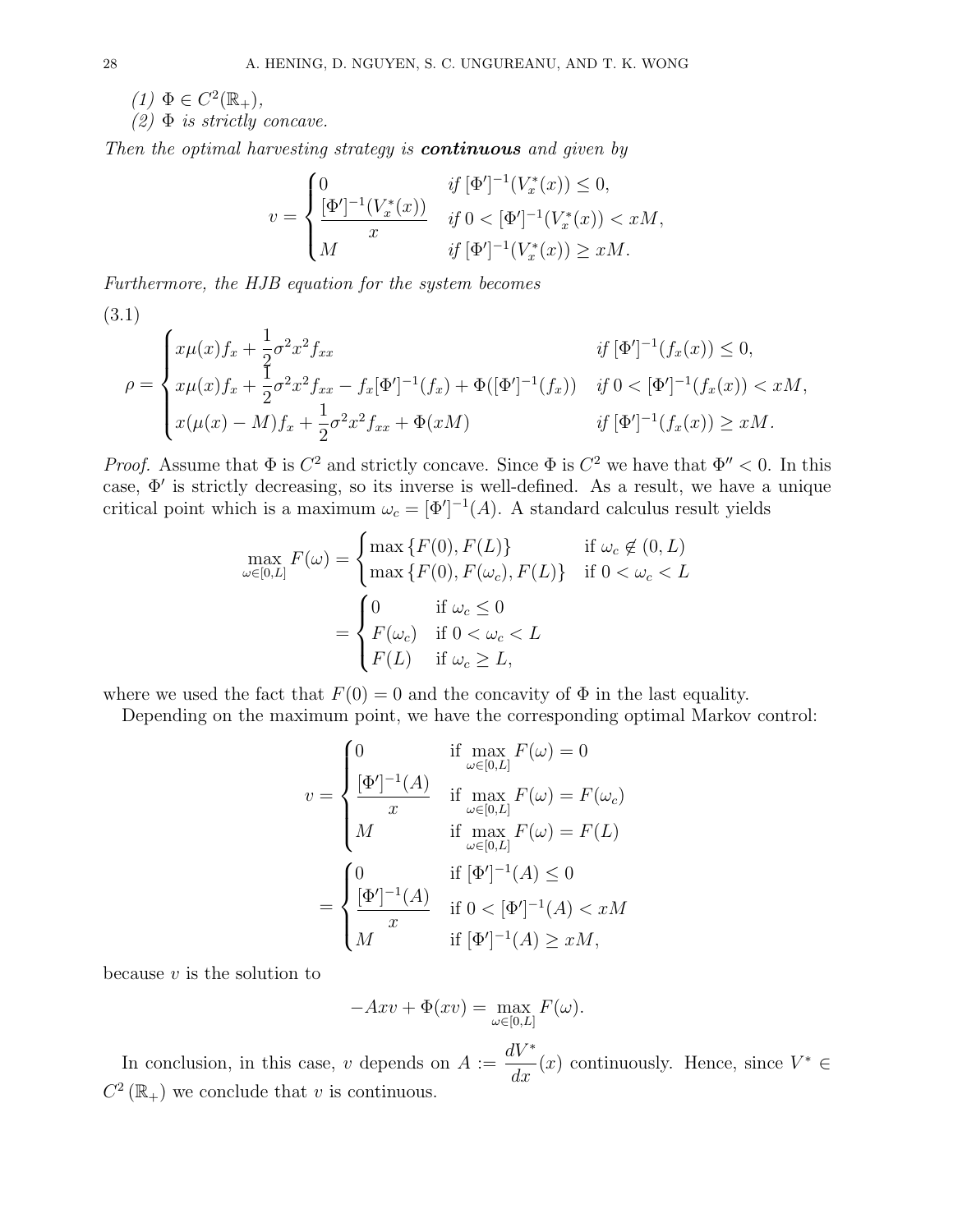The HJB equation [\(A.6\)](#page-18-0) becomes

$$
\rho = \max_{u \in U} \left[ x(\mu(x) - u) f_x + \frac{1}{2} \sigma^2 x^2 f_{xx} + \Phi(xu) \right]
$$
  
\n
$$
= x\mu(x) f_x + \frac{1}{2} \sigma^2 x^2 f_{xx} + \max_{u \in U} [(\Phi(xu) - xu f_x)]
$$
  
\n
$$
= \begin{cases} x\mu(x) f_x + \frac{1}{2} \sigma^2 x^2 f_{xx} & \text{if } [\Phi']^{-1}(f_x(x)) \le 0, \\ x\mu(x) f_x + \frac{1}{2} \sigma^2 x^2 f_{xx} - f_x[\Phi']^{-1}(f_x) + \Phi([\Phi']^{-1}(f_x)) & \text{if } 0 < [\Phi']^{-1}(f_x(x)) < xM, \\ x(\mu(x) - M) f_x + \frac{1}{2} \sigma^2 x^2 f_{xx} + \Phi(xM) & \text{if } [\Phi']^{-1}(f_x(x)) \ge xM. \end{cases}
$$

The case when the yield function  $\Phi$  is convex is qualitatively similar to the case when the yield function is linear, and the optimal solution is of the bang-bang type. We can improve Theorem [2.1](#page-6-0) as follows.

**Theorem 3.2.** Assume that  $\Phi : \mathbb{R}_+ \to \mathbb{R}_+$  is weakly convex,  $\Phi$  grows at most polynomially,  $\Phi \in C^1(\mathbb{R}_+)$  and the population survives in the absence of harvesting, that is  $\mu(0) - \frac{\sigma^2}{2} >$ 0. Furthermore assume that the drift function  $\mu(\cdot)$  satisfies the following modification of Assumption [2.1:](#page-4-4)

- (i)  $\mu$  is locally Lipschitz.
- (ii)  $\mu$  is decreasing.
- (iii) As  $x \to \infty$  we have  $\mu(x) \to -\infty$ .
- (iv) The function

(3.2) 
$$
G(x) = \Phi(xM) \left(1 - \frac{2}{\sigma^2} \mu(x)\right) - xM\Phi'(xM)
$$

has a unique extreme point in  $(0,\infty)$  which is a minimum, and is not constant on any interval  $(u, v) \subset \mathbb{R}_+$ .

If the assumptions (i)-(iii) hold, the optimal control has a bang-bang form (i.e., the harvesting rate is either 0 or the maximal M). If assumptions (i)-(iv) hold, the optimal harvesting strategy v has a bang-bang form with one threshold

$$
v(x) = \begin{cases} 0 & \text{if } 0 < x \leq x^* \\ M & \text{if } x > x^* \end{cases}
$$

for some  $x^* \in (0, \infty)$ .

*Proof.* This proof is similar to the proof of Theorem [2.1](#page-6-0) from Appendix [A.](#page-16-0) By  $(A.9)$ 

$$
\frac{dV^*}{dx}(x)[x(\mu(x) - v(x))] + \Phi(xv(x)) = \max_{u \in U} \left( \frac{dV^*}{dx}(x)[x(\mu(x) - u)] + \Phi(xu) \right).
$$

Dropping the common terms gives

$$
-\frac{dV^*}{dx}(x)xv(x) + \Phi(xv(x)) = \max_{u \in U} \left(-\frac{dV^*}{dx}(x)xu + \Phi(xu)\right).
$$

With  $x > 0$ , the right hand side is a weakly convex function of u, so one of the end points of the interval  $U$  achieves the maximum. This already shows that the optimal control is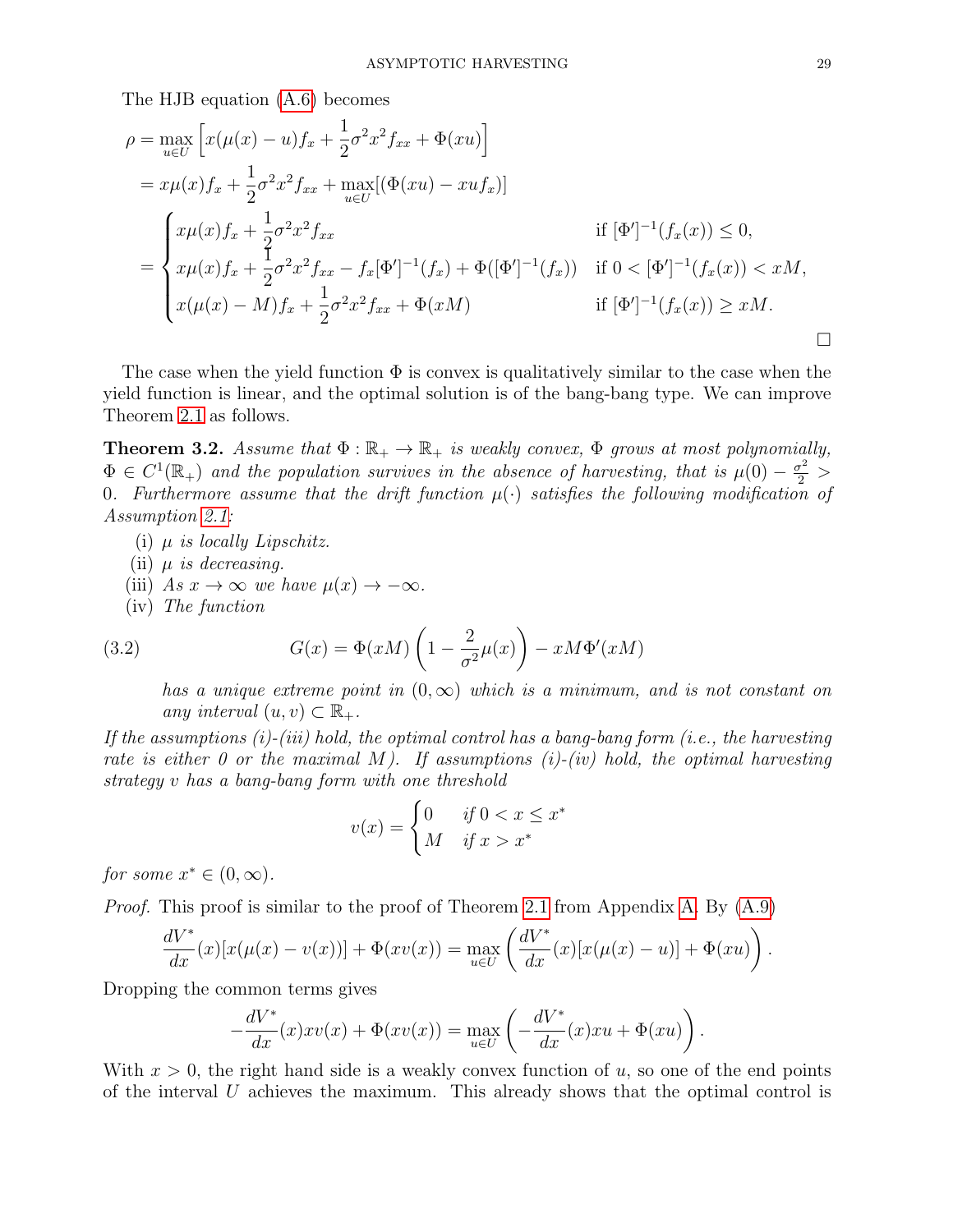bang-bang, but says nothing else of the shape of  $v(x)$ . Since  $\Phi(0) = 0$ , we get

$$
\max_{u \in U} \left( -\frac{dV^*}{dx}(x)xu + \Phi(xu) \right) = \begin{cases} -\frac{dV^*}{dx}(x)xM + \Phi(xM), & \text{if } \frac{\Phi(xM)}{xM} > \frac{dV^*}{dx}(x), \\ 0, & \text{else.} \end{cases}
$$

This implies

$$
v(x) = \begin{cases} 0, & \text{if } V_x^* < \frac{\Phi(xM)}{xM}, \\ M, & \text{if } V_x^* \ge \frac{\Phi(xM)}{xM}. \end{cases}
$$

The function  $\Phi(\cdot)$  is weakly convex, therefore, for  $\alpha \in (0,1)$ ,  $\Phi(\alpha x + (1-\alpha)y) \leq \alpha \Phi(x) +$  $(1 - \alpha)\Phi(y)$ . By assumption, it is also continuous and positive valued. So, for  $\alpha \in (0, 1)$ ,  $\alpha\Phi(xM) \geq \Phi(\alpha xM)$ , equivalent with  $\Phi(xM) \geq \frac{1}{\alpha}\Phi(\alpha xM)$ , equivalent with  $\frac{\Phi(xM)}{xM} \geq \frac{\Phi(\alpha xM)}{\alpha xM}$ αxM if  $x, M > 0$ . Therefore  $\frac{\Phi(xM)}{xM}$  must be positive and monotonically increasing in x for  $M > 0$ ,  $x > 0$ . In particular  $\Phi'(0) = \lim_{x \to 0^+} \frac{\Phi(xM)}{xM}$  exists and it is greater or equal to 0. The HJB equation [A.6](#page-18-0) becomes

<span id="page-30-3"></span>(B.2) 
$$
\rho = \begin{cases} x\mu(x)f_x + \frac{1}{2}\sigma^2 x^2 f_{xx} & \text{if } f_x > \frac{\Phi(xM)}{xM}, \\ x(\mu(x) - M)f_x + \frac{1}{2}\sigma^2 x^2 f_{xx} + \Phi(Mx) & \text{if } f_x \le \frac{\Phi(xM)}{xM}. \end{cases}
$$

One can easily modify the proofs from Appendix [A](#page-16-0) to show the following four propositions:

<span id="page-30-1"></span>**Proposition B.1.** Assume  $\mu$ ,  $\Phi$  satisfy the assumptions of Theorem [3.2.](#page-7-1) Then any solution  $\varphi_2$  of the ODE

(B.3) 
$$
\frac{d\varphi_2}{dx}(x) + \frac{2(\mu(x) - M)}{\sigma^2 x} \varphi_2(x) = \frac{2(\rho - \Phi(Mx))}{\sigma^2 x^2}
$$

satisfies

(B.4) 
$$
\lim_{x \to 0^+} \varphi_2(x) = \pm \infty.
$$

*Proof.* Proceed similarly to the proof of Proposition [A.1,](#page-21-1) replacing the definition  $\beta(y)$  :=  $2(\rho-\Phi(My))$  $\frac{(-\Phi(My))}{\sigma^2 y^2}$ . This time,

<span id="page-30-2"></span><span id="page-30-0"></span>
$$
\int_x^{x_0} \zeta(y)\beta(y) dy \sim \frac{2}{\sigma^2} \int_x^{x_0} y^{\frac{2}{\sigma^2}(\mu_0 - M) - 2} (\rho - \Phi(My)) dy.
$$

For 
$$
y \in [0, x_0]
$$
, we have  $\Phi'(0) \le \frac{\Phi(My)}{My} \le \frac{\Phi(Mx_0)}{Mx_0}$ , so  
\n
$$
\frac{2}{\sigma^2} \int_x^{x_0} y^{\frac{2}{\sigma^2}(\mu_0 - M) - 2} (\rho - \frac{\Phi(Mx_0)}{Mx_0} My) dy \le \frac{2}{\sigma^2} \int_x^{x_0} y^{\frac{2}{\sigma^2}(\mu_0 - M) - 2} (\rho - \Phi(My)) dy
$$
\n
$$
\le \frac{2}{\sigma^2} \int_x^{x_0} y^{\frac{2}{\sigma^2}(\mu_0 - M) - 2} (\rho - \Phi'(0) My) dy.
$$

For a general positive constant  $N$ ,

$$
\frac{2}{\sigma^2} \int_x^{x_0} y^{\frac{2}{\sigma^2}(\mu_0 - M) - 2} (\rho - Ny) \, dy = \begin{cases} C_0 + C_1 x^{\frac{2}{\sigma^2}(\mu_0 - M)} + C_2 x^{\frac{2}{\sigma^2}(\mu_0 - M) - 1} & \text{if } \mu_0 - M \neq 0, \ \frac{\sigma^2}{2} \\ \frac{2}{\sigma^2}(\rho \ln x_0 - Nx_0) + \frac{2N}{\sigma^2} x - \frac{2\rho}{\sigma^2} \ln x & \text{if } \mu_0 - M = \frac{\sigma^2}{2} \\ \frac{2}{\sigma^2}(-\rho x_0^{-1} - N \ln x_0) + \frac{2N}{\sigma^2} \ln x + \frac{2\rho}{\sigma^2} x^{-1} & \text{if } \mu_0 - M = 0, \end{cases}
$$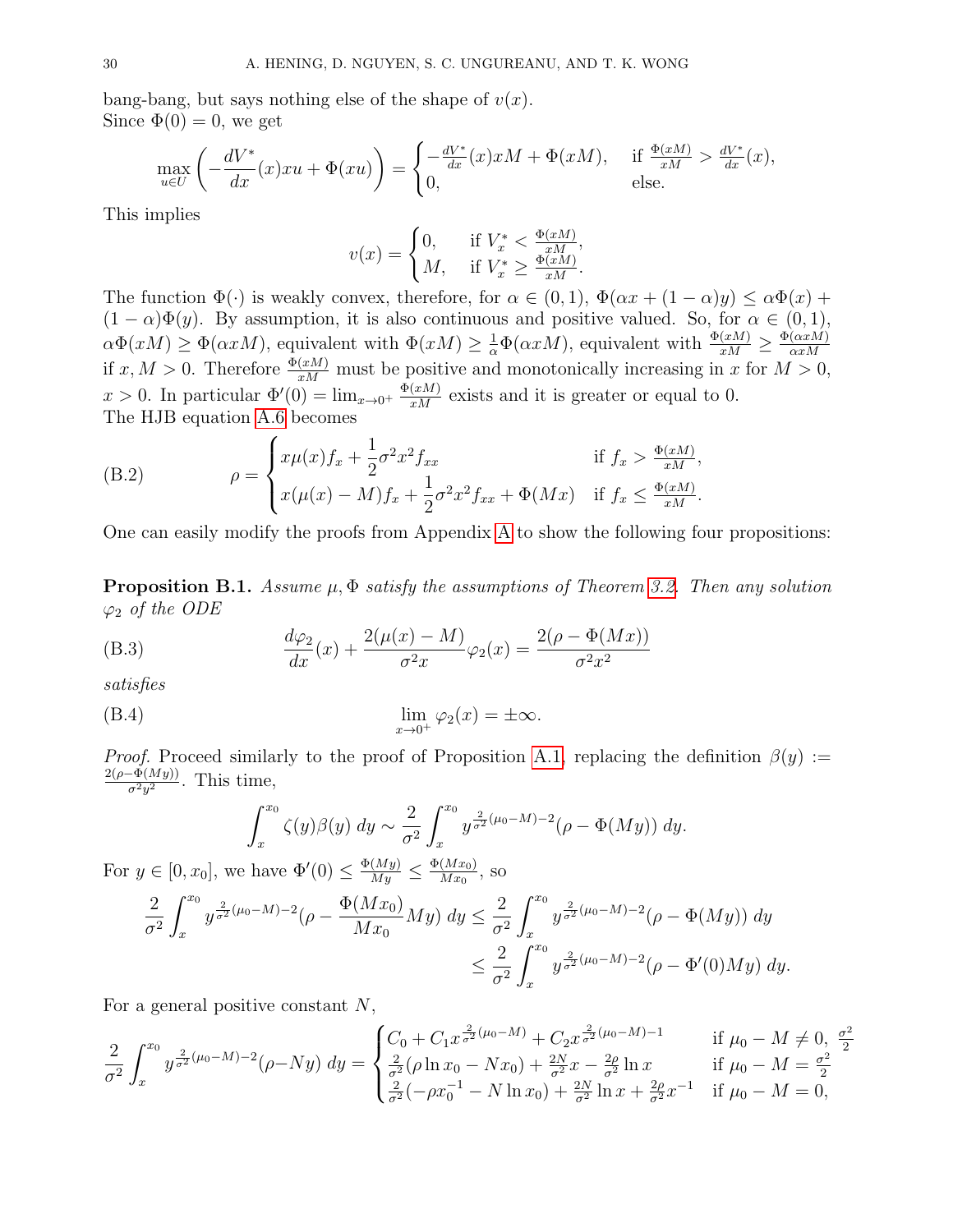<span id="page-31-0"></span>

FIGURE 8. The only case which doesn't lead to a contradiction is when  $V_x^*$ crosses  $\frac{\Phi(xM)}{xM}$  only once and the crossing is from above.

where the integration constants are given by

$$
C_0 := -\frac{Nx_0^{\frac{2}{\sigma^2}(\mu_0 - M)}}{\mu_0 - M} + \frac{\rho x_0^{\frac{2}{\sigma^2}(\mu_0 - M) - 1}}{\mu_0 - \frac{\sigma^2}{2} - M}, \quad C_1 := \frac{N}{\mu_0 - M}, \quad C_2 := -\frac{\rho}{\mu_0 - \frac{\sigma^2}{2} - M}.
$$

Now the case-by-case analysis of Proposition [A.1](#page-21-1) can be repeated similarly because the constants of the dominant terms in the expression above do not depend on  $N$ .

**Proposition B.2.** There does not exist any  $\eta > 0$  such that  $V_x^*(x) \leq \frac{\Phi(xM)}{xM}, x \in (0, \eta]$ .

*Proof.* Noting that  $\sup_{x\in(0,\eta]} \frac{\Phi(xM)}{xM} = \frac{\Phi(\eta M)}{\eta M}$ , the proof is similar to the proof of Proposition [A.2,](#page-22-0) relying on the application of Proposition [B.1](#page-30-1) to equation  $(B.3)$ .

**Proposition B.3.** There does not exist any  $\chi > 0$  such that  $V_x^*(x) \ge \frac{\Phi(xM)}{xM}$  for all  $x \ge \chi$ . *Proof.* It follows the proof of Proposition [A.3](#page-23-0) without change, because  $\frac{\Phi(xM)}{xM} \geq 0$ .

**Proposition B.4.** The function  $V_x^*$  intersects the curve  $\frac{\Phi(xM)}{xM}$  at most three times on  $[0, \infty)$ .

*Proof.* By (B.2) if we set 
$$
f_x := \varphi
$$
, then at the intersections  $x : \varphi(x) = \frac{\Phi(xM)}{xM}$  we have

$$
\varphi_x = \frac{2}{\sigma^2 x^2} \left( \rho - x\mu(x) \frac{\Phi(xM)}{xM} \right),
$$

from the HJB equation. Now we want to compare  $\varphi_x$  with  $\left(\frac{\Phi(xM)}{xM}\right)'$  whenever there is a crossing, to infer the direction from which  $\varphi$  is crossing. To do that, consider the equation  $\varphi_x = \left(\frac{\Phi(xM)}{xM}\right)'$ . Substituting and simplifying gives us the condition  $G(x) + \frac{2M\rho}{\sigma^2} = 0$  where  $G(x)$  is defined in [3.2.](#page-7-2) Since  $G(x)$  has only one extremum by assumption, this equation has